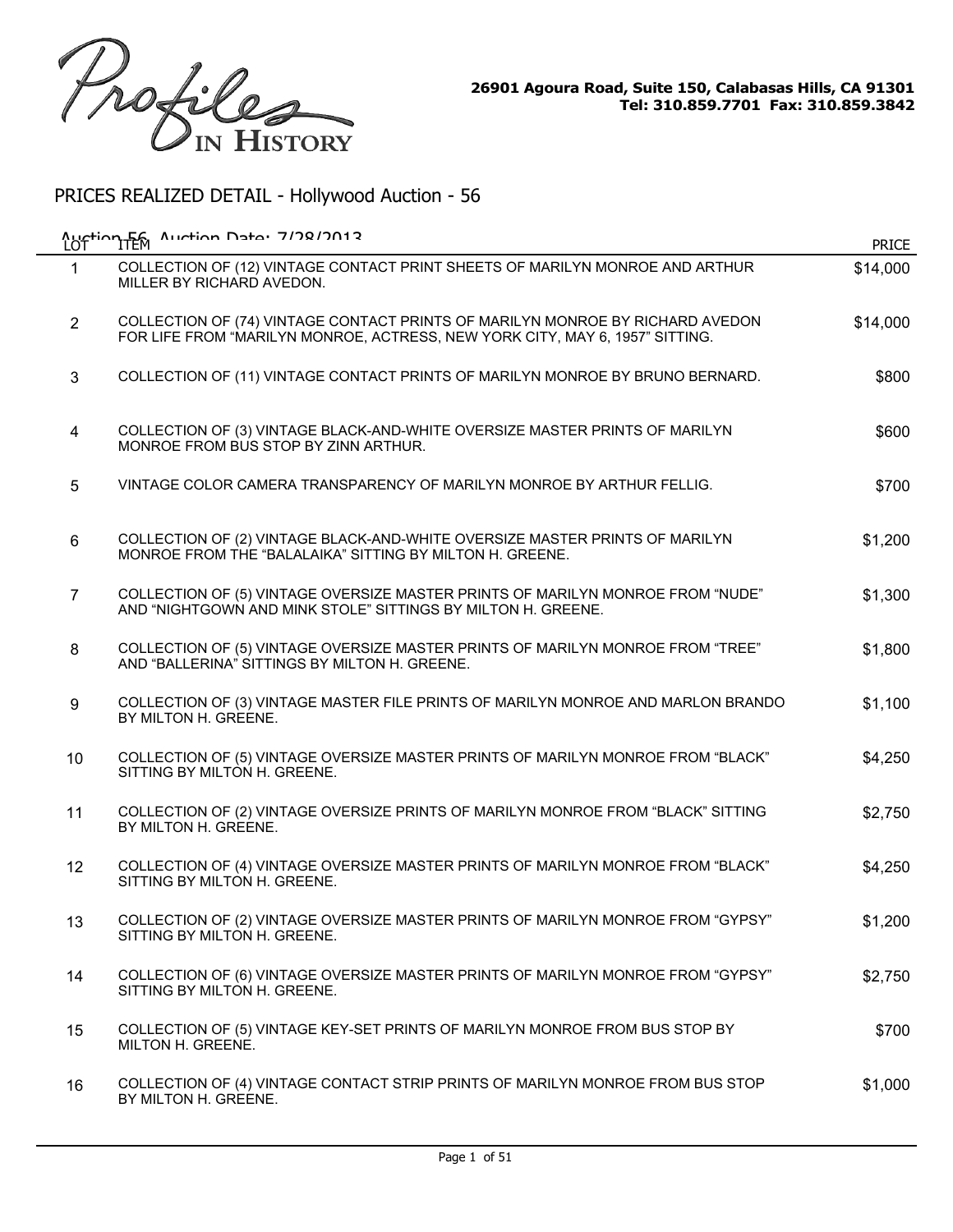

| LOT | Auction F6 Auction Data: 7/78/7012                                                                                          | <b>PRICE</b> |
|-----|-----------------------------------------------------------------------------------------------------------------------------|--------------|
| 17  | COLLECTION OF (4) VINTAGE KEY-SET PRINTS OF MARILYN MONROE FROM BUS STOP BY<br>MILTON H. GREENE.                            | \$325        |
| 18  | COLLECTION OF (14) VINTAGE CONTACT PRINTS OF MARILYN MONROE AND ARTHUR MILLER BY<br>MILTON H. GREENE.                       | \$2,500      |
| 19  | COLLECTION OF (11) VINTAGE CONTACT SHEET PRINTS OF MARILYN MONROE AND ARTHUR<br>MILLER BY MILTON H. GREENE.                 | \$1,400      |
| 20  | COLLECTION OF (7) VINTAGE OVERSIZE MASTER PRINTS OF MARILYN MONROE FROM THE<br>PRINCE AND THE SHOWGIRL BY MILTON H. GREENE. | \$1,300      |
| 21  | COLLECTION OF (12) VINTAGE PRINTS OF MARILYN MONROE BY MILTON H. GREENE.                                                    | \$3,000      |
| 22  | OVERSIZE VINTAGE MASTER PRINTS (4) OF MARILYN MONROE AND BY CARL PERUTZ.                                                    | \$750        |
| 23  | COLLECTION OF (5) VINTAGE KEY-SET PRINTS OF MARILYN MONROE FROM HOW TO MARRY A<br>MILLIONAIRE BY FRANK POWOLNY.             | \$1,000      |
| 24  | COLLECTION OF (4) VINTAGE KEY-SET PRINTS OF MARILYN MONROE FROM HOW TO MARRY A<br>MILLIONAIRE BY FRANK POWOLNY.             | \$750        |
| 25  | COLLECTION OF (5) VINTAGE KEY-SET PRINTS OF MARILYN MONROE FROM HOW TO MARRY A<br>MILLIONAIRE BY FRANK POWOLNY.             | \$800        |
| 26  | VINTAGE COLOR STUDIO INTERNEGATIVE OF MARILYN MONROE BY FRANK POWOLNY.                                                      | \$1,900      |
| 27  | COLLECTION OF (8) VINTAGE PRINTS OF MARILYN MONROE BY BEN & SID ROSS.                                                       | \$1,600      |
| 28  | OVERSIZE VINTAGE MASTER PRINTS (4) OF MARILYN MONROE AND ELIA KAZAN BY ROY<br>SCHATT.                                       | \$1,300      |
| 29  | COLLECTION OF (4) OVERSIZE VINTAGE MASTER PRINTS OF MARILYN MONROE AND ARTHUR<br>MILLER BY SAM SHAW.                        | \$8,000      |
| 30  | OVERSIZE VINTAGE MASTER PRINT OF MARILYN MONROE AND ARTHUR MILLER BY SAM SHAW.                                              | \$1,300      |
| 31  | OVERSIZE VINTAGE MASTER PRINT OF MARILYN MONROE AND ARTHUR MILLER BY SAM SHAW.                                              | \$2,500      |
| 32  | COLLECTION OF (7) OVERSIZE VINTAGE MASTER PRINTS OF MARILYN MONROE AND ARTHUR<br>MILLER BY SAM SHAW.                        | \$8,000      |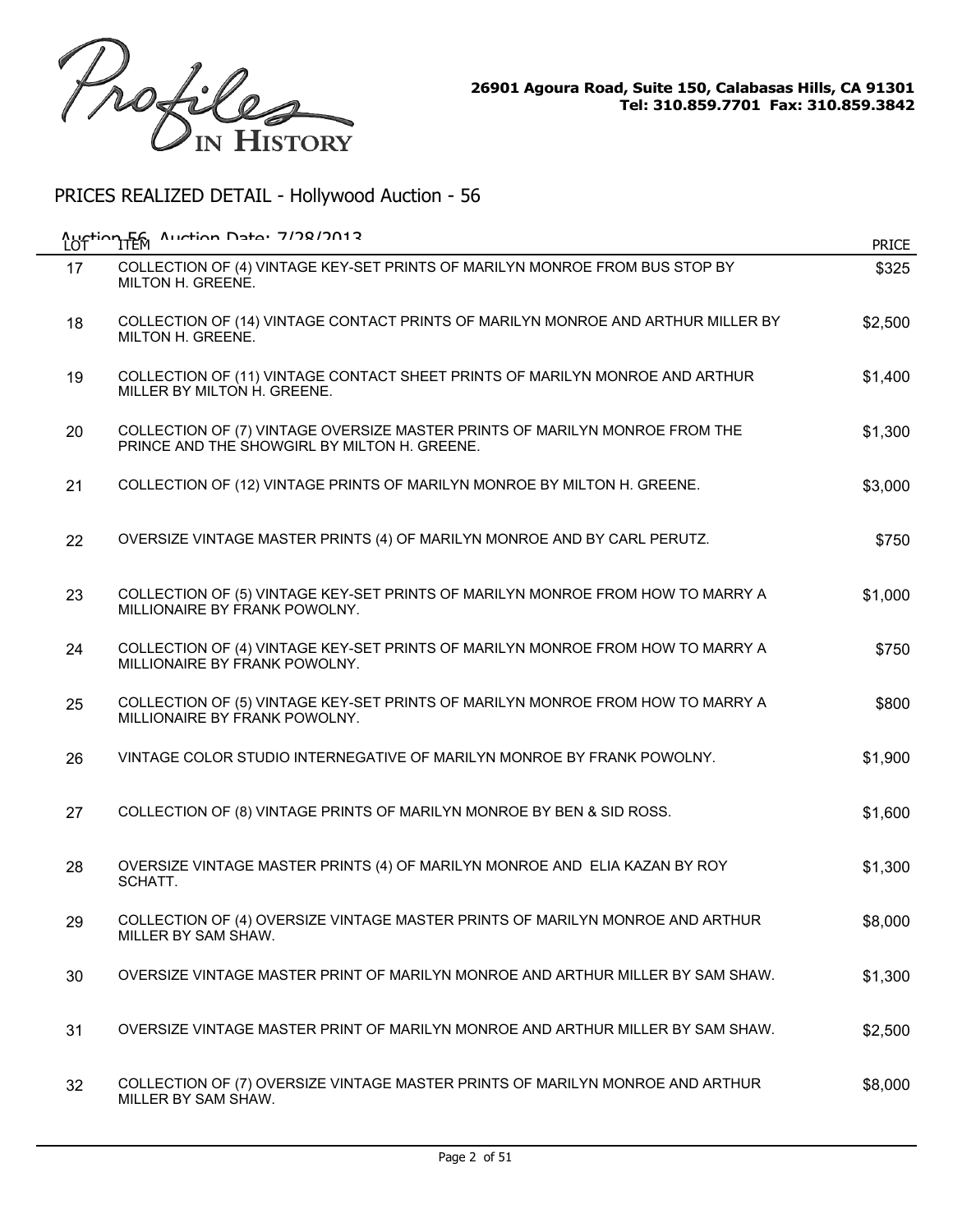

| <b>LOT</b> | Auction F6 Auction Data: 7/78/2012                                                                          | <b>PRICE</b> |
|------------|-------------------------------------------------------------------------------------------------------------|--------------|
| 33         | COLLECTION OF (3) VINTAGE OVERSIZE MASTER PRINTS OF MARILYN MONROE AND ARTHUR<br>MILLER BY SAM SHAW.        | \$4,750      |
| 34         | COLLECTION OF (7) VINTAGE OVERSIZE MASTER PRINTS OF MARILYN MONROE AND ARTHUR<br>MILLER BY SAM SHAW.        | \$2,250      |
| 35         | OVERSIZE VINTAGE MASTER PRINTS (4) OF MARILYN MONROE AND ARTHUR MILLER BY SAM<br>SHAW.                      | \$2,750      |
| 36         | OVERSIZE VINTAGE MASTER PRINTS (4) OF MARILYN MONROE AND ARTHUR MILLER BY SAM<br>SHAW.                      | \$3,000      |
| 37         | OVERSIZE VINTAGE MASTER PRINTS (4) OF MARILYN MONROE BY SAM SHAW.                                           | \$7,500      |
| 38         | OVERSIZE VINTAGE MASTER PRINTS (2) OF MARILYN MONROE BY SAM SHAW.                                           | \$2,250      |
| 39         | OVERSIZE VINTAGE MASTER PRINTS (4) OF MARILYN MONROE BY SAM SHAW.                                           | \$4,250      |
| 40         | OVERSIZE VINTAGE MASTER PRINTS (5) OF MARILYN MONROE BY SAM SHAW.                                           | \$3,500      |
| 41         | OVERSIZE VINTAGE MASTER PRINTS (3) OF MARILYN MONROE AND ARTHUR MILLER BY SAM<br>SHAW.                      | \$1,900      |
| 42         | OVERSIZE VINTAGE MASTER PRINTS (5) OF MARILYN MONROE AND ARTHUR MILLER BY SAM<br>SHAW.                      | \$1,800      |
| 43         | OVERSIZE VINTAGE MASTER PRINTS (4) OF MARILYN MONROE AND ARTHUR MILLER BY SAM<br>SHAW.                      | \$1,500      |
| 44         | COLLECTION OF (11) VINTAGE COLOR CAMERA TRANSPARENCIES OF MARILYN MONROE WITH<br>ARTHUR MILLER BY SAM SHAW. | \$6,500      |
| 45         | COLLECTION OF (4) VINTAGE PRINTS OF MARILYN MONROE AND ARTHUR MILLER BY SAM SHAW.                           | \$850        |
| 46         | OVERSIZE VINTAGE MASTER PRINTS (5) OF MARILYN MONROE BY SAM SHAW.                                           | \$4,000      |
| 47         | OVERSIZE VINTAGE MASTER PRINTS (8) OF MARILYN MONROE AND ARTHUR MILLER BY SAM<br>SHAW.                      | \$2,500      |
| 48         | COLLECTION OF (8) VINTAGE COLOR CIBACHROME PRINTS OF MARILYN MONROE BY SAM<br>SHAW.                         | \$2,250      |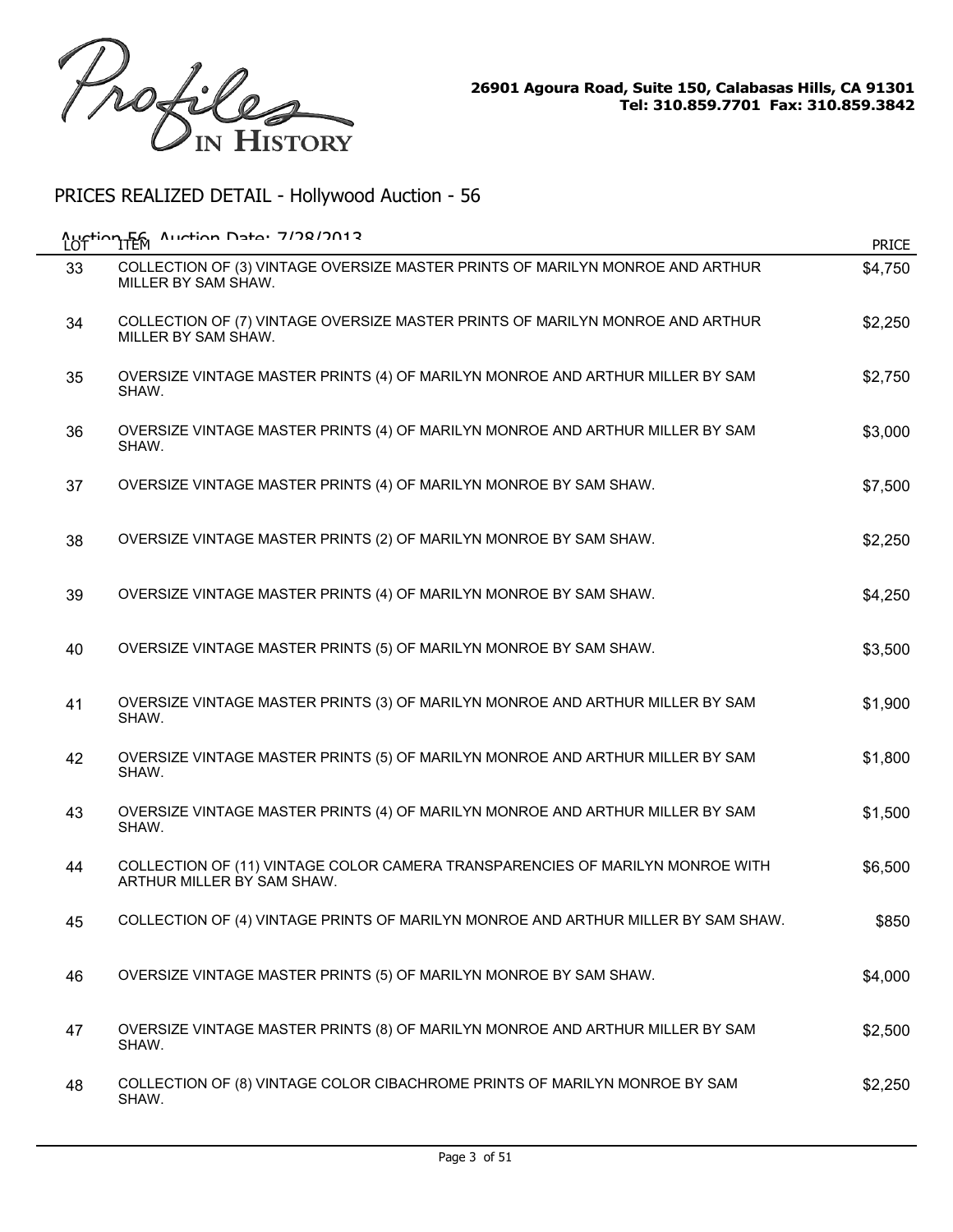

|    | Auction TEM Auction Data: 7/78/2012                                                                                               | <b>PRICE</b> |
|----|-----------------------------------------------------------------------------------------------------------------------------------|--------------|
| 49 | VINTAGE COLOR CAMERA TRANSPARENCY OF MARILYN MONROE BY SAM SHAW.                                                                  | \$1,000      |
| 50 | COLLECTION OF (4) VINTAGE COLOR CAMERA TRANSPARENCIES OF MARILYN MONROE BY SAM<br>SHAW.                                           | \$1,900      |
| 51 | COLLECTION OF (5) VINTAGE CUSTOM PRINTS OF MARILYN MONROE AND JANE RUSSELL AT<br><b>GRAUMAN'S CHINESE THEATER.</b>                | \$2,000      |
| 52 | COLLECTION OF (5) VINTAGE CUSTOM PRINTS OF MARILYN MONROE WITH LAUREN BACALL AT<br>PREMIERE FOR HOW TO MARRY A MILLIONAIRE.       | \$950        |
| 53 | COLLECTION OF (13) VINTAGE CUSTOM PRINTS OF MARILYN MONROE BY ZINN ARTHUR, CARL<br>BAKAL, BILL MARK AND SAM SHAW.                 | \$1,100      |
| 54 | COLLECTION OF (43) VINTAGE PRINTS OF MARILYN MONROE.                                                                              | \$11,000     |
| 55 | MARILYN MONROE (3) VINTAGE WARDROBE FITTING PHOTOS - BELIEVED TO BE UNPUBLISHED.                                                  | \$450        |
| 56 | (6) VINTAGE MARILYN MONROE PHOTOGRAPHS.                                                                                           | \$650        |
| 57 | COLLECTION OF (35) VINTAGE COLOR STUDIO INTERNEGATIVE TRANSPARENCIES OF MARILYN<br>MONROE WITH YVES MONTAND FROM LET'S MAKE LOVE. | \$2,500      |
| 58 | VINTAGE MILTON GREENE PHOTOS (2) GELATIN SILVER BLACK AND WHITE PHOTOS OF MARILYN<br>MONROE AND MARLON BRANDO.                    | \$1,600      |
| 59 | MARILYN MONROE ORIGINAL VINTAGE COLOR TRANSPARENCY FROM SOME LIKE IT HOT.                                                         | \$3,500      |
| 60 | THE SEVEN YEAR ITCH LINEN-BACKED ONE-SHEET POSTER.                                                                                | \$2,000      |
| 65 | MARILYN MONROE SIGNED CHANUKAH CARD WITH ENVELOPE                                                                                 | \$3,250      |
| 66 | MARILYN MONROE ROMANTIC SIGNED CARD.                                                                                              | \$6,000      |
| 68 | MARILYN MONROE HANDWRITTEN SIGNED NOTE TO HER NIECE ON "MRS. ARTHUR MILLER"<br>STATIONERY.                                        | \$11,000     |
| 69 | COLLECTION OF (2) PORTRAITS OF THEDA BARA FROM CLEOPATRA BY ALBERT WITZEL.                                                        | \$475        |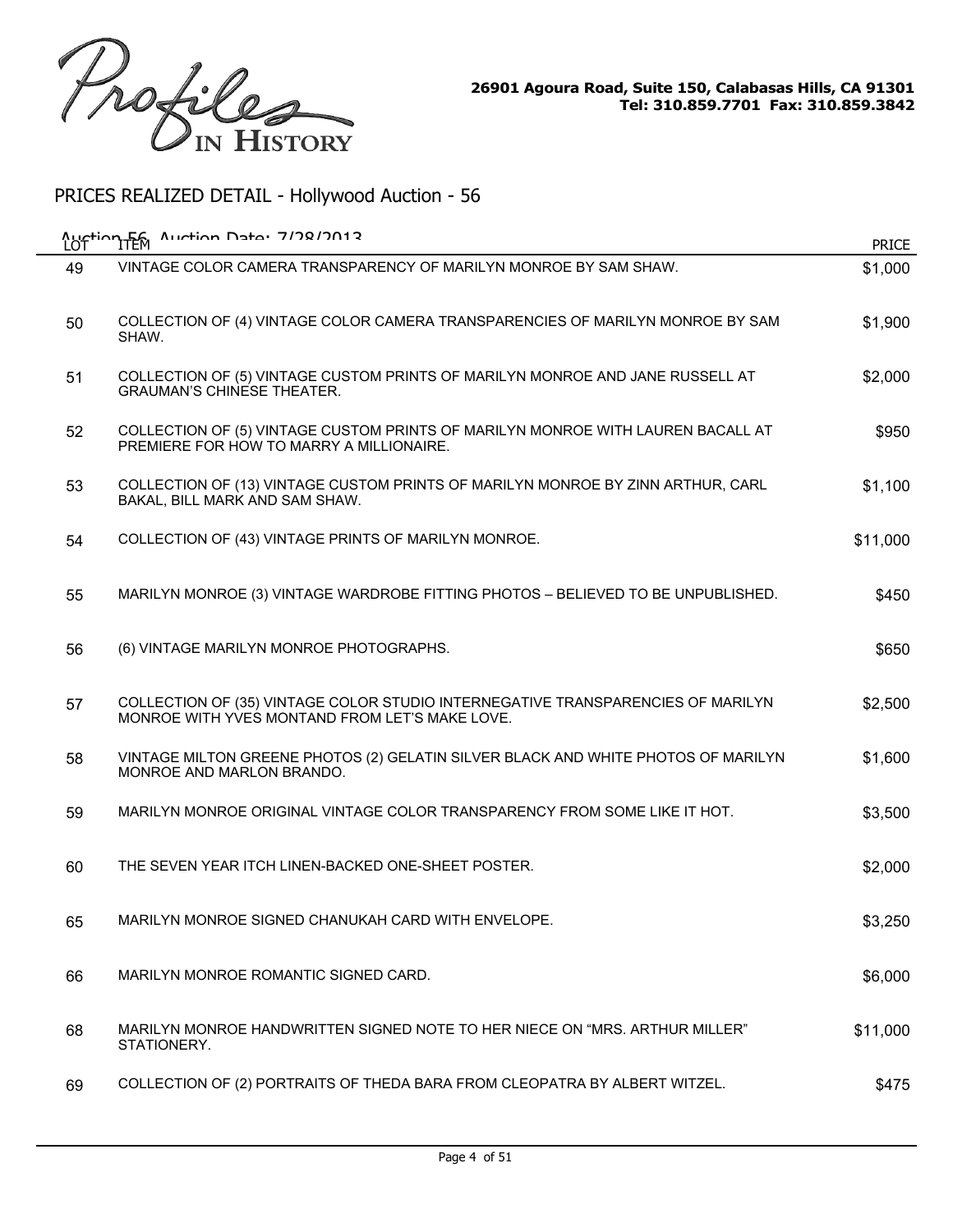

| LOT | Austion F6 Austion Date: 7/78/2012                                                                 | <b>PRICE</b> |
|-----|----------------------------------------------------------------------------------------------------|--------------|
| 70  | COLLECTION OF (4) PORTRAITS OF THEDA BARA FROM SALOME BY ALBERT WITZEL.                            | \$425        |
| 71  | OVERSIZE CUSTOM PORTRAIT OF LOUISE BROOKS BY EDWIN BOWER HESSER.                                   | \$1,000      |
| 72  | KEY BOOK PORTRAIT OF LOUISE BROOKS BY EUGENE ROBERT RICHEE.                                        | \$1,200      |
| 73  | OVERSIZE CUSTOM PORTRAIT OF MARY PHILBIN FROM THE PHANTOM OF THE OPERA BY<br><b>ROMAN FREULICH</b> | \$375        |
| 74  | OVERSIZE CUSTOM PORTRAIT OF CLARA BOW FROM CALL HER SAVAGE BY HAROLD DEAN<br>CARSEY.               | \$600        |
| 75  | COLLECTION OF (2) OVERSIZE CUSTOM PORTRAITS OF CLARA BOW BY OTTO DYAR.                             | \$425        |
| 76  | OVERSIZE PORTRAIT OF CLARA BOW FROM DANGEROUS CURVES BY GEORGE P. HOMMEL.                          | \$325        |
| 77  | OVERSIZE CUSTOM PORTRAIT OF CLARA BOW FROM THE FLEET'S IN BY EUGENE ROBERT<br>RICHEE.              | \$850        |
| 78  | OVERSIZE CUSTOM PORTRAIT OF CLARA BOW FROM THE WILD PARTY BY EUGENE ROBERT<br>RICHEE.              | \$900        |
| 79  | OVERSIZE CUSTOM PORTRAIT OF CLARA BOW FROM HER WEDDING NIGHT BY EUGENE ROBERT<br>RICHEE.           | \$550        |
| 80  | CUSTOM PORTRAIT OF CLARA BOW BY EUGENE ROBERT RICHEE.                                              | \$425        |
| 81  | OVERSIZE CUSTOM PORTRAIT OF CLARA BOW BY EUGENE ROBERT RICHEE.                                     | \$400        |
| 82  | OVERSIZE CUSTOM PORTRAIT OF GLORIA SWANSON BY CLARENCE SINCLAIR BULL                               | \$375        |
| 83  | OVERSIZE PORTRAIT OF VIRGINIA LEE CORBIN BY FRED ARCHER.                                           | \$475        |
| 84  | OVERSIZE PORTRAIT OF JETTA GOUDAL FROM FORBIDDEN WOMAN.                                            | \$200        |
| 85  | (4) ORIGINAL PRODUCTION PHOTOGRAPHS FROM THE THIEF OF BAGDAD.                                      | \$200        |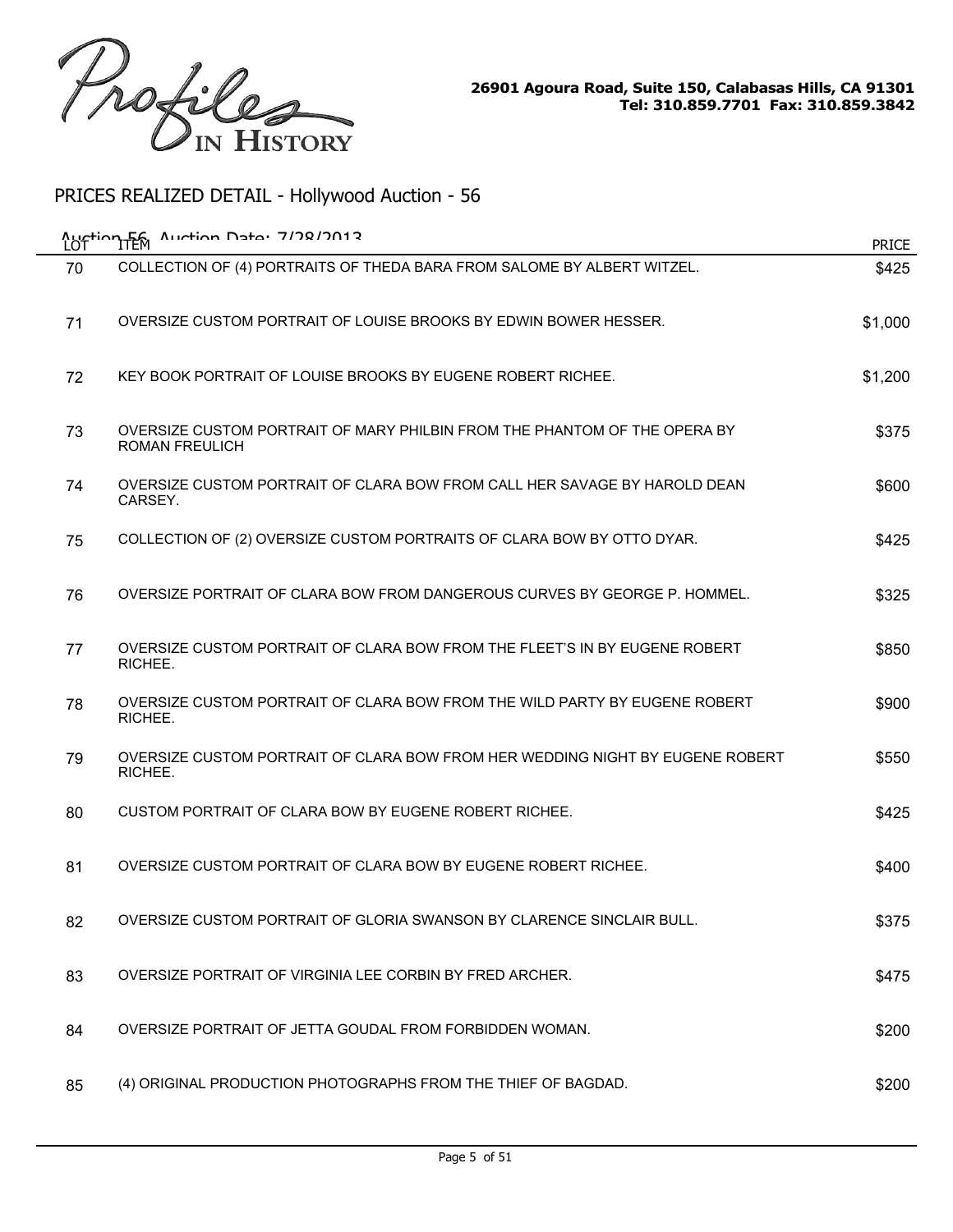

| <b>Austion Fem</b><br>LOT | $A$ uction Data: 7/78/7013                                                                                                                                    | <b>PRICE</b> |
|---------------------------|---------------------------------------------------------------------------------------------------------------------------------------------------------------|--------------|
| 86                        | OVERSIZE CUSTOM PORTRAIT OF NATALIE MOREHEAD BY PRESTON DUNCAN.                                                                                               | \$350        |
| 87                        | COLLECTION OF (2) OVERSIZE CUSTOM PORTRAITS OF JEAN HARLOW BY CLARENCE SINCLAIR<br>BULL.                                                                      | \$325        |
| 88                        | COLLECTION OF (6) OVERSIZE CUSTOM PORTRAITS OF JEAN HARLOW WITH CLARK GABLE AND<br>MYRNA LOY FROM WIFE VS. SECRETARY BY TED ALLEN AND CLARENCE SINCLAIR BULL. | \$450        |
| 89                        | OVERSIZE CUSTOM PORTRAIT OF JEAN HARLOW FROM THE GIRL FROM MISSOURI BY GEORGE<br>HURRELL.                                                                     | \$1,000      |
| 90                        | COLLECTION OF (3) OVERSIZE CUSTOM PORTRAITS OF JEAN HARLOW FROM RECKLESS BY<br><b>WILLIAM GRIMES.</b>                                                         | \$225        |
| 91                        | OVERSIZE CUSTOM PORTRAIT OF JEAN HARLOW FROM RIFFRAFF BY GEORGE HURRELL.                                                                                      | \$600        |
| 92                        | OVERSIZE CUSTOM PORTRAIT OF JEAN HARLOW FROM RIFFRAFF BY GEORGE HURRELL.                                                                                      | \$450        |
| 93                        | JEAN HARLOW PHOTOGRAPHIC PORTRAIT BY CLARENCE SINCLAIR BULL.                                                                                                  | \$225        |
| 94                        | OVERSIZE CUSTOM PORTRAIT OF JEAN HARLOW BY RUSSELL BALL.                                                                                                      | \$650        |
| 95                        | (4) VINTAGE PHOTOGRAPHS OF HOWARD HUGHES BY CHARLES BULLOCH.                                                                                                  | \$450        |
| 96                        | OVERSIZE CUSTOM PORTRAIT OF JEANETTE MACDONALD FROM MAYTIME BY CLARENCE<br>SINCLAIR BULL.                                                                     | \$200        |
| 97                        | OVERSIZE EXHIBITION SIGNED PORTRAIT OF CAROLE LOMBARD BY GEORGE HURRELL.                                                                                      | \$1,300      |
| 98                        | CAROLE LOMBARD PHOTOGRAPHIC PORTRAIT.                                                                                                                         | \$1,000      |
| 99                        | OVERSIZE CUSTOM PORTRAIT OF JOAN CRAWFORD BY CLARENCE SINCLAIR BULL.                                                                                          | \$250        |
| 100                       | OVERSIZE CUSTOM PORTRAIT OF JOAN CRAWFORD FROM LETTY LYNTON BY GEORGE<br>HURRELL.                                                                             | \$600        |
| 101                       | JOAN CRAWFORD PHOTOGRAPH BY GEORGE HURRELL.                                                                                                                   | \$650        |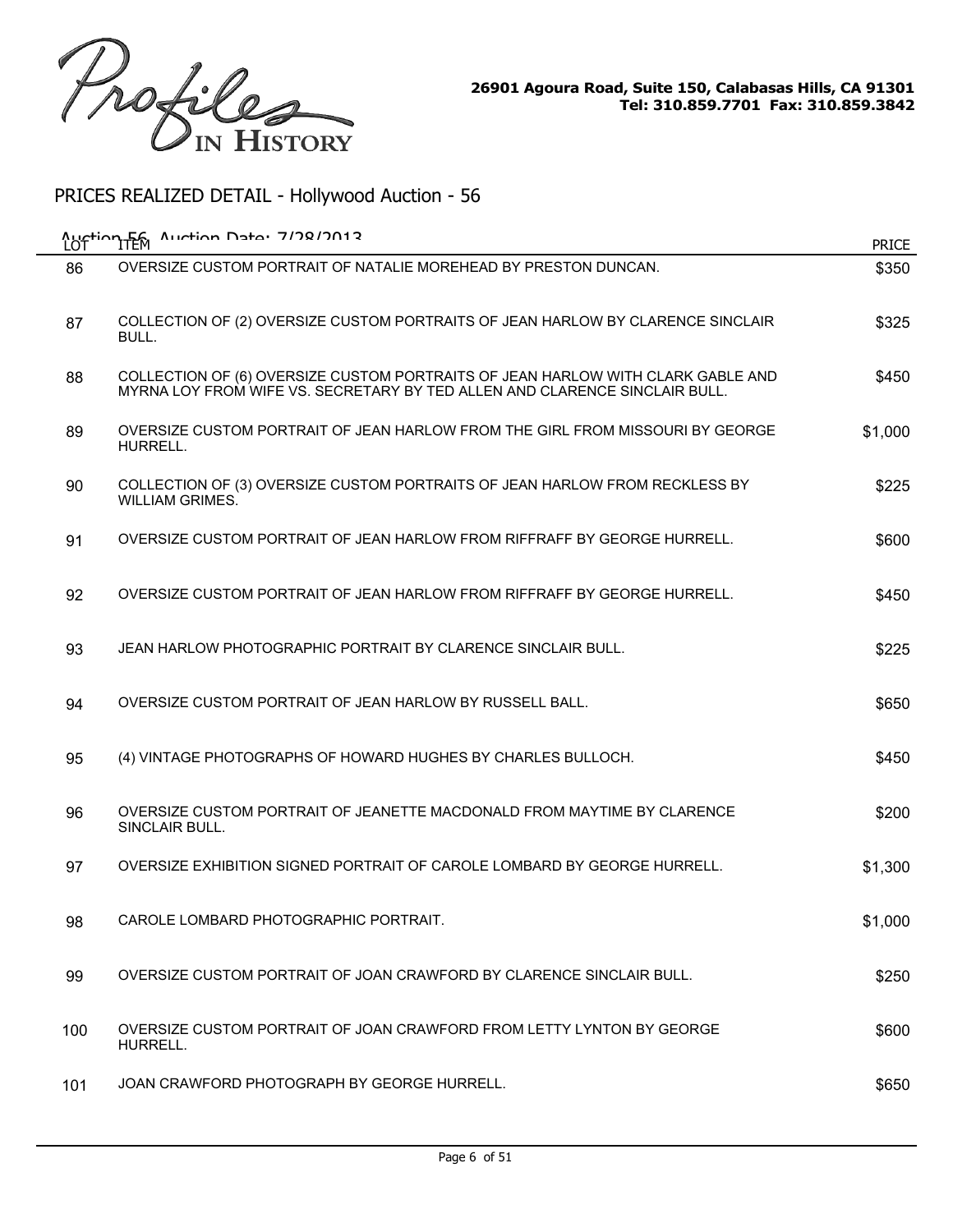

| LOT | Auction F6 Auction Data: 7/78/2012                                                                                   | <b>PRICE</b> |
|-----|----------------------------------------------------------------------------------------------------------------------|--------------|
| 102 | JOAN CRAWFORD AND CLARK GABLE PHOTOGRAPH BY GEORGE HURRELL.                                                          | \$500        |
| 103 | JOAN CRAWFORD AND FRANCHOT TONE PHOTOGRAPH BY GEORGE HURRELL.                                                        | \$800        |
| 104 | OVERSIZE PORTRAIT OF JOAN CRAWFORD BY RUTH HARRIET LOUISE.                                                           | \$325        |
| 105 | PORTRAIT OF FAY WRAY FROM KING KONG BY ERNEST A. BACHRACH.                                                           | \$950        |
| 106 | OVERSIZE CUSTOM PORTRAIT OF GWILI ANDRE FROM ROAR OF THE DRAGON BY ERNEST A.<br>BACHRACH.                            | \$225        |
| 107 | OVERSIZE CUSTOM PORTRAIT OF MARIE WILSON BY WALLACE SEAWELL.                                                         | \$200        |
| 108 | COLLECTION OF (28) KEY BOOK SET OF CUSTOM PORTRAITS OF LINDA WATKINS BY HAL PHYFE.                                   | \$425        |
| 109 | OVERSIZE CUSTOM PORTRAIT OF ANNE SHIRLEY BY ERNEST A. BACHRACH.                                                      | \$250        |
| 110 | COLLECTION OF (5) OVERSIZE CUSTOM PORTRAITS OF KAREN MORLEY FROM THE MASK OF FU<br>MANCHU BY CLARENCE SINCLAIR BULL. | \$450        |
| 111 | OVERSIZE CUSTOM PORTRAIT OF KAREN MORLEY FROM THE MASK OF FU MANCHU BY GEORGE<br>HURRELL.                            | \$350        |
| 112 | OVERSIZE PORTRAIT OF ADRIENNE DORÉ BY ELMER FRYER.                                                                   | \$300        |
| 113 | COLLECTION OF (48) KEY SET PRINTS OF ANN HARDING AND LAWRENCE OLIVIER FROM<br><b>WESTWARD PASSAGE.</b>               | \$425        |
| 114 | OVERSIZE PORTRAIT OF GRETA GARBO FROM ROMANCE BY MILTON BROWN.                                                       | \$425        |
| 115 | CUSTOM PORTRAIT OF GRETA GARBO FROM THE PAINTED VEIL BY CLARENCE SINCLAIR BULL.                                      | \$1,100      |
| 116 | COLLECTION OF (5) CUSTOM PORTRAITS OF KATHARINE HEPBURN BY CECIL BEATON FOR<br><b>VANITY FAIR.</b>                   | \$2,500      |
| 117 | GARY COOPER PHOTOGRAPH PORTRAIT BY SHALITT.                                                                          | \$1,500      |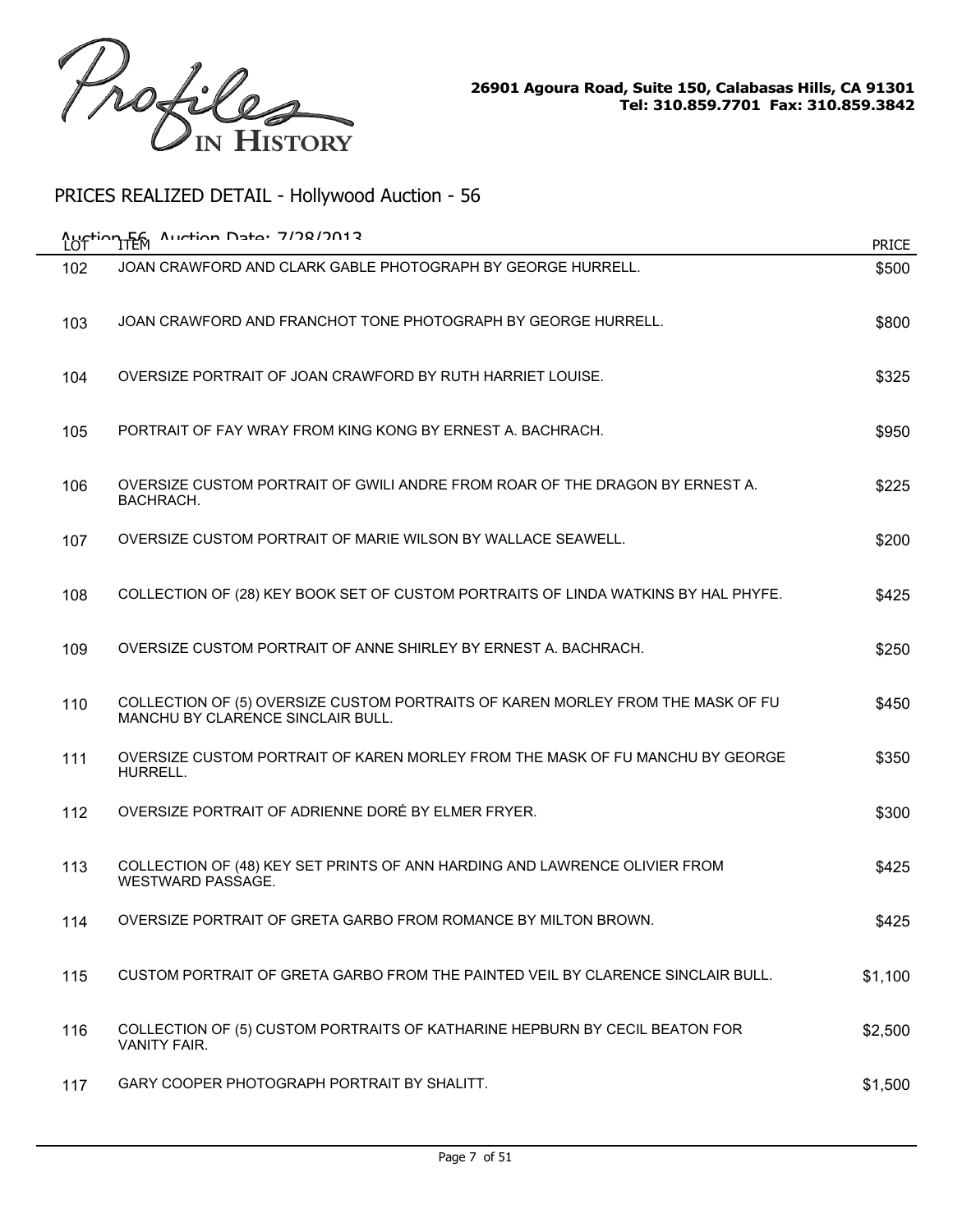

| LOT | Austion F6 Austion Data: 7/78/7012                                                                               | <b>PRICE</b> |
|-----|------------------------------------------------------------------------------------------------------------------|--------------|
| 118 | COLLECTION OF (2) OVERSIZE CUSTOM PORTRAITS OF HELEN HAYES FROM THE SIN OF<br>MADELON CLAUDET BY GEORGE HURRELL. | \$275        |
| 119 | COLLECTION OF (6) PORTRAITS OF SARI MARITZA BY EUGENE ROBERT RICHEE.                                             | \$225        |
| 120 | OVERSIZE CUSTOM PORTRAIT OF JOAN MARSH BY CLARENCE SINCLAIR BULL.                                                | \$225        |
| 121 | OVERSIZE PORTRAIT OF NANCY CARROLL BY EUGENE ROBERT RICHEE.                                                      | \$225        |
| 122 | OVERSIZE EXHIBITION PORTRAIT OF MYRNA LOY BY CLARENCE SINCLAIR BULL.                                             | \$275        |
| 123 | OVERSIZE EXHIBITION PORTRAIT OF MYRNA LOY BY ARTHUR YARBOROUGH.                                                  | \$600        |
| 124 | MERLE OBERON PHOTOGRAPHIC PORTRAIT.                                                                              | \$200        |
| 125 | OVERSIZE CUSTOM PORTRAIT OF NORMA SHEARER FROM RIPTIDE BY GEORGE HURRELL.                                        | \$475        |
| 126 | OVERSIZE CUSTOM PORTRAIT OF NORMA SHEARER FROM RIPTIDE BY GEORGE HURRELL.                                        | \$650        |
| 127 | OVERSIZE CUSTOM PORTRAIT OF NORMA SHEARER FROM RIPTIDE BY GEORGE HURRELL.                                        | \$750        |
| 128 | OVERSIZE CUSTOM PORTRAIT OF NORMA SHEARER FROM THE BARRETTS OF WIMPOLE STREET<br>BY GEORGE HURRELL.              | \$300        |
| 129 | OVERSIZE VINTAGE EXHIBITION PORTRAIT OF NORMA SHEARER BY ALFRED CHENEY<br>JOHNSTON.                              | \$1,900      |
| 130 | OVERSIZE CUSTOM PORTRAIT OF NORMA SHEARER FROM ROMEO AND JULIET BY GEORGE<br>HURRELL.                            | \$550        |
| 131 | COLLECTION OF (2) OVERSIZE CUSTOM PORTRAITS OF NORMA SHEARER FROM THE WOMEN BY<br>LASZLO WILLINGER.              | \$250        |
| 132 | (7) LORETTA YOUNG PERSONAL PHOTOGRAPHS INCLUDING A GEORGE HURRELL CUSTOM<br>PRINT.                               | \$325        |
| 133 | OVERSIZE CUSTOM PORTRAIT OF NORMA SHEARER FROM THE WOMEN BY LASZLO WILLINGER.                                    | \$250        |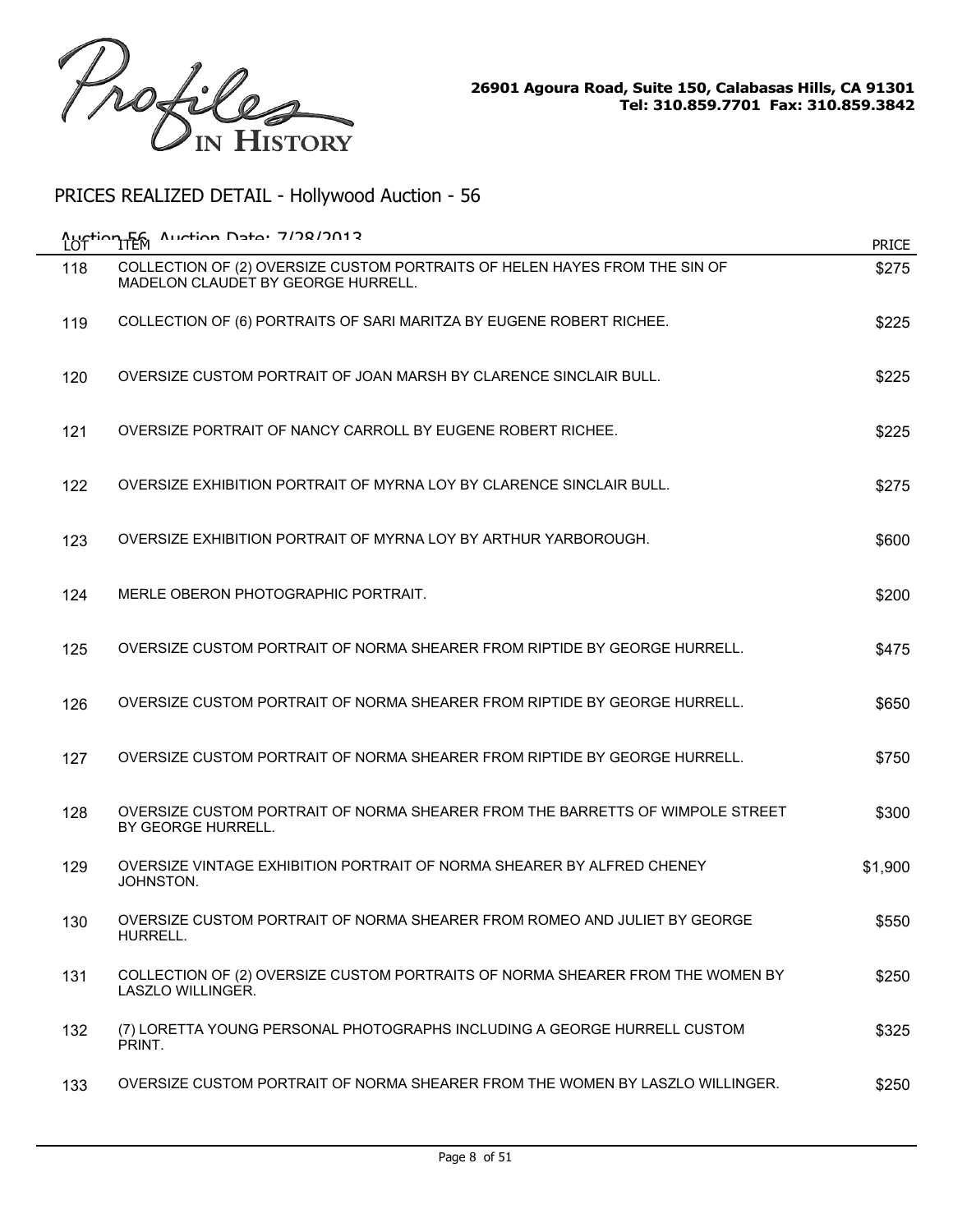

| LOT | Auction 56 Auction Data: 7/78/2012                                                                                                                                                            | <b>PRICE</b> |
|-----|-----------------------------------------------------------------------------------------------------------------------------------------------------------------------------------------------|--------------|
| 134 | COLLECTION OF (18) OVERSIZE CUSTOM PORTRAITS OF IRVING THALBERG BY RUSSELL BALL.                                                                                                              | \$600        |
| 135 | COLLECTION OF (2) KEY SET PORTRAITS OF JUNE DUPREZ AND JOHN JUSTIN FROM THE THIEF<br>OF BAGDAD.                                                                                               | \$200        |
| 136 | OVERSIZED VIVIEN LEIGH PHOTOGRAPHIC PORTRAIT BY WILLINGER.                                                                                                                                    | \$1,700      |
| 137 | PRODUCTION PORTRAIT OF VERONICA LAKE FROM L WANTED WINGS BY A.L. WHITEY SCHAFER.                                                                                                              | \$250        |
| 138 | OVERSIZED PORTRAIT OF FRED ASTAIRE AND GINGER ROGERS BY JOHN MIEHLE.                                                                                                                          | \$900        |
| 139 | OVERSIZE CUSTOM PORTRAIT OF JEANNE CRAIN BY WALLACE SEAWELL.                                                                                                                                  | \$200        |
| 140 | COLLECTION OF CUSTOM PORTRAITS (3) OF ZSA ZSA GABOR BY WALLACE SEAWELL.                                                                                                                       | \$325        |
| 141 | OVERSIZE CUSTOM PORTRAIT OF JAYNE MANSFIELD BY WALLACE SEAWELL.                                                                                                                               | \$200        |
| 142 | PORTRAIT OF JAYNE MANSFIELD BY WALLACE SEAWELL.                                                                                                                                               | \$300        |
| 143 | COLLECTION OF (6) OVERSIZE COLOR CARBRO PRINTS OF JOAN COLLINS, JEANNE CRAIN,<br>FRANCES DEE, GLORIA GRAHAME, VERONICA LAKE AND MYRNA LOY BY HARRY WARNECKE AND<br><b>GUS SCHOENBAECHLER.</b> | \$300        |
| 144 | COLLECTION OF (8) KEY SET PORTRAITS OF MARA CORDAY FROM TARANTULA AND THE BLACK<br>SCORPION.                                                                                                  | \$500        |
| 145 | COLLECTION OF (3) PORTRAITS OF MARA CORDAY, JOI LANSING AND JULIE NEWMAR BY BRUNO<br>BERNARD.                                                                                                 | \$275        |
| 146 | OVERSIZE CUSTOM PORTRAIT OF DIANA DORS BY WALLACE SEAWELL.                                                                                                                                    | \$225        |
| 147 | COLLECTION OF (2) PORTRAITS OF DIANA DORS BY WALLACE SEAWELL.                                                                                                                                 | \$200        |
| 148 | GEORGE HOYINGEN-HUENE PORTRAIT OF AVA GARDNER FROM THE ESTATE OF GEORGE<br>CUKOR.                                                                                                             | \$325        |
| 149 | OVERSIZE CUSTOM PORTRAIT OF KIM NOVAK BY WALLACE SEAWELL.                                                                                                                                     | \$225        |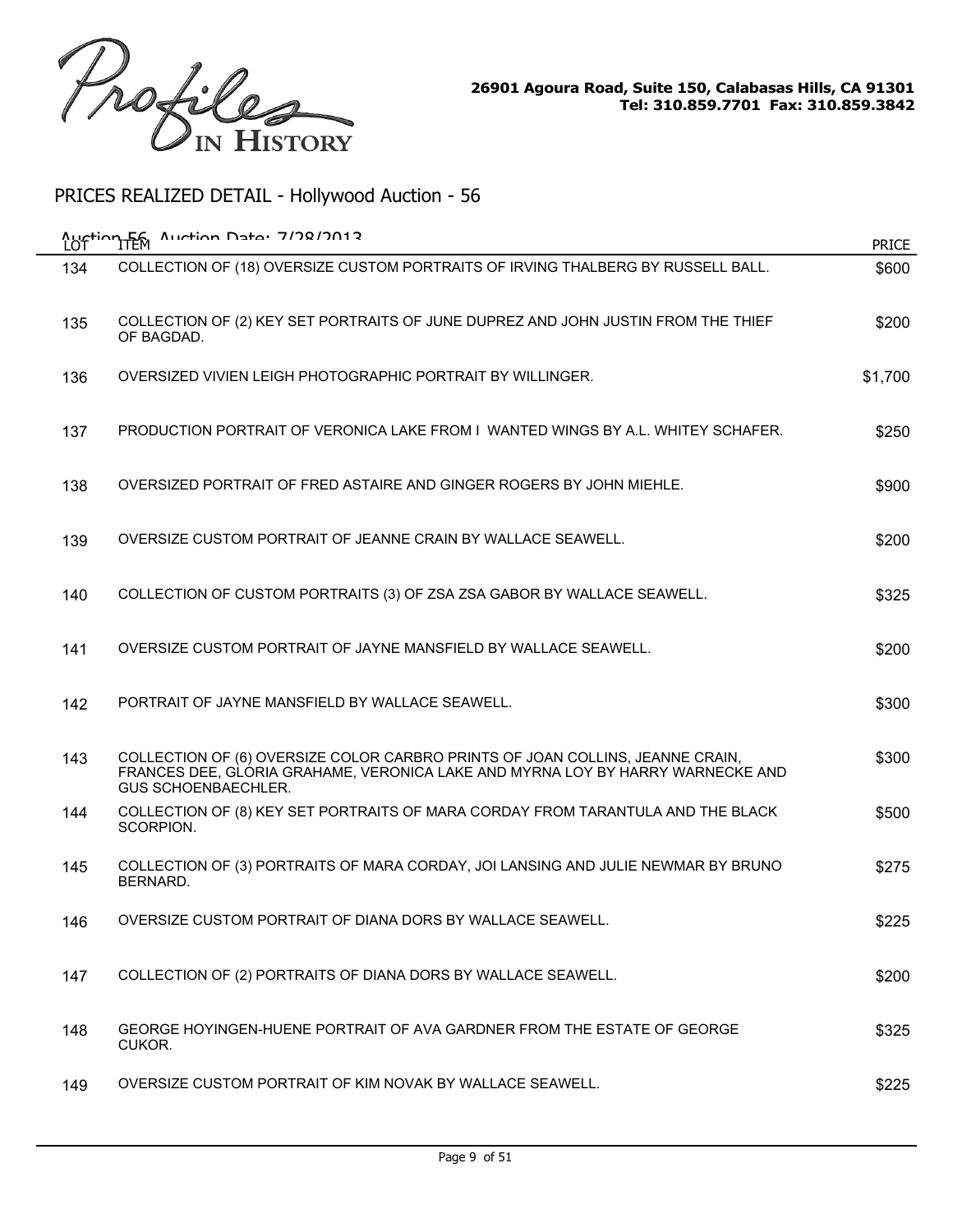

| LOT | Auction F6 Auction Data: 7/78/7012                                                                                                                                                                                                                                                         | <b>PRICE</b> |
|-----|--------------------------------------------------------------------------------------------------------------------------------------------------------------------------------------------------------------------------------------------------------------------------------------------|--------------|
| 150 | KIM NOVAK PHOTOGRAPHIC PORTRAIT BY COBURN.                                                                                                                                                                                                                                                 | \$200        |
| 151 | FRANK LLOYD WRIGHT PHOTOGRAPHIC PORTRAIT BY JOHN ENGSTEAD.                                                                                                                                                                                                                                 | \$1,800      |
| 152 | (5) VINTAGE PHOTOGRAPHS OF FEMALE STARS BY VARIOUS PHOTOGRAPHERS.                                                                                                                                                                                                                          | \$200        |
| 153 | COLLECTION OF (6) OVERSIZE CUSTOM PORTRAITS OF NATALIE WOOD FROM MARJORIE<br>MORNINGSTAR.                                                                                                                                                                                                  | \$225        |
| 154 | COLLECTION OF (2) OVERSIZE CUSTOM PORTRAITS OF NATALIE WOOD BY MICHAEL CHILDERS.                                                                                                                                                                                                           | \$225        |
| 155 | COLLECTION OF (3) OVERSIZE CUSTOM PORTRAITS OF NATALIE WOOD BY MICHAEL CHILDERS.                                                                                                                                                                                                           | \$200        |
| 156 | OVERSIZE CUSTOM PORTRAIT OF JANET LEIGH FROM PSYCHO BY WALLACE SEAWELL.                                                                                                                                                                                                                    | \$1,200      |
| 157 | OVERSIZE CUSTOM PORTRAIT OF NANCY KWAN FROM THE WORLD OF SUZY WONG BY<br>WALLACE SEAWELL.                                                                                                                                                                                                  | \$300        |
| 158 | OVERSIZE CUSTOM PORTRAIT OF AVA GARDNER FROM 55 DAYS IN PEKING BY WALLACE<br>SEAWELL.                                                                                                                                                                                                      | \$325        |
| 159 | (3) PORTRAITS OF LANA TURNER BY JOHN ENGSTEAD FROM THE ESTATE OF LANA TURNER<br>ESTATE.                                                                                                                                                                                                    | \$225        |
| 160 | COLLECTION OF (2) PORTRAITS OF YVETTE MIMIEUX BY WALLACE SEAWELL.                                                                                                                                                                                                                          | \$225        |
| 161 | COLLECTION OF (3) PORTRAITS OF RAQUEL WELCH FROM FANTASTIC VOYAGE AND<br>BEDAZZLED.                                                                                                                                                                                                        | \$400        |
| 162 | COLLECTION OF (7) PORTRAITS OF CAROLINE MUNRO FROM THE GOLDEN VOYAGE OF SINBAD<br>AND AT THE WORLD'S CORE AND OLINKA BEROVA FROM THE VENGEANCE OF SHE.                                                                                                                                     | \$200        |
| 163 | COLLECTION OF (52) BLACK-AND-WHITE CAMERA AND COLOR NEGATIVES AND<br>TRANSPARENCIES OF INGRID BERGMAN, EDWINA BOOTH, BETTE DAVIS, HEDY LAMARR,<br>DOROTHY LAMOUR, CAROLE LANDIS, VIVIEN LEIGH, UNA MERKEL, ELLA RAINES, JANE RUSSELL,                                                      | \$6,500      |
| 164 | OURARED WITH EQUE HOWARD BARBARA OTALINAZOZ AAF WEST TZ<br>COLLECTION OF (44) BLACK-AND-WHITE AND COLOR CAMERA NEGATIVES AND<br>TRANSPARENCIES AND VINTAGE STUDIO INTERNEGATIVES OF MARLON BRANDO, YUL<br>BRYNNER, MONTGOMERY CLIFT, NELSON EDDY, ERROL FLYNN, CARY GRANT, WILLIAM HOLDEN, | \$2,000      |
| 165 | COLLECTION OF (38) COLOR CAMERA TRANSPARENCIES OF LUCILLE BALL AND ORSON WELLS,<br>CLAUDETTE COLBERT, JEANNE CRAIN, DOROTHY DANDRIDGE, BETTE DAVIS AND WILLIAM<br>WYLER, OLIVIA DE HAVILLAND, MARLENE DIETRICH, ELLEN DREW, DEANNA DURBIN, AVA                                             | \$6,500      |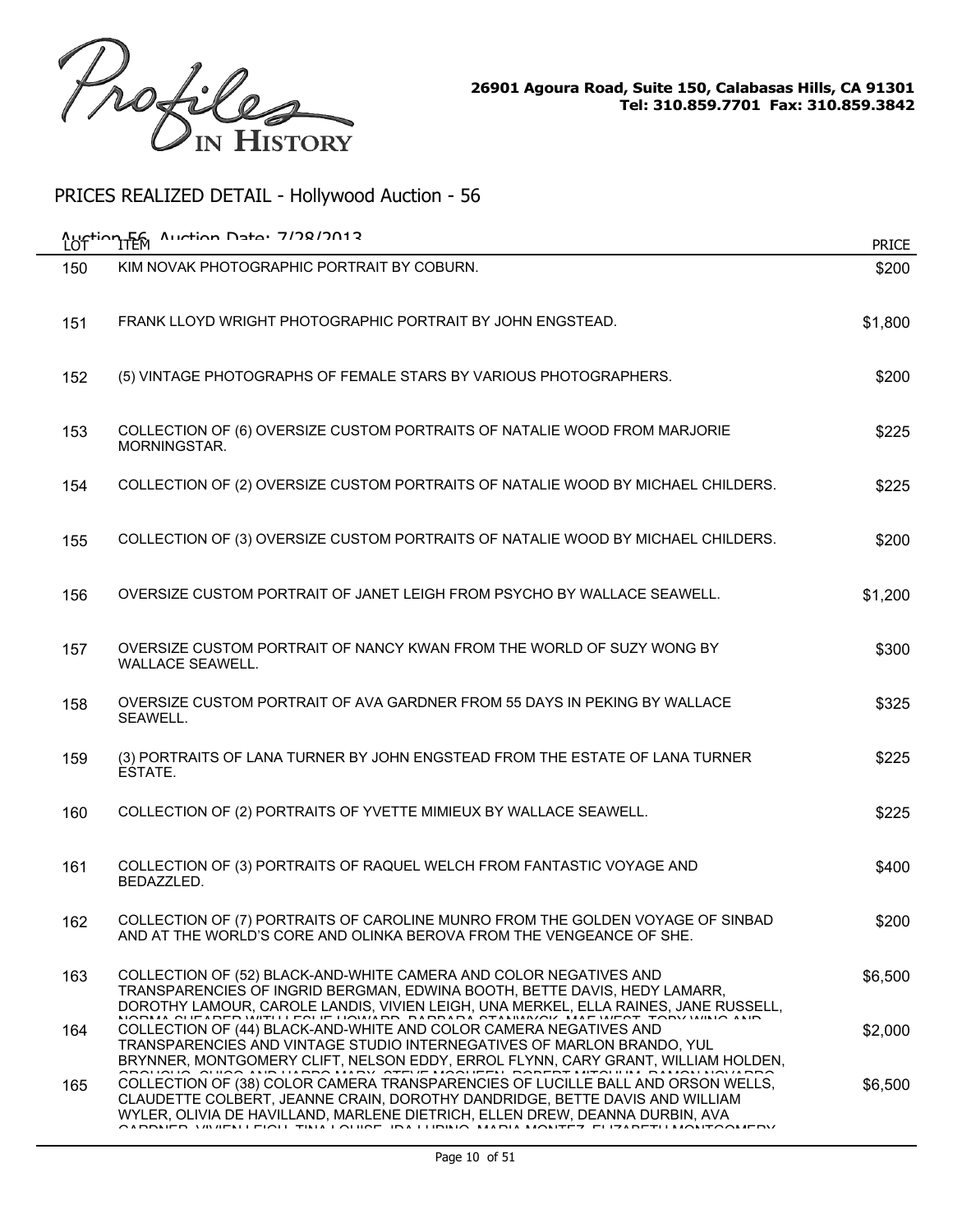

| LOT | Auction F6 Auction Data: 7/78/7012                                                                                                                                                                                                                 | <b>PRICE</b> |
|-----|----------------------------------------------------------------------------------------------------------------------------------------------------------------------------------------------------------------------------------------------------|--------------|
| 166 | COLLECTION OF (77) COLOR VINTAGE STUDIO INTERNEGATIVE TRANSPARENCIES OF INGRID<br>BERGMAN, HONOR BLACKMAN, CYD CHARISSE, JOAN COLLINS, ARLENE DAHL, BETTE DAVIS,<br>DEANNA DURBIN, AVA GARDNER, BETTY GRABLE, RITA HAYWORTH, JENNIFER JONES, GRACE | \$2,000      |
| 167 | COLLECTION OF (8) BLACK-AND-WHITE CAMERA NEGATIVES OF CLARA BOW AND LOUISE<br>BROOKS AND MARLENE DIETRICH BY RAY JONES, EUGENE ROBERT RICHEE AND WILLIAM<br>WALLING.                                                                               | \$3,250      |
| 168 | COLLECTION OF (7) BLACK-AND-WHITE CAMERA NEGATIVES OF JOAN CRAWFORD BY CLARENCE<br>SINCLAIR BULL AND GEORGE HURRELL.                                                                                                                               | \$2,250      |
| 169 | COLLECTION OF (26) BLACK-AND-WHITE CAMERA NEGATIVES OF JOAN CRAWFORD BY<br>CLARENCE SINCLAIR BULL AND GEORGE HURRELL.                                                                                                                              | \$3,250      |
| 170 | COLLECTION OF (16) BLACK-AND-WHITE CAMERA NEGATIVES OF GRETA GARBO BY CLARENCE<br>SINCLAIR BULL.                                                                                                                                                   | \$6,500      |
| 171 | COLLECTION OF (11) BLACK-AND-WHITE CAMERA NEGATIVES OF GRETA GARBO.                                                                                                                                                                                | \$2,000      |
| 172 | COLLECTION OF (10) BLACK-AND-WHITE AND COLOR CAMERA NEGATIVES AND<br>TRANSPARENCIES OF SUSAN HAYWARD BY GEORGE HURRELL AND SCOTTY WELBOURNE.                                                                                                       | \$1,000      |
| 173 | VINTAGE COLLECTION OF (10) ORIGINAL STUDIO CAMERA NEGATIVES OF CAROLE LOMBARD.                                                                                                                                                                     | \$2,000      |
| 174 | COLLECTION OF (12) BLACK-AND-WHITE CAMERA NEGATIVES OF JEAN HARLOW BY TED ALLEN,<br>RUSSELL BALL AND CLARENCE SINCLAIR BULL.                                                                                                                       | \$2,000      |
| 175 | VINTAGE COLLECTION OF (7) ORIGINAL STUDIO CAMERA NEGATIVES OF JEAN HARLOW.                                                                                                                                                                         | \$2,000      |
| 176 | VINTAGE COLLECTION OF (15) ORIGINAL STUDIO CAMERA NEGATIVES OF BELA LUGOSI IN<br>DRACULA.                                                                                                                                                          | \$15,500     |
| 177 | VINTAGE COLLECTION OF (14) ORIGINAL STUDIO CAMERA NEGATIVES OF BELA LUGOSI IN<br>DRACULA.                                                                                                                                                          | \$15,500     |
| 178 | COLLECTION OF (19) BLACK-AND-WHITE AND COLOR CAMERA NEGATIVES AND<br>TRANSPARENCIES OF RITA HAYWORTH FROM YOU WERE NEVER LOVELIER, GILDA, THE LADY<br>FROM SHANGHAI AND THE LOVES OF CARMEN BY ROBERT COBURN, GEORGE HURRELL, ALAIN                | \$3,250      |
| 179 | COLLECTION OF (17) BLACK-AND-WHITE AND COLOR CAMERA NEGATIVES AND<br>TRANSPARENCIES OF VERONICA LAKE BY GEORGE HURRELL, EUGENE ROBERT RICHEE AND<br>A.L "WHITEY" SCHAFER.                                                                          | \$9,500      |
| 180 | COLLECTION OF (16) BLACK-AND-WHITE CAMERA NEGATIVES OF VERA ELLEN FROM THREE<br>LITTLE WORDS BY VIRGIL APGER.                                                                                                                                      | \$200        |
| 181 | COLLECTION OF (30) BLACK-AND-WHITE CAMERA NEGATIVES OF ALAN LADD WITH JEAN<br>ARTHUR AND VAN HEFLIN FROM SHANE.                                                                                                                                    | \$550        |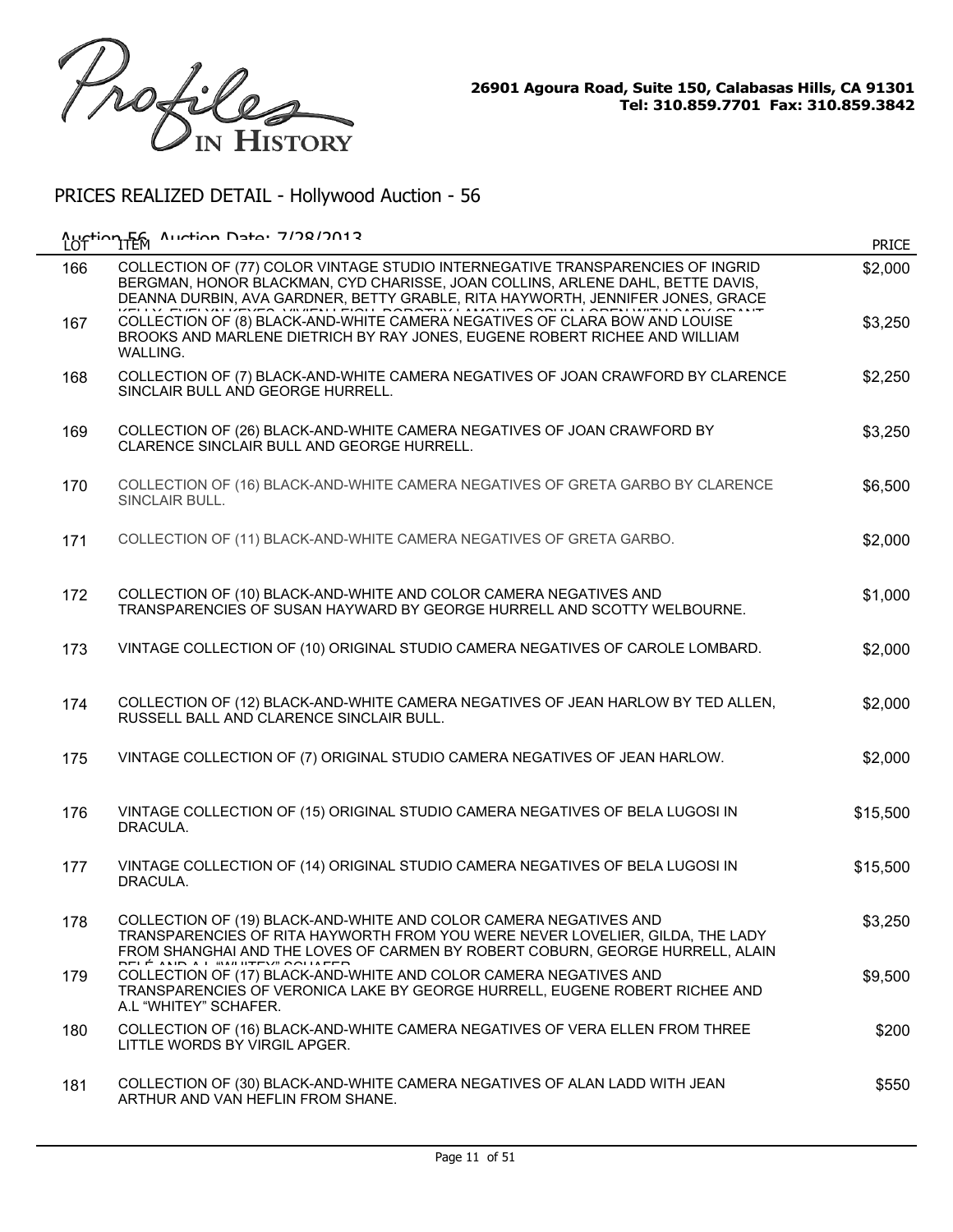

| LOT | Auction F6 Auction Data: 7/78/2012                                                                                                                                                                                                    | <b>PRICE</b> |
|-----|---------------------------------------------------------------------------------------------------------------------------------------------------------------------------------------------------------------------------------------|--------------|
| 182 | COLLECTION OF (26) BLACK-AND-WHITE CAMERA NEGATIVES OF GINA LOLLOBRIGIDA BY JOHN<br>ENGSTEAD.                                                                                                                                         | \$425        |
| 183 | COLLECTION OF (52) BLACK-AND-WHITE CAMERA NEGATIVES OF CAROLE LOMBARD BY OTTO<br>DYAR AND EUGENE ROBERT RICHEE.                                                                                                                       | \$18,000     |
| 184 | COLLECTION OF (28) BLACK-AND-WHITE CAMERA NEGATIVES OF MYRNA LOY FROM AND THE<br>MASK OF FU MANCHU BY CLARENCE SINCLAIR BULL AND GEORGE HURRELL.                                                                                      | \$4,250      |
| 185 | COLLECTION OF (25) BLACK AND WHITE CAMERA NEGATIVES OF PAUL MUNI WITH ANN DVORAK<br>AND KAREN MORLEY AND GEORGE RAFT FROM SCARFACE BY GENE KORNMAN.                                                                                   | \$1,100      |
| 186 | COLLECTION OF (335) BLACK-AND-WHITE AND COLOR CAMERA NEGATIVES AND<br>TRANSPARENCIES OF GINGER ROGERS BY JOHN MIEHLE.                                                                                                                 | \$4,250      |
| 187 | COLLECTION OF (8) BLACK-AND-WHITE AND COLOR CAMERA NEGATIVES AND TRANSPARENCIES<br>OF ANN SHERIDAN BY GEORGE HURRELL AND SCOTTY WELBOURNE.                                                                                            | \$1,100      |
| 188 | COLLECTION OF (15) BLACK-AND-WHITE CAMERA NEGATIVES OF ANNA MAY WONG FROM<br>DAUGHTER OF THE DRAGON AND SHANGHAI EXPRESS AND DAUGHTER OF SHANGHAI BY OTTO<br>DYAR AND EUGENE ROBERT RICHEE.                                           | \$1,900      |
| 189 | COLLECTION OF (41) BLACK-AND-WHITE AND COLOR CAMERA NEGATIVES AND<br>TRANSPARENCIES AND VINTAGE STUDIO INTERNEGATIVES OF ANN SOTHERN FROM A LETTER<br>TO THREE WIVES AND NANCY GOES TO RIO BY CLARENCE SINCLAIR BULL, ERIC CARPENTER, | \$250        |
| 190 | COLLECTION OF (14) COLOR CAMERA TRANSPARENCIES OF TINA LOUISE FROM THE WRECKING<br>CREW.                                                                                                                                              | \$275        |
| 191 | JAYNE MANSFIELD ORIGINAL COLOR TRANSPARENCY FROM THE GIRL CAN'T HELP IT.                                                                                                                                                              | \$225        |
| 192 | COLOR CAMERA TRANSPARENCY OF SHARON TATE BY VIRGIL APGER.                                                                                                                                                                             | \$1,200      |
| 193 | COLOR CAMERA TRANSPARENCY OF SHARON TATE FROM THE WRECKING CREW.                                                                                                                                                                      | \$325        |
| 194 | COLLECTION OF (5) BLACK-AND-WHITE CAMERA NEGATIVES OF ANNE BAXTER BY JOHN<br>ENGSTEAD.                                                                                                                                                | \$200        |
| 195 | COLLECTION OF (17) COLOR CAMERA TRANSPARENCIES OF ANNE BAXTER BY JOHN ENGSTEAD.                                                                                                                                                       | \$425        |
| 196 | COLLECTION OF (11) COLOR CAMERA TRANSPARENCIES OF DIANA DORS FROM BERZERK.                                                                                                                                                            | \$250        |
| 197 | COLLECTION OF (5) BLACK-AND-WHITE CAMERA NEGATIVES OF BARBARA EDEN WITH SHELLY<br><b>FABARES FROM RIDE THE WILD SURF.</b>                                                                                                             | \$250        |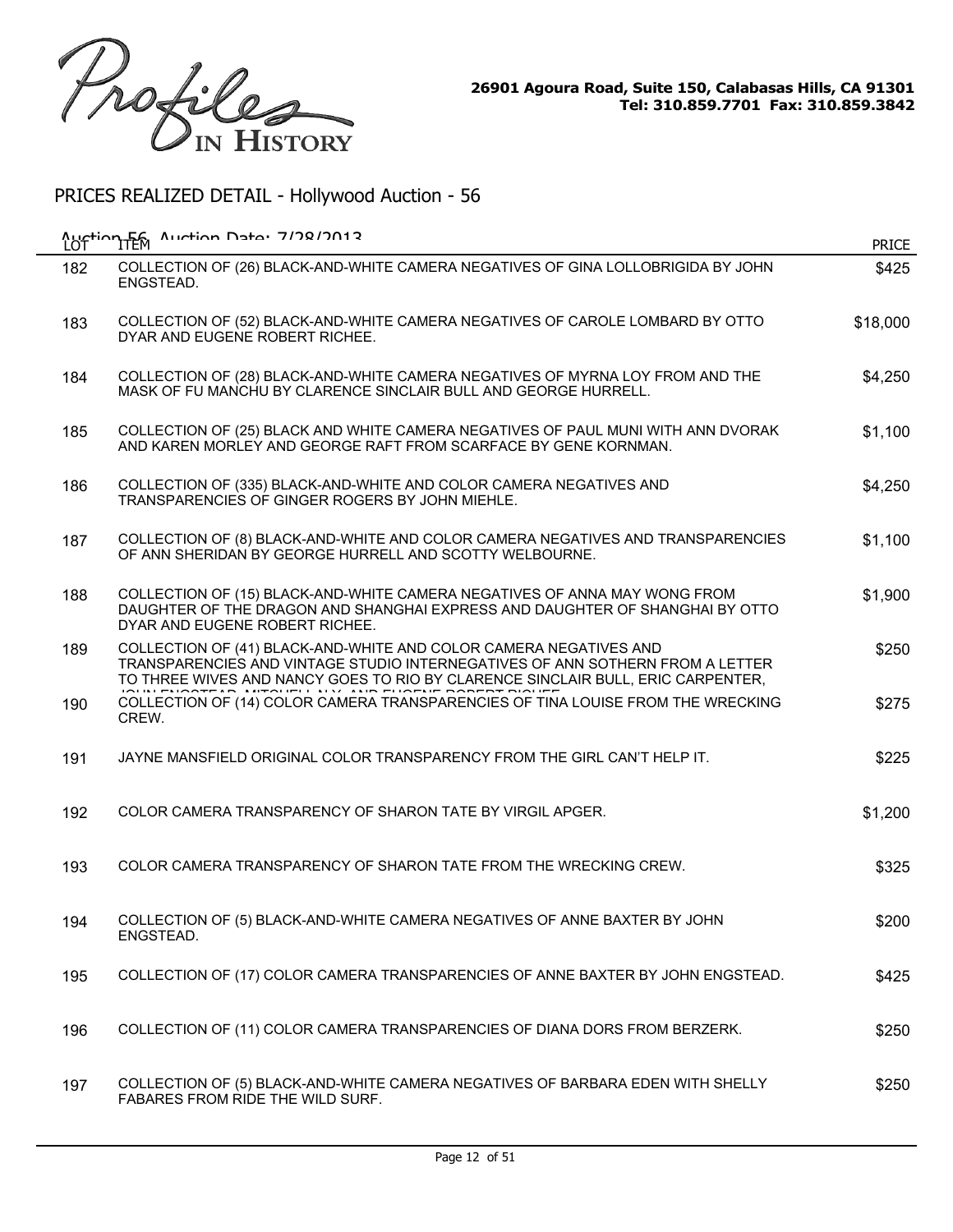

| Auction Fen<br>LOT | $\Lambda$ uction Date: 7/28/2013                                                                             | <b>PRICE</b> |
|--------------------|--------------------------------------------------------------------------------------------------------------|--------------|
| 198                | COLLECTION OF (15) COLOR CAMERA TRANSPARENCIES OF LONI ANDERSON BY HARRY<br>LANGDON.                         | \$400        |
| 199                | COLLECTION OF (16) COLOR CAMERA TRANSPARENCIES OF LONI ANDERSON BY HARRY<br>LANGDON.                         | \$400        |
| 200                | COLLECTION OF (72) BLACK-AND-WHITE CAMERA NEGATIVES OF RAQUEL WELCH.                                         | \$1,500      |
| 201                | COLLECTION OF (18) COLOR CAMERA TRANSPARENCIES OF CAROLINE MUNRO FROM THE<br><b>GOLDEN VOYAGE OF SINBAD.</b> | \$800        |
| 202                | COLLECTION OF (24) BLACK-AND-WHITE CAMERA NEGATIVES OF AUDREY HEPBURN FROM<br>ROBIN AND MARIAN.              | \$325        |
| 203                | JOHN FLOREA LARGE ARCHIVE OF WWII AND GENERAL MILITARY PHOTOS, NEGATIVES AND<br>TRANSPARENCIES.              | \$25,000     |
| 205                | JOHN FLOREA LARGE ARCHIVE OF HAWAII AND SOUTH SEA PHOTOS, NEGATIVES AND FILM<br>FOOTAGE.                     | \$2,000      |
| 206                | JOHN FLOREA MASSIVE PHOTOJOURNALISM ARCHIVE OF PERSONAL MATERIALS AND LARGE<br>LIFE MAGAZINE COLLECTION.     | \$7,500      |
| 207                | PHOTOGRAPHER JOHN FLOREA MASSIVE PERSONAL ARCHIVE MATERIALS.                                                 | \$7,500      |
| 208                | HARRY COHN VINTAGE SIGNED PHOTO.                                                                             | \$800        |
| 209                | JEAN HARLOW SIGNED PHOTOGRAPH BY HURRELL FROM THE ARTHUR LANDAU ESTATE.                                      | \$2,250      |
| 210                | COLLECTION OF (5) OVERSIZE PHOTOGRAPHS OF JEAN HARLOW SIGNED BY "MAMA JEAN".                                 | \$900        |
| 211                | JEAN HARLOW SIGNED OVERSIZE PHOTOGRAPH.                                                                      | \$1,500      |
| 212                | JEAN HARLOW SIGNED OVERSIZE PHOTOGRAPH FROM RIFFRAFF BY GEORGE HURRELL.                                      | \$1,200      |
| 213                | EDDIE MANNIX SIGNED PHOTOGRAPH TO JEAN HARLOW FROM THE LANDAU ESTATE.                                        | \$1,000      |
| 214                | JEAN HARLOW SIGNED OVERSIZE PHOTOGRAPH FROM HELL'S ANGELS.                                                   | \$3,750      |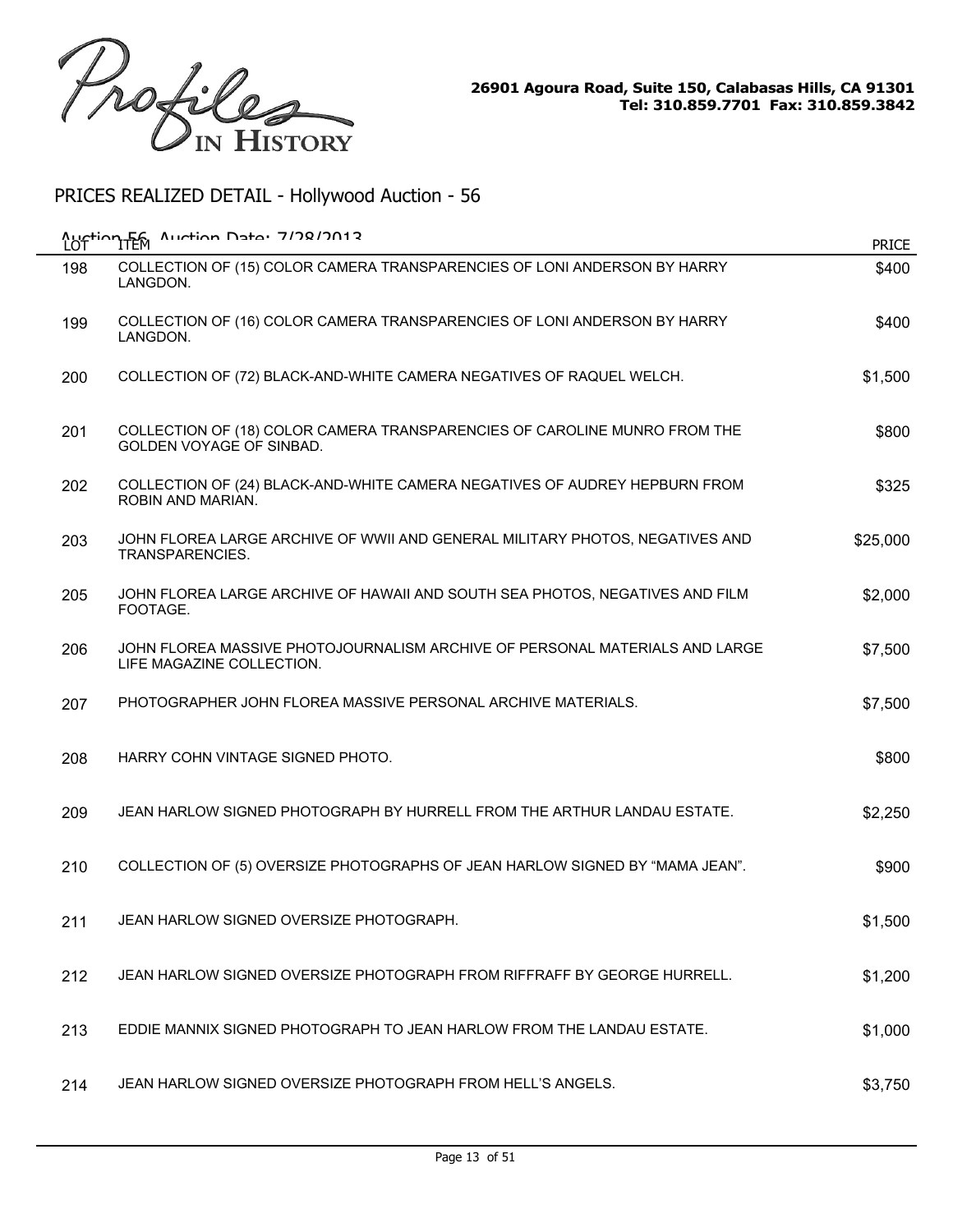

| LOT | Auction 56 Auction Data: 7/78/2012                                                                                                         | <b>PRICE</b> |
|-----|--------------------------------------------------------------------------------------------------------------------------------------------|--------------|
| 215 | JEAN HARLOW SIGNED NUDE PORTRAIT BY EDWIN BOWER HESSER.                                                                                    | \$2,250      |
| 216 | JEAN HARLOW SIGNED NUDE PORTRAIT BY EDWIN BOWER HESSER.                                                                                    | \$2,000      |
| 217 | W.C. FIELDS SIGNED PHOTOGRAPH FROM POPPY INSCRIBED TO PHOTOGRAPHER JOHN<br>ENGSTEAD.                                                       | \$600        |
| 218 | (2) MARLENE DIETRICH SIGNED PHOTOGRAPHS INSCRIBED TO PHOTOGRAPHER JOHN<br>ENGSTEAD.                                                        | \$700        |
| 219 | VINTAGE MARLENE DIETRICH SIGNED PHOTOGRAPH.                                                                                                | \$475        |
| 220 | (11) CELEBRITY PHOTOGRAPHS INSCRIBED TO PHOTOGRAPHER JOHN ENGSTEAD INCLUDING<br>MAE WEST, TALLULAH BANKHEAD, CLAUDETTE COLBERT AND OTHERS. | \$1,600      |
| 221 | ANNA MAY WONG SIGNED PHOTO INSCRIBED TO PHOTOGRAPHER JOHN ENGSTEAD.                                                                        | \$950        |
| 222 | (3) WILLIAM RANDOLPH HEARST AND MARION DAVIES PHOTOGRAPHS, (1) SIGNED BY HEARST.                                                           | \$700        |
| 223 | COLLECTION OF VINTAGE AUTOGRAPHS FROM HOLLYWOOD STARS.                                                                                     | \$1,200      |
| 224 | <b>GRETA GARBO SIGNED PHOTO POSTCARD.</b>                                                                                                  | \$1,500      |
| 225 | COLLECTION OF (7) VINTAGE PHOTOGRAPHS SIGNED BY FEMALE MOVIE STARS.                                                                        | \$850        |
| 226 | VINTAGE CAROLE LOMBARD SIGNED PHOTOGRAPH.                                                                                                  | \$850        |
| 227 | VINTAGE CAROLE LOMBARD SIGNED PHOTOGRAPH.                                                                                                  | \$600        |
| 228 | VINTAGE RAY BOLGER SIGNED PHOTOGRAPH.                                                                                                      | \$475        |
| 229 | STAGECOACH (UA, 1939) WIDE-ANGLE PRODUCTION PHOTOGRAPH OF MONUMENT VALLEY<br>SIGNED BY JOHN WAYNE AND THE CAST.                            | \$5,500      |
| 231 | (2) LEADING MEN SIGNED PHOTOGRAPHS OF GARY COOPER AND ERROL FLYNN.                                                                         | \$600        |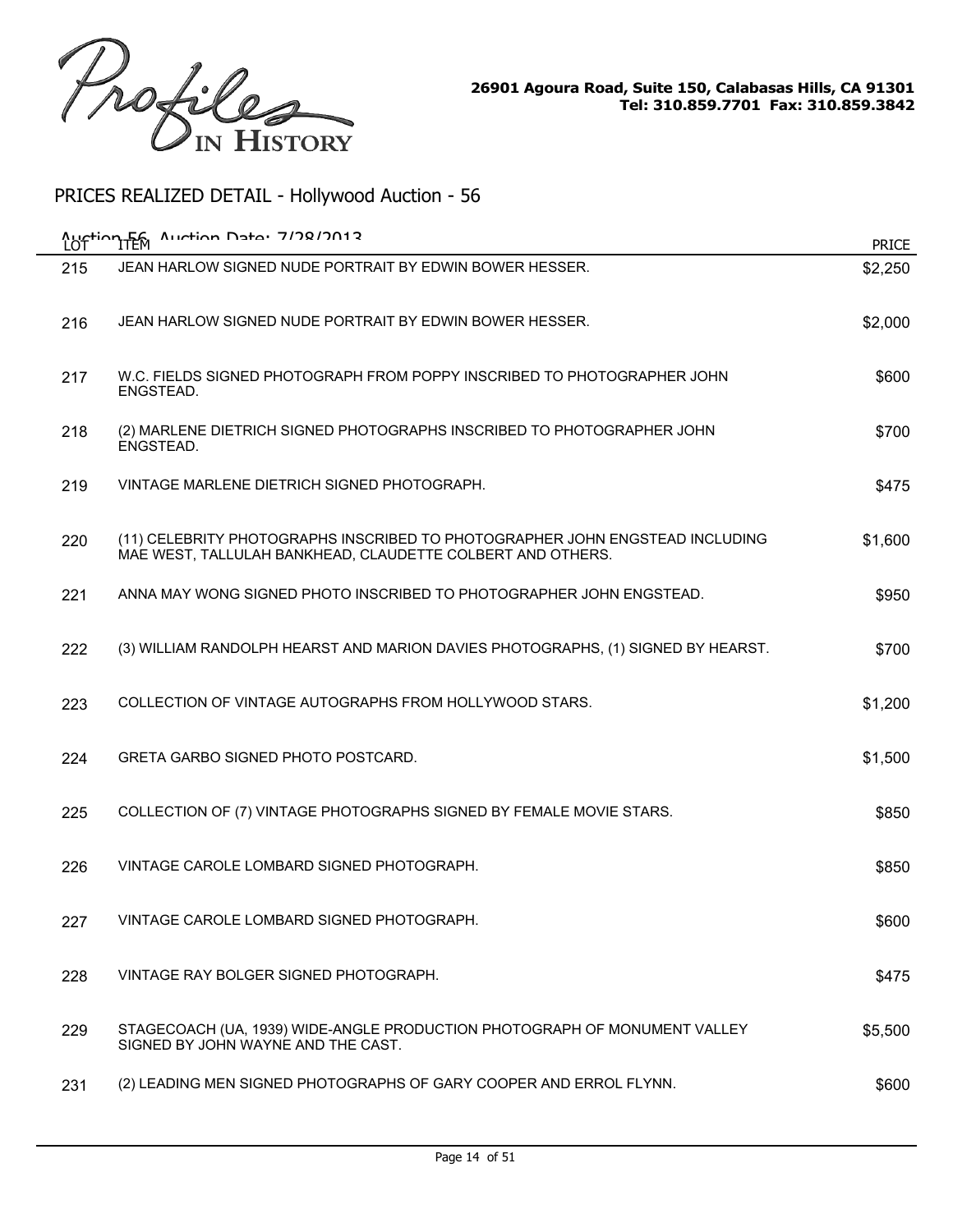

|     | Auction TEM Auction Data: 7/78/2012                                                          | <b>PRICE</b> |
|-----|----------------------------------------------------------------------------------------------|--------------|
| 232 | VINTAGE WILLIAM BOYD SIGNED PHOTOGRAPH.                                                      | \$350        |
| 233 | VINTAGE (2) SHIRLEY TEMPLE SIGNED PHOTOGRAPHS.                                               | \$450        |
| 234 | VINTAGE COLLECTION OF (6) PHOTOGRAPHS SIGNED BY FEMALE MOVIE STARS.                          | \$300        |
| 235 | (2) VINTAGE PHOTOGRAPHS INSCRIBED TO TRAVIS BANTON FROM DINAH SHORE AND<br>ROSALIND RUSSELL. | \$250        |
| 236 | JAMES DEAN VINTAGE AUTOGRAPHED PHOTO.                                                        | \$15,000     |
| 237 | 1ST EDITION GIANT NOVEL CAST-SIGNED AND INSCRIBED TO LOUELLA PARSONS.                        | \$11,000     |
| 238 | NATALIE WOOD INSCRIBED PHOTOGRAPH.                                                           | \$300        |
| 239 | VINTAGE PACIFIC TITLE CONCEPT ART FOR WALT DISNEY'S BAMBI.                                   | \$400        |
| 240 | VINTAGE PACIFIC TITLE CONCEPT ART FOR ROPE.                                                  | \$650        |
| 241 | VINTAGE PACIFIC TITLE CONCEPT ART FOR A STREETCAR NAMED DESIRE.                              | \$650        |
| 242 | VINTAGE PACIFIC TITLE CONCEPT ART FOR WALT DISNEY'S PETER PAN.                               | \$450        |
| 243 | VINTAGE PACIFIC TITLE CONCEPT ART FOR ABBOTT AND COSTELLO'S MEET THE MUMMY.                  | \$425        |
| 244 | VINTAGE PACIFIC TITLE CONCEPT ART FOR WALT DISNEY'S OLD YELLER.                              | \$300        |
| 245 | VINTAGE PACIFIC TITLE CONCEPT ART FOR NORTH BY NORTHWEST.                                    | \$1,700      |
| 246 | VINTAGE HOUSE ON HAUNTED HILL PACIFIC TITLE CONCEPT ART.                                     | \$400        |
| 247 | VINTAGE PACIFIC TITLE CONCEPT ART FOR THE MUMMY.                                             | \$550        |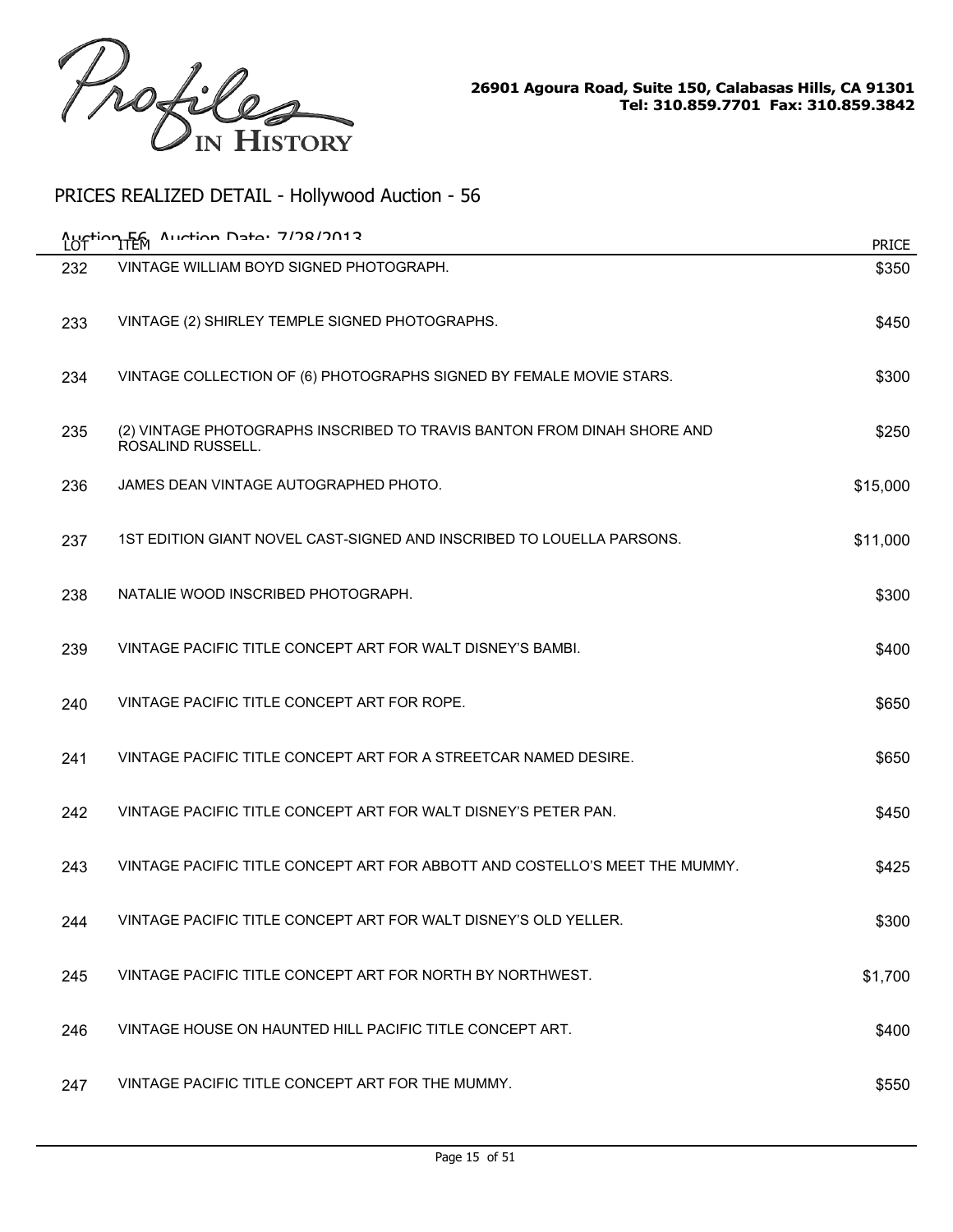

|     | 1/10/2/2017 יפ <del>ו</del> בח Aurtion<br>Auction Fem                  | <b>PRICE</b> |
|-----|------------------------------------------------------------------------|--------------|
| 248 | VINTAGE PACIFIC TITLE (2) CONCEPT ART FOR ON THE BEACH.                | \$300        |
| 249 | VINTAGE PACIFIC TITLE CONCEPT ART FOR SOME LIKE IT HOT.                | \$1,300      |
| 253 | VINTAGE PACIFIC TITLE CONCEPT ART FOR BLUE HAWAII.                     | \$300        |
| 254 | VINTAGE PACIFIC TITLE CONCEPT ART FOR BREAKFAST AT TIFFANY'S.          | \$650        |
| 255 | VINTAGE PACIFIC TITLE CONCEPT ART FOR PHANTOM OF THE OPERA.            | \$500        |
| 256 | VINTAGE PACIFIC TITLE CONCEPT ART FOR KID GALAHAD.                     | \$350        |
| 257 | VINTAGE PACIFIC TITLE CONCEPT ART FOR WHAT EVER HAPPENED TO BABY JANE? | \$350        |
| 258 | VINTAGE PACIFIC TITLE CONCEPT ART FOR IT HAPPENED AT THE WORLD'S FAIR  | \$300        |
| 259 | VINTAGE PACIFIC TITLE CONCEPT ART FOR VOYAGE TO THE BOTTOM OF THE SEA. | \$550        |
| 260 | VINTAGE CHARLEY CHASE NO FATHER TO GUIDE HIM 1-SHEET POSTER.           | \$400        |
| 262 | VINTAGE DICK TRACY VS. CRIME INC. 1-SHEET POSTER.                      | \$225        |
| 263 | FRENCH "THE STRANGLER" LADY OF BURLESQUE FRENCH POSTER.                | \$300        |
| 264 | THIS ISLAND EARTH 1-SHEET POSTER, LINEN-BACKED.                        | \$650        |
| 265 | TERROR FROM THE YEAR 5000 1-SHEET POSTER, LINEN BACKED.                | \$400        |
| 266 | VINTAGE PLAN 9 FROM OUTER SPACE 1-SHEET POSTER, LINEN-BACKED.          | \$1,100      |
| 267 | THE GODFATHER, AUSTRALIAN POSTER.                                      | \$900        |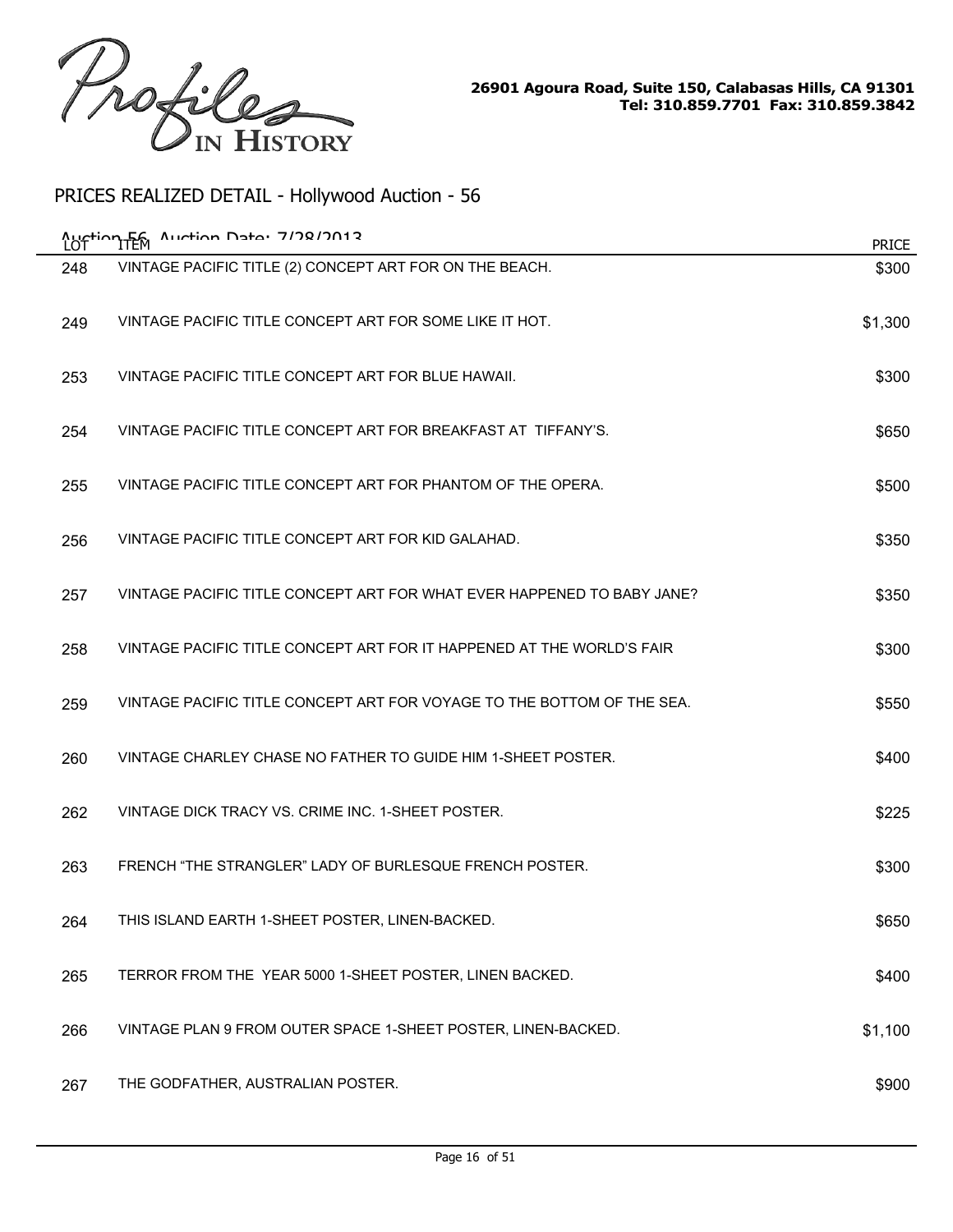

| LO1 | Auction Data: 7/78/7012<br><b>Austion Fem</b>                  | <b>PRICE</b> |
|-----|----------------------------------------------------------------|--------------|
| 268 | SIGNED AKIRA KUROSAWA POSTER.                                  | \$1,600      |
| 269 | ORIGINAL POSTER ART FOR TRAPEZE.                               | \$700        |
| 270 | ORIGINAL POSTER ART FOR MOBY DICK.                             | \$6,000      |
| 271 | ORIGINAL POSTER ART FOR STANLEY KUBRICK'S PATHS OF GLORY.      | \$800        |
| 272 | ORIGINAL POSTER ART FOR THE PRIDE AND THE PASSION.             | \$600        |
| 273 | ORIGINAL POSTER ART FOR THE VAMPIRE.                           | \$1,700      |
| 275 | ORIGINAL POSTER ART FOR PARIS BLUES.                           | \$375        |
| 276 | ORIGINAL POSTER ART FOR THE 7TH DAWN.                          | \$5,500      |
| 277 | ORIGINAL POSTER ARTWORK FOR MASQUERADE.                        | \$650        |
| 278 | ORIGINAL POSTER ART FOR NAVAJO JOE.                            | \$850        |
| 279 | ORIGINAL POSTER ART FOR HOUR OF THE GUN.                       | \$650        |
| 280 | ORIGINAL POSTER ART FOR ATTACK ON THE IRON COAST.              | \$1,900      |
| 281 | ORIGINAL JACK DAVIS POSTER ART FOR SOME KIND OF A NUT.         | \$1,300      |
| 282 | ORIGINAL POSTER ART FOR MORE DEAD THAN ALIVE.                  | \$475        |
| 283 | ORIGINAL POSTER ART FOR THE HAWAIIANS.                         | \$1,300      |
| 284 | ORIGINAL POSTER ART FOR THE MOVIE MUSICAL FIDDLER ON THE ROOF. | \$1,600      |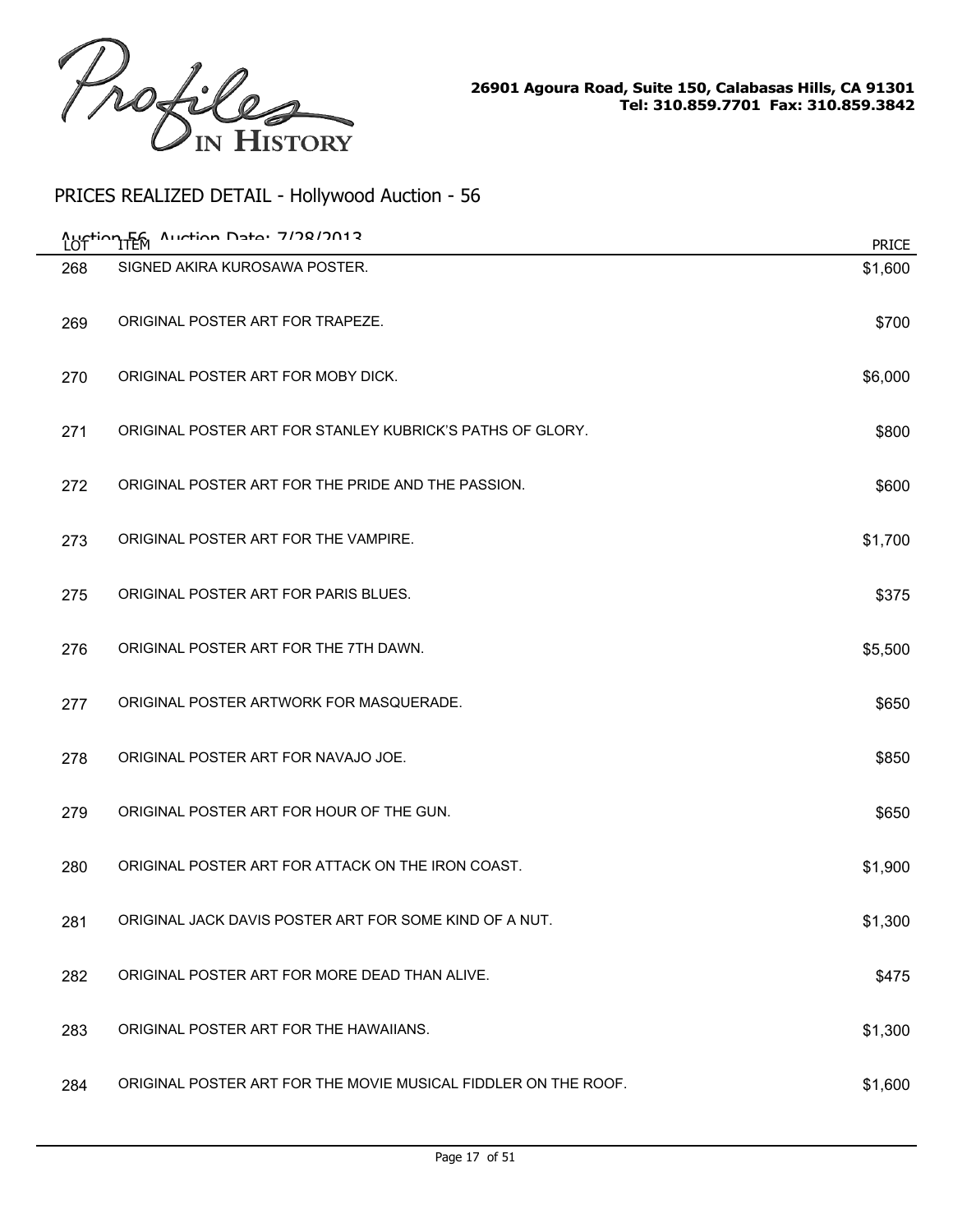

|     | Auction F6 Auction Data: 7/78/7012                                       | <b>PRICE</b> |
|-----|--------------------------------------------------------------------------|--------------|
| 285 | ORIGINAL JACK DAVIS POSTER ART FOR THE LONG GOODBYE.                     | \$3,750      |
| 286 | ORIGINAL POSTER ART FOR WHITE LIGHTNING.                                 | \$900        |
| 287 | ORIGINAL ROBERT MCGINNIS POSTER ART FOR WOODY ALLEN'S SLEEPER.           | \$9,500      |
| 288 | ORIGINAL POSTER ART FOR MR. MAJESTYK.                                    | \$2,000      |
| 289 | ORIGINAL POSTER ART FOR UNDERCOVERS HERO.                                | \$1,200      |
| 290 | ORIGINAL POSTER ART FOR THE KILLER ELITE                                 | \$900        |
| 291 | ORIGINAL POSTER ART FOR THE PINK PANTHER STRIKES AGAIN.                  | \$1,500      |
| 292 | ORIGINAL ROBERT MCGINNIS POSTER ART FOR GATOR.                           | \$4,000      |
| 293 | ORIGINAL JACK DAVIS POSTER ART FOR IT'S SHOWTIME.                        | \$1,300      |
| 294 | ORIGINAL ROBERT MCGINNIS POSTER ART FOR SEMI-TOUGH FINAL 1 SHEET POSTER. | \$4,500      |
| 295 | ORIGINAL JACK DAVIS POSTER ART FOR CRIME BUSTERS.                        | \$1,100      |
| 296 | ORIGINAL POSTER ART FOR KINGDOM OF THE SPIDERS.                          | \$700        |
| 297 | ORIGINAL POSTER ART FOR THE GREAT TRAIN ROBBERY.                         | \$5,500      |
| 298 | (2) ORIGINAL POSTER ART PAINTINGS FOR CORVETTE SUMMER.                   | \$2,000      |
| 299 | ORIGINAL JACK DAVIS HAPPY BIRTHDAY GEMINI POSTER ART.                    | \$1,100      |
| 301 | VINTAGE SCRIPT FOR THE THIRTEENTH CHAIR.                                 | \$400        |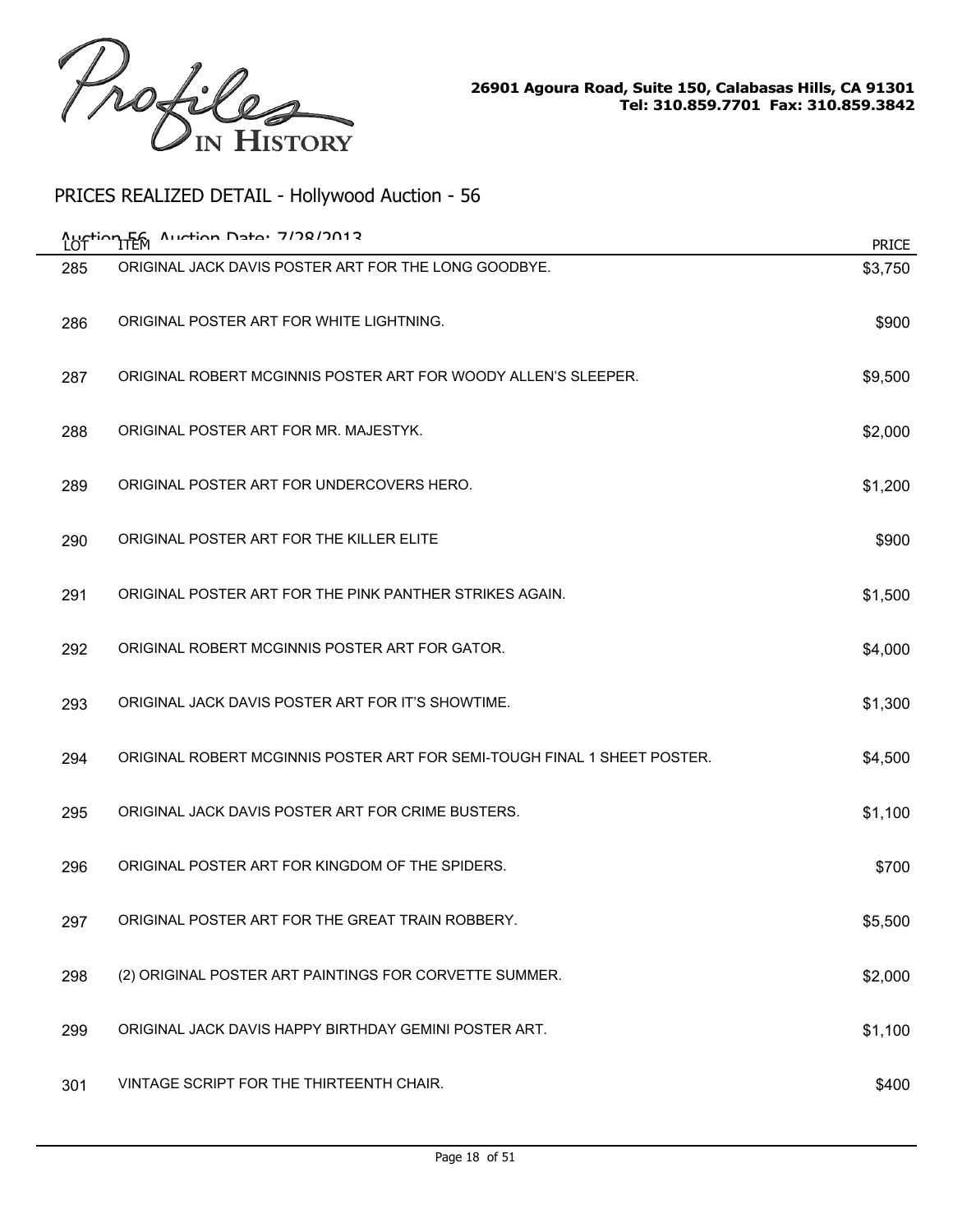

| LOT | Auction F6 Auction Data: 7/78/2012                                                                           | <b>PRICE</b> |
|-----|--------------------------------------------------------------------------------------------------------------|--------------|
| 302 | VINTAGE SCRIPT FOR THE PRINCESS COMES ACROSS STARRING CAROLE LOMBARD AND FRED<br>MACMURRAY.                  | \$300        |
| 303 | COMPLETE ORIGINAL SCRIPT AND PRODUCTION MATERIALS FROM MARIE ANTOINETTE.                                     | \$650        |
| 304 | COLLECTION OF (7) VINTAGE SCRIPTS.                                                                           | \$375        |
| 306 | ORIGINAL MY GAL SAL SCRIPT.                                                                                  | \$200        |
| 309 | COLLECTION OF (3) MIKLOS ROZSA'S PERSONAL COPY SCRIPTS.                                                      | \$300        |
| 310 | (2) QUO VADIS SCRIPTS (1) COMPOSER MIKLOS ROZSA'S PERSONALLY NOTATED COPY AND (1)<br><b>RESEARCH SCRIPT.</b> | \$750        |
| 311 | COMPOSER MIKLOS ROZSA'S IVANHOE ORIGINAL STUDIO SCRIPT.                                                      | \$750        |
| 312 | COMPOSER MIKLOS ROZSA'S JULIUS CAESAR ORIGINAL STUDIO SCRIPT.                                                | \$900        |
| 314 | VINTAGE THE LONE RANGER MOVIE SCRIPT.                                                                        | \$275        |
| 315 | FIRST ASSISTANT DIRECTOR'S VINTAGE SCRIPT AND PRODUCTION ARCHIVE FOR BLAZING<br>SADDLES.                     | \$1,600      |
| 316 | ORIGINAL DOC SAVAGE: THE MAN OF BRONZE SCRIPT.                                                               | \$200        |
| 317 | ORIGINAL FERRIS BUELLER'S DAY OFF PRODUCTION SCRIPT.                                                         | \$1,000      |
| 318 | CHARLES LE MAIRE COSTUME SKETCH OF ALICE FAYE FOR GEORGE WHITE'S SCANDALS.                                   | \$1,700      |
| 319 | ROBERT EDMUND JONES COSTUME SKETCH OF MIRIAM HOPKINS IN BECKY SHARP.                                         | \$3,500      |
| 326 | TRAVIS BANTON COSTUME SKETCH OF MERLE OBERON IN THIS LOVE OF OURS.                                           | \$250        |
| 327 | COSTUME SKETCH OF "MESSENGER OF DEATH" FROM QUO VADIS.                                                       | \$900        |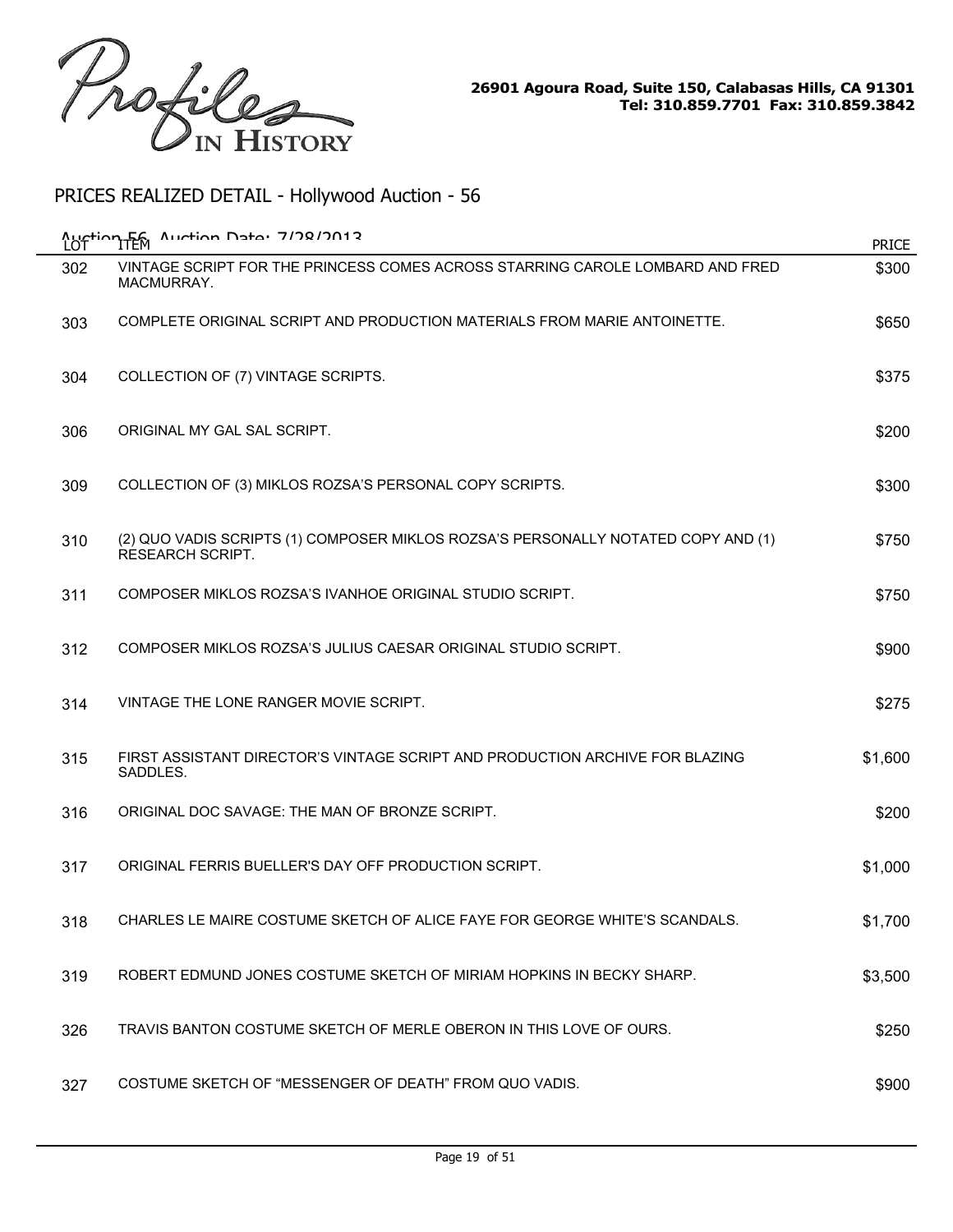

| <u>Austion Fem</u><br>LOT | Auction Data: 7/78/7012                                                                                      | <b>PRICE</b> |
|---------------------------|--------------------------------------------------------------------------------------------------------------|--------------|
| 328                       | SHELIA O'BRIEN COSTUME SKETCH FOR JOAN CRAWFORD AS "MYRA HUDSON" IN SUDDEN<br>FEAR.                          | \$3,250      |
| 329                       | JEAN LOUIS JUDY GARLAND AS "ESTHER BLODGETT/VICKI LESTER" COSTUME SKETCH FROM A<br>STAR IS BORN.             | \$1,000      |
| 333                       | WALTER PLUNKETT COSTUME DESIGN FOR SHIRLEY MACLAINE AS "DELL PAYTON" IN THE<br>SHEEPMAN.                     | \$600        |
| 334                       | IRENE COSTUME SKETCH OF DORIS DAY AS "CAROL TEMPLETON" IN LOVER COME BACK.                                   | \$2,000      |
| 335                       | (2) HELEN COLVIG COSTUME SKETCHES FOR DOUG MCCLURE AS "TRAMPAS" IN THE VIRGINIAN.                            | \$400        |
| 336                       | NORMA KOCH COSTUME SKETCH FOR BETTE DAVIS AS "BABY JANE" IN WHATEVER HAPPENED<br>TO BABY JANE?               | \$9,500      |
| 337                       | EDITH HEAD COSTUME SKETCH OF ROD STEIGER FOR W. C. FIELDS AND ME.                                            | \$500        |
| 338                       | THEADORA VAN RUNKLE COSTUME SKETCH FOR JULIE ANDREWS AS "SALLY MILES" IN S.O.B.                              | \$600        |
| 339                       | DONALD BROOKS COSTUME SKETCH FOR LEE REMICK AS "LESLIE CROSBIE" IN THE LETTER.                               | \$400        |
| 340                       | (4) VINTAGE ORIGINAL LONE RANGER TV SCRIPTS.                                                                 | \$450        |
| 342                       | MICHAEL LANDON AND DAN BLOCKER SIGNED PHOTO FROM BONANZA.                                                    | \$325        |
| 343                       | ASSORTMENT OF (27) TV SCRIPTS, MANY SIGNED BY CAST.                                                          | \$950        |
| 345                       | VINTAGE PACIFIC TITLE BACKGROUND ART FROM THE TWILIGHT ZONE PILOT OPENING CREDIT.                            | \$4,000      |
| 346                       | DIGBY WOLFE'S 1960 AUSTRALIAN "LOGIE" AWARD FOR BEST MALE PERFORMER. FROM THE<br>ESTATE OF DIGBY WOLFE.      | \$800        |
| 347                       | THE DICK VAN DYKE SHOW CREW PHOTO AND (8) ORIGINAL SCRIPTS BY SHOW CREATOR CARL<br><b>REINER AND OTHERS.</b> | \$500        |
| 348                       | THE DICK VAN DYKE SHOW VINTAGE CREW GIFT ASHTRAY.                                                            | \$1,200      |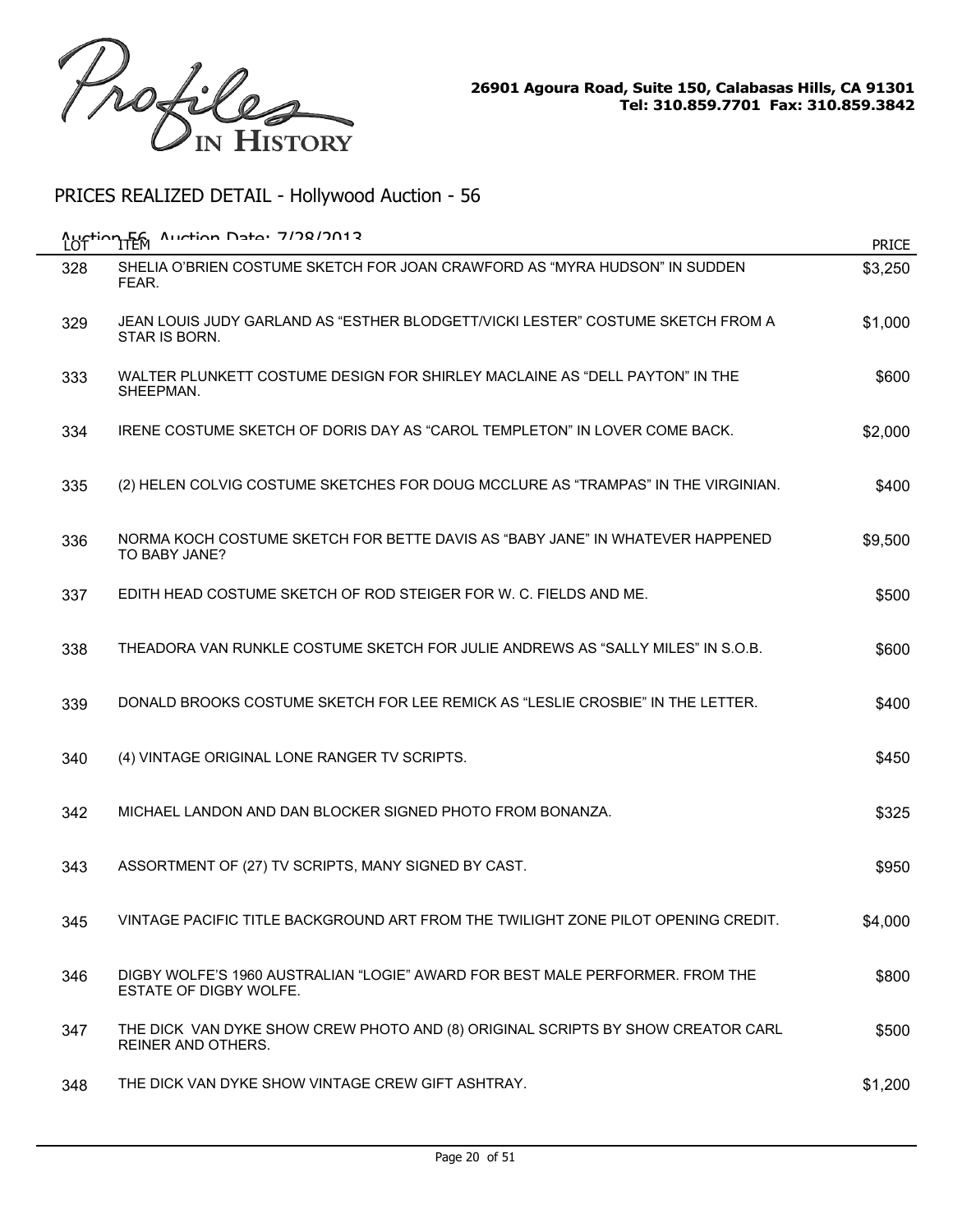

|     | Auction F6 Auction Data: 7/78/2012                                                                                            | <b>PRICE</b> |
|-----|-------------------------------------------------------------------------------------------------------------------------------|--------------|
| 349 | FUTURISTIC SEAVIEW METAL WRENCH FROM VOYAGE TO THE BOTTOM OF THE SEA.                                                         | \$750        |
| 352 | PACIFIC TITLE THE MUNSTERS "DIRECTED BY" TITLE ART.                                                                           | \$2,000      |
| 353 | SCRIPT AND DIRECTOR'S CHAIR BACK FROM THE FINAL EPISODE OF THE MARY TYLER MOORE<br>SHOW.                                      | \$1,000      |
| 354 | MIA FARROW COMPLETE "PETER PAN" COSTUME.                                                                                      | \$2,000      |
| 355 | ORIGINAL DONNY AND MARIE OSMOND SHOW SCRIPT SIGNED BY (7) OSMONDS.                                                            | \$800        |
| 357 | (3) VINTAGE LOVE BOAT MADE-FOR-TV MOVIE SCRIPTS FROM THE PERSONAL COLLECTION OF<br>THE LOVE BOAT CREATOR, JERALDINE SAUNDERS. | \$650        |
| 358 | "SPIDER-MAN" TV TEST COSTUME FROM THE AMAZING SPIDER-MAN.                                                                     | \$2,500      |
| 359 | COLLECTION OF LICENSE PLATES FROM THE ORIGINAL DALLAS TV SERIES.                                                              | \$2,000      |
| 360 | LORNE GREENE "ADAMA" COMPLETE HERO BATTLESTAR GALACTICA COSTUME.                                                              | \$25,000     |
| 361 | COMPLETE COLONIAL WARRIOR FORMAL UNIFORM WITH RICHARD HATCH "APOLLO" CAPE AND<br>DRESS MEDALLION FROM BATTLESTAR GALACTICA.   | \$14,500     |
| 363 | DON JOHNSON SCREEN-WORN "CROCKETT" COSTUME FROM MIAMI VICE.                                                                   | \$1,400      |
| 364 | PHILIP MICHAEL THOMAS "TUBBS" POLICE BADGE FROM MIAMI VICE.                                                                   | \$2,500      |
| 365 | JAMES GANDOLFINI'S "TONY SOPRANO'" PROP GLOCK 19 HANDGUN FROM THE SOPRANOS.                                                   | \$3,000      |
| 367 | JAMES GANDOLFINI'S SCREEN-WORN "TONY SOPRANO" COSTUME FROM THE FINAL SCENE OF<br>THE FINAL EPISODE OF THE SOPRANOS.           | \$22,000     |
| 369 | STARGATE SG-1 HERO ILLUMINATING "TER" (TRANS-PHASE ERADICATION ROD) WEAPON.                                                   | \$2,000      |
| 370 | KIEFER SUTHERLAND AS "JACK BAUER" SCREEN-WORN SUNGLASSES FROM 24                                                              | \$1,100      |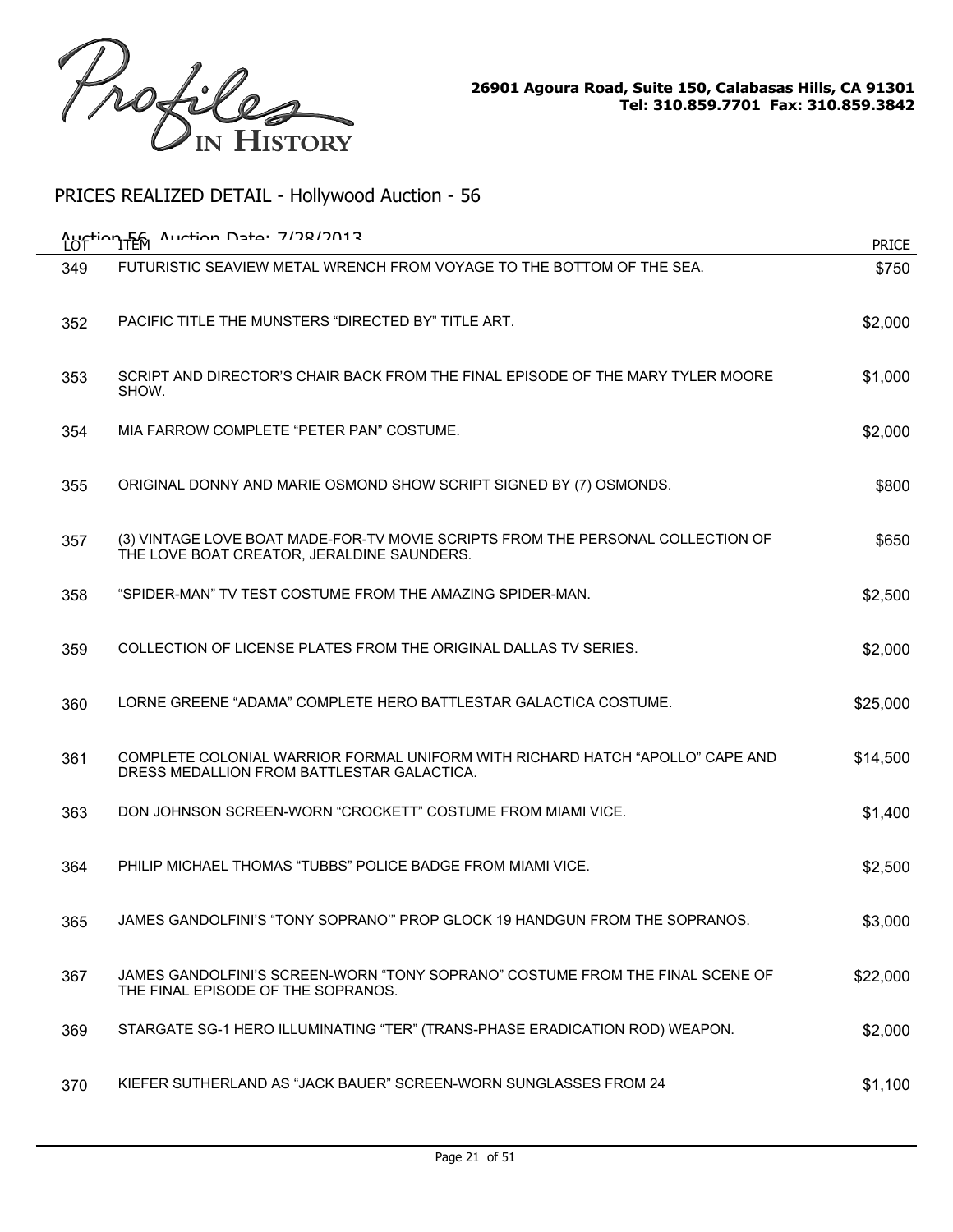

|     | Auction En Auction Data: 7/78/2012                                                                                               | <b>PRICE</b> |
|-----|----------------------------------------------------------------------------------------------------------------------------------|--------------|
| 371 | AMERICAN IDOL SEASON 5 "GOLDEN IDOL" AWARD TROPHY.                                                                               | \$550        |
| 372 | MABEL NORMAND'S PERSONAL MONOGRAMMED VANITY SET.                                                                                 | \$400        |
| 373 | COLLECTION OF (5) MABEL NORMAND AUTOGRAPHS.                                                                                      | \$425        |
| 374 | MABEL NORMAND'S PERSONAL AUTOGRAPH BOOK.                                                                                         | \$2,250      |
| 375 | MABEL NORMAND SET OF (9) LOBBY CARDS FOR A PERFECT 36.                                                                           | \$400        |
| 377 | COLLECTION OF (10) VARIOUS MABEL NORMAND LOBBY CARDS.                                                                            | \$250        |
| 379 | (5) LOBBY CARDS OF MARY MILES MINTER MOVIES.                                                                                     | \$200        |
| 380 | (3) VINTAGE PHOTOGRAPHS OF MARY MILES MINTER.                                                                                    | \$225        |
| 381 | COLLECTION OF (26) VINTAGE 8 X 10 PHOTOGRAPHS OF MARY MILES MINTER.                                                              | \$325        |
| 382 | COLLECTION OF (4) VINTAGE AUTOGRAPHS OF MARION DAVIES, MARY MILES MINTER AND<br>MABEL NORMAND.                                   | \$400        |
| 383 | 1922 DEVRY MOTION PICTURE 35 MM PORTABLE MOVIE PROJECTOR.                                                                        | \$700        |
| 386 | COLLECTION OF (110) OVERSIZE CUSTOM PORTRAITS IN PRESENTATION ALBUM OF MARY<br>PHILBIN FROM THE MAN WHO LAUGHS BY JACK FREULICH. | \$11,000     |
| 387 | (100+) VINTAGE PHOTO MOCKUPS OF SILENT SCREEN STARS FOR THE LOS ANGELES EVENING<br>EXPRESS.                                      | \$1,600      |
| 388 | UNITED ARTISTS AGREEMENT SIGNED BY MARY PICKFORD, DOUGLAS FAIRBANKS, CHARLIE<br>CHAPLIN, D. W. GRIFFITH, AND JOSEPH SCHENCK.     | \$1,400      |
| 389 | VINTAGE PICKFAIR ESTATE PICTORIAL BROCHURE.                                                                                      | \$450        |
| 390 | ORIGINAL DELUXE PROGRAM FOR THE WORLD PREMIERE OF CHAPLIN'S THE GOLD RUSH AT<br><b>GRAUMAN'S EGYPTIAN THEATER.</b>               | \$1,500      |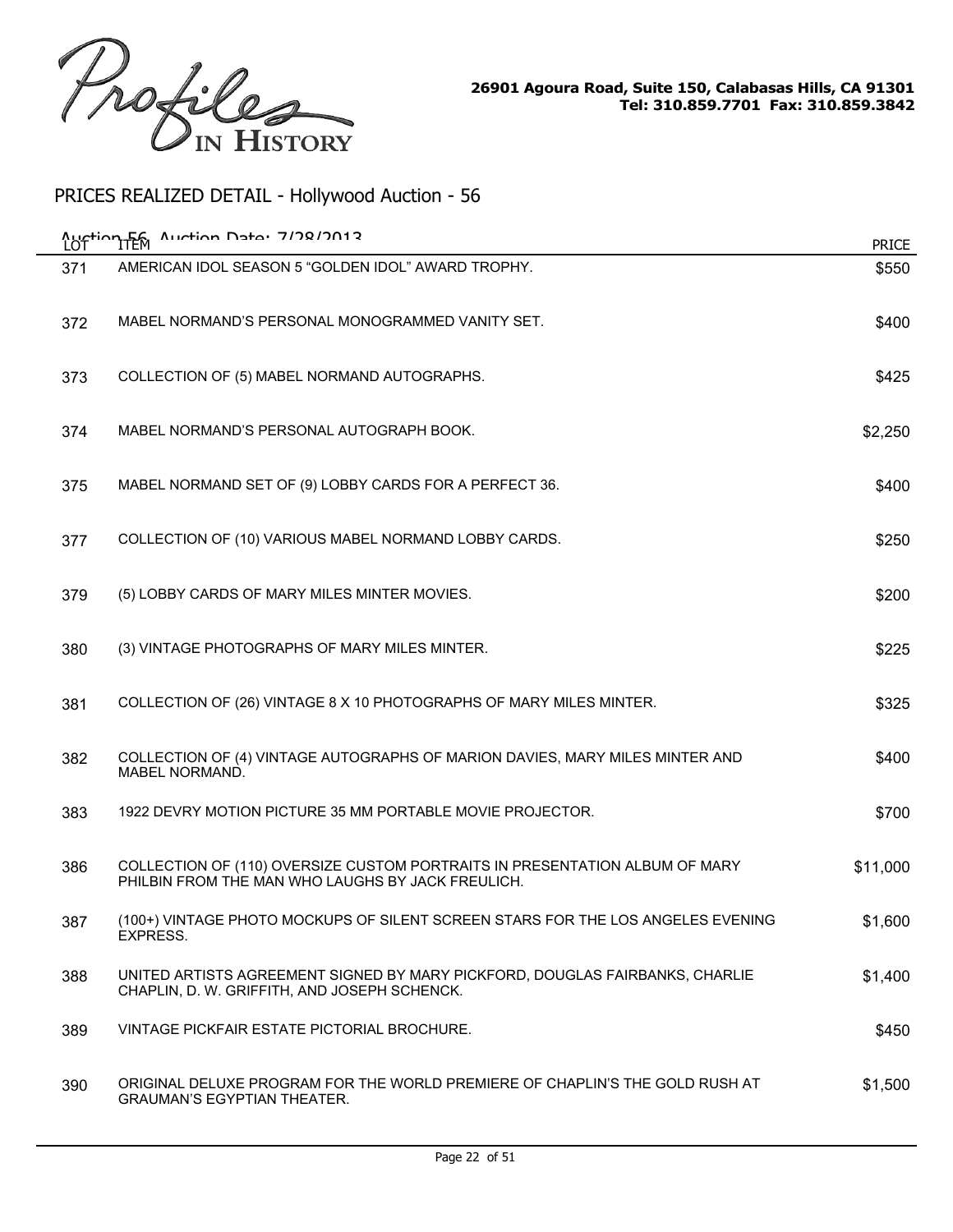

| LO <sup>-</sup> | Auction F6 Auction Data: 7/78/7012                                                                                                       | <b>PRICE</b> |
|-----------------|------------------------------------------------------------------------------------------------------------------------------------------|--------------|
| 391             | ORIGINAL CHARLIE CHAPLIN "TRAMP" CANE FROM MODERN TIMES.                                                                                 | \$350,000    |
| 392             | VINTAGE METAL PARAMOUNT PICTURES PRIVATE PROPERTY SIGN.                                                                                  | \$700        |
| 393             | VINTAGE PARAMOUNT STUDIOS OPTICAL LABORATORIES BRONZE SIGN.                                                                              | \$3,250      |
| 394             | GERMAN WWI COAT FROM ALL QUIET ON THE WESTERN FRONT.                                                                                     | \$425        |
| 396             | HELLS ANGELS LEATHER-COVERED WORLD PREMIERE PROGRAM                                                                                      | \$375        |
| 397             | VINTAGE BURBANK COUNTRY CLUB PHOTO OF BING CROSBY AND (5) CHECKS ENDORSED BY<br>CROSBY, ADOLPHE MENJOU, JOHNNY WEISMULLER AND OTHERS.    | \$250        |
| 399             | VINTAGE STEEL METRO-GOLDWYN-MAYER PICTURES SIGN.                                                                                         | \$1,100      |
| 400             | MGM'S "LEO THE LION" ARCHIVE COLLECTION WITH (2) VOLNEY PHIFER PHOTO ALBUMS, PHIFER<br>HAT, AND PLAQUES FROM LEO'S COUNTRY WIDE TOURING. | \$900        |
| 401             | VINTAGE MGM STUDIO PAPERWEIGHT AND PENCIL SHARPENER.                                                                                     | \$5,000      |
| 403             | JOHN BARRYMORE "MERCUTIO" TUNIC FROM ROMEO AND JULIET.                                                                                   | \$2,250      |
| 405             | SERGEI EISENSTEIN ORIGINAL CERTIFICATE OF HONOR PRESENTED AT THE FIRST<br>INTERNATIONAL SOVIET FILM FESTIVAL, 1935.                      | \$4,000      |
| 406             | A COLLECTION OF 1,000+ PHOTOPLAY MAGAZINES FROM THE GOLDEN AGE OF HOLLYWOOD TO<br>THE 1970S.                                             | \$4,000      |
| 407             | ORIGINAL ARTWORK OF KATHARINE HEPBURN ON A PIECE OF THE 1923 HOLLYWOOD SIGN.                                                             | \$35,000     |
| 408             | ASSISTANT DIRECTOR ERIC G. STACEY'S CAST-SIGNED GONE WITH THE WIND NOVEL.                                                                | \$60,000     |
| 409             | GONE WITH THE WIND FINAL SHOOTING SCRIPT PRESENTED BY DAVID O. SELZNICK TO<br>ASSISTANT DIRECTOR ERIC G. STACEY.                         | \$70,000     |
| 410             | ORIGINAL FITCH FULTON SCREEN-USED MATTE PAINTING OF "TARA" FROM GONE WITH THE<br>WIND USED IN THE ELABORATE OPENING TITLE SEQUENCE.      | \$225,000    |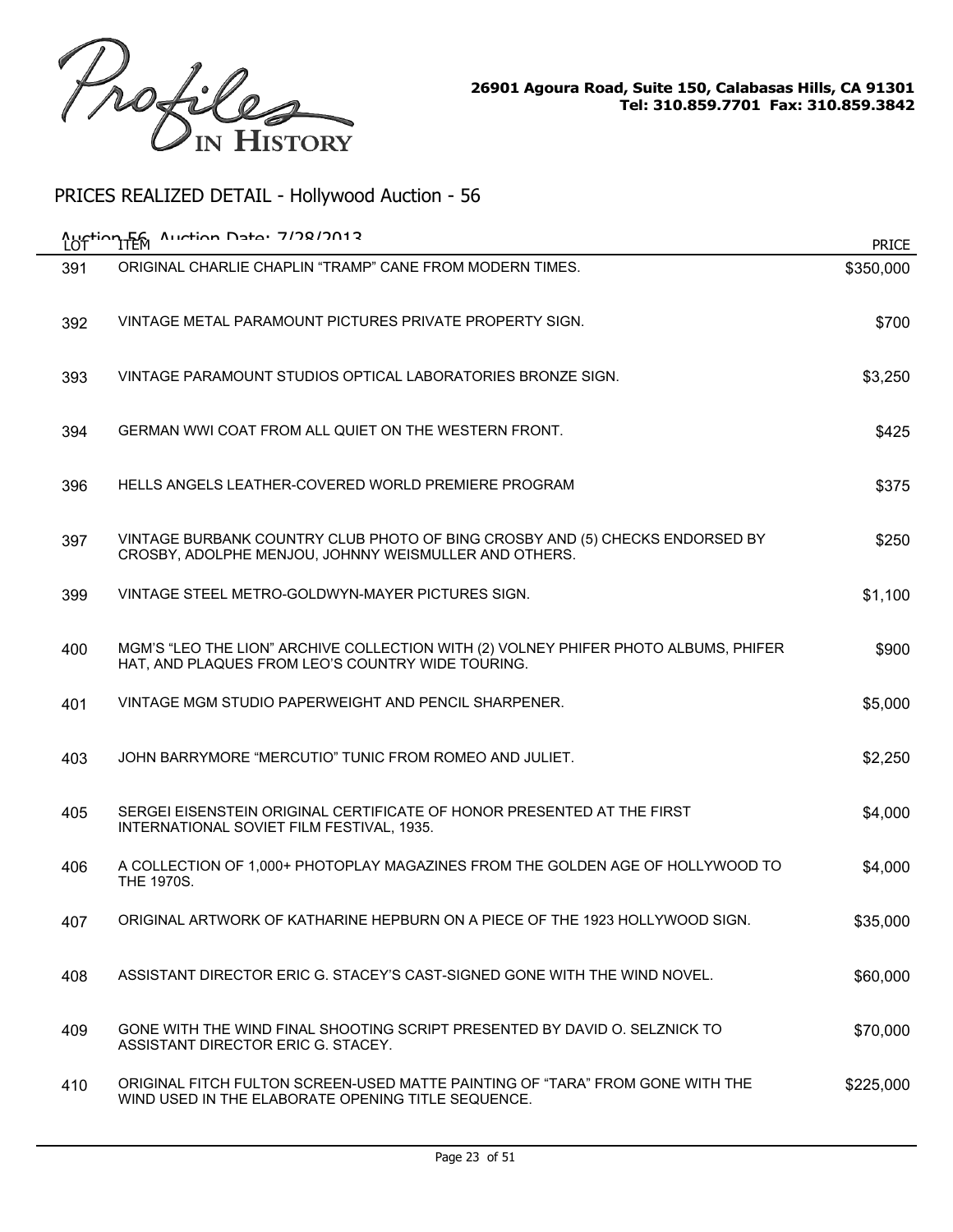

| <b>Auction FEM</b><br>LOT | Auction Data: 7/28/2012                                                                                                                                                                                             | <b>PRICE</b> |
|---------------------------|---------------------------------------------------------------------------------------------------------------------------------------------------------------------------------------------------------------------|--------------|
| 411                       | CAST AND CREW SIGNED WIZARD OF OZ.                                                                                                                                                                                  | \$62,500     |
| 412                       | COLLECTION OF (4) BLACK-AND-WHITE CAMERA NEGATIVES OF THE WIZARD OF OZ<br><b>CHARACTERS BY CLARENCE SINCLAIR BULL.</b>                                                                                              | \$2,750      |
| 413                       | CONTRIBUTING WRITER HERMAN J. MANKIEWICZ'S PERSONALLY ANNOTATED SCRIPT FOR THE<br>WIZARD OF OZ.                                                                                                                     | \$30,000     |
| 414                       | JUDY GARLAND EARLY "DOROTHY" DRESS FROM THE WIZARD OF OZ.                                                                                                                                                           | \$300,000    |
| 415                       | THE WIZARD OF OZ, ORIGINAL PRESS BOOK COMPLETE WITH HERALD.                                                                                                                                                         | \$4,000      |
| 416                       | RARE ORIGINAL THE WIZARD OF OZ SCRIPT.                                                                                                                                                                              | \$15,000     |
| 417                       | HISTORIC COLLECTION OF (7) VINTAGE THE WIZARD OF OZ CAST-SIGNED PHOTOGRAPHS.                                                                                                                                        | \$3,000      |
| 418                       | VINTAGE WIZARD OF OZ LOBBY CARD.                                                                                                                                                                                    | \$3,000      |
| 419                       | "OVER THE RAINBOW" SHEET MUSIC SIGNED BY LYRICIST E. Y. HARBURG.                                                                                                                                                    | \$1,100      |
| 420                       | JUDY GARLAND MUSICAL ARRANGEMENT ARCHIVE INCLUDING "POSITIVE THINKING".                                                                                                                                             | \$950        |
| 422                       | LAURENCE OLIVIER SCREEN-WORN "MR. DARCY" JACKET FROM PRIDE AND PREJUDICE.                                                                                                                                           | \$6,500      |
| 423                       | GARY COOPER "ALVIN YORK" MILITARY SHIRT AND JODHPURS FROM SERGEANT YORK.                                                                                                                                            | \$6,500      |
| 425                       | EDWARD G. ROBINSON "WILBERT G. WINKLE" ARMY JACKET FROM MR. WINKLE GOES TO WAR                                                                                                                                      | \$1,100      |
| 426                       | WESTERN COSTUME COLLECTION OF (10) MEN'S WESTERN WEAR SHIRTS FOR STUART<br>GRANGER, CHARLES BRONSON, BURT LANCASTER, VICTOR MATURE, GLENN FORD, ROD<br>CAMERON, BRODERICK CRAWFORD, KIRK DOUGLAS AND JEFF CHANDLER. | \$1,400      |
| 428                       | GARY COOPER "SCOTTY" CLASS A NAVY JACKET FROM TASK FORCE.                                                                                                                                                           | \$2,000      |
| 429                       | GLEN MILLER AND MOVIE BAND (10) WARDROBE PHOTOS FROM ORCHESTRA WIVES.                                                                                                                                               | \$500        |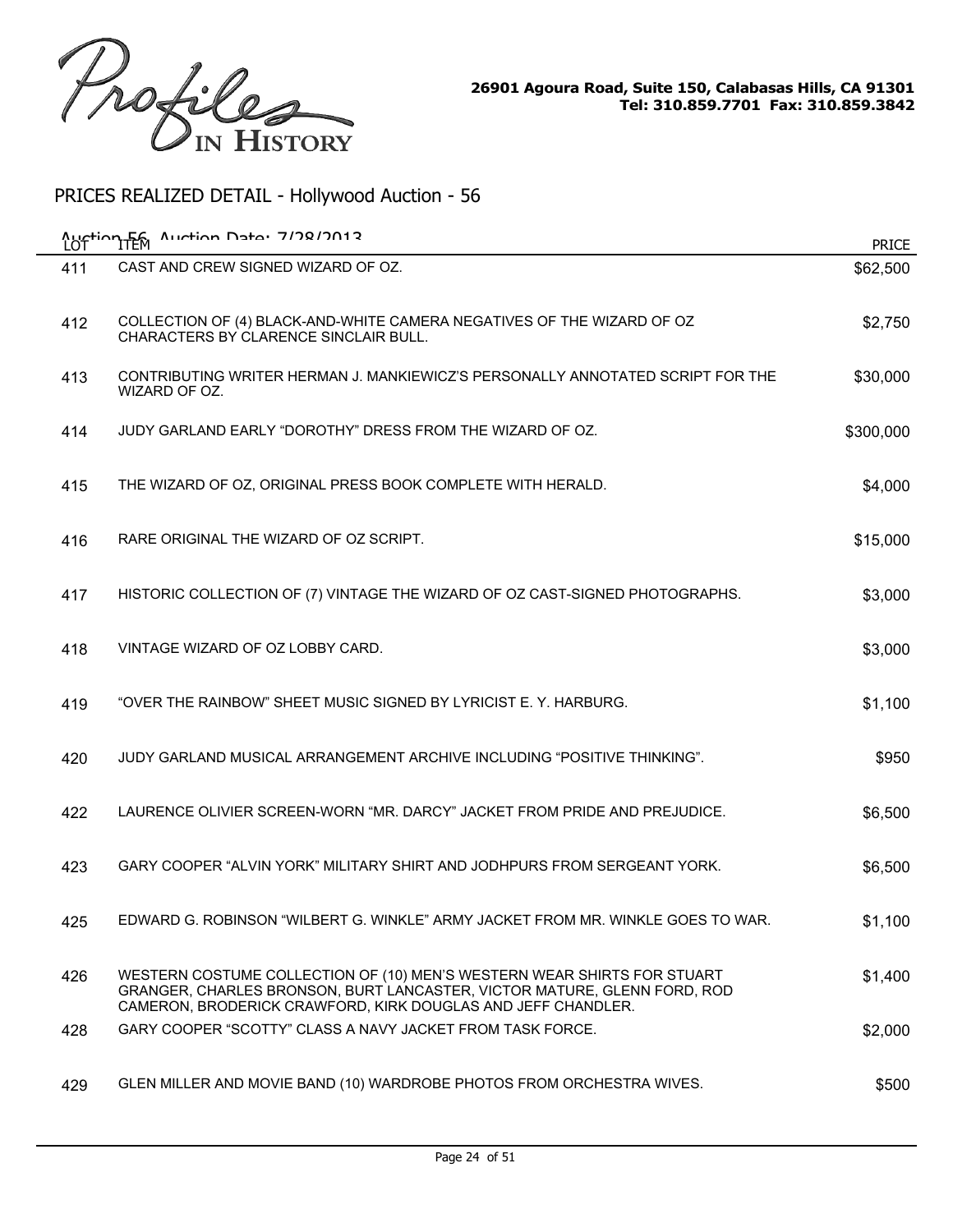

| LOT | Auction F6 Auction Data: 7/78/2012                                                                                                                  | <b>PRICE</b> |
|-----|-----------------------------------------------------------------------------------------------------------------------------------------------------|--------------|
| 431 | GROUCHO MARX SIGNATURE BLACK BERET WORN ON A BILL COSBY TV SPECIAL.                                                                                 | \$1,200      |
| 433 | WESTERN COSTUME COLLECTION OF (4) MEN'S VESTS FOR: KIRK DOUGLAS, BING CROSBY,<br>GLENN FORD AND CHARLES LAUGHTON.                                   | \$550        |
| 434 | COLLECTION OF (5) JACKETS AND VESTS FOR JIMMY STEWART AND BURT LANCASTER FROM<br><b>VARIOUS FILMS.</b>                                              | \$2,500      |
| 435 | ROBERT MITCHUM "JIM LACY" SHIRT FROM NEVADA.                                                                                                        | \$300        |
| 436 | WESTERN COSTUME COLLECTION OF (6) MEN'S SHIRTS FOR: YUL BRYNNER, CHARLES<br>BRONSON, RICHARD BURTON, BURT LANCASTER, TYRONE POWER AND GLENN FORD.   | \$1,200      |
| 437 | WESTERN COSTUME COLLECTION OF (6) FEMALE VESTS FOR: JEAN ARTHUR, PAULETTE<br>GODDARD, ANNE FRANCIS, SUSAN HAYWARD, JULIE ANDREWS AND RITA HAYWORTH. | \$1,300      |
| 438 | BETTY GRABLE "CYNTHIA PILGRIM" JACKET FROM THE SHOCKING MISS PILGRIM.                                                                               | \$850        |
| 439 | WESTERN COSTUME (3) JAMES CAGNEY COSTUMES.                                                                                                          | \$950        |
| 442 | BING CROSBY ENGRAVED ALUMINUM PRESENTATION LIGHTER.                                                                                                 | \$900        |
| 443 | HAL B. WALLIS 1952 LOOK MAGAZINE FILM ACHIEVEMENT AWARD.                                                                                            | \$500        |
| 444 | ABBOTT & COSTELLO PAIR OF COSTUME PARKAS FROM LOST IN ALASKA.                                                                                       | \$3,000      |
| 447 | JEAN PETERS "ANITA HUTCHINS" COSTUME FROM THREE COINS IN THE FOUNTAIN.                                                                              | \$600        |
| 448 | ESTHER WILLIAMS "JULIE HALLERTON" TIARA FROM AQUAMUSICAL EASY TO LOVE                                                                               | \$650        |
| 450 | ROCK HUDSON SCREEN-WORN "CAPT. CLAYBOURNE" PITH HELMET FROM BENGAL BRIGADE.                                                                         | \$1,300      |
| 451 | DIRECTOR BILLY WILDER'S PERSONAL US PASSPORT.                                                                                                       | \$3,250      |
| 452 | (17) ASSORTED CANDID PHOTOS OF DIRECTOR BILLY WILDER.                                                                                               | \$6,500      |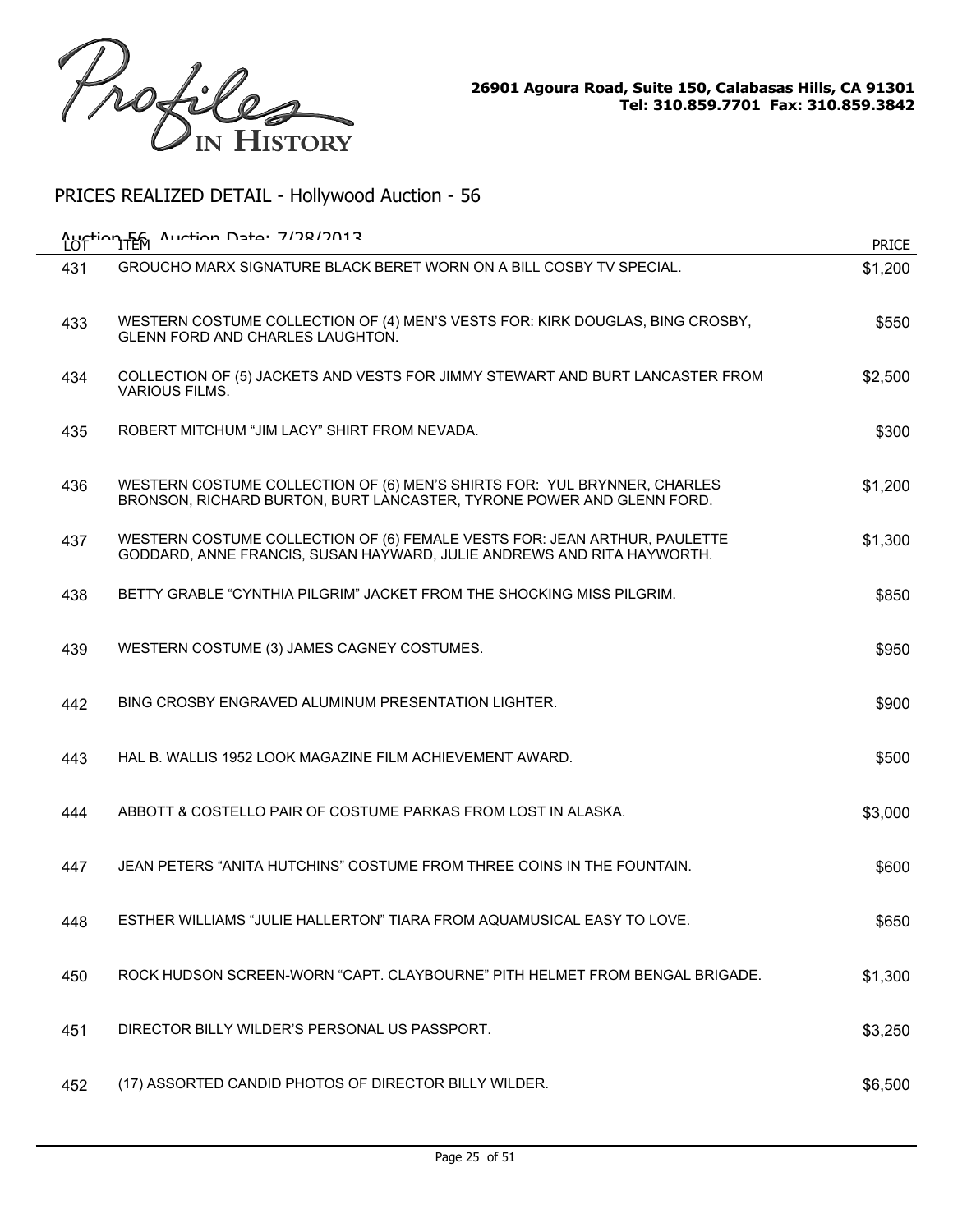

| Auction Fem<br>LOT | $A$ uction Data: 7/78/7012                                                                                             | <b>PRICE</b> |
|--------------------|------------------------------------------------------------------------------------------------------------------------|--------------|
| 453                | BILLY WILDER BEHIND-THE-SCENES COLLECTION (9) SET PHOTOS OF SUNSET BOULEVARD AND<br>OTHERS.                            | \$1,600      |
| 454                | BARBARA STANWYCK 1954 MODERN SCREEN AWARD.                                                                             | \$3,250      |
| 455                | BARBARA STANWYCK HANDWRITTEN LAST WISHES WITH JOHN ENGSTEAD PHOTOGRAPH.                                                | \$1,200      |
| 456                | BARBARA STANWYCK "VANCE" COSTUME FROM THE FURIES.                                                                      | \$2,500      |
| 457                | VINTAGE MICKEY MOUSE CLUB WESTERN-STYLE SHIRT.                                                                         | \$850        |
| 458                | EDDIE ALBERT "ALI HAKIM" COAT FROM OKLAHOMA!                                                                           | \$1,200      |
| 459                | LAUREN BACALL "CATHY GRAINGER" ASIAN STYLE COAT FROM BLOOD ALLEY.                                                      | \$1,000      |
| 461                | JIMMY STEWART SCREEN-WORN "LT. COL. ROBERT HOLLAND" AIR FORCE OFFICER'S JACKET<br>FROM STRATEGIC AIR COMMAND.          | \$3,000      |
| 462                | LANA TURNER "COUNTESS DE BREZE" HEADDRESS FROM DIANE.                                                                  | \$1,200      |
| 463                | CARY GRANT "ANTHONY TRUMBALL" NAVY TAILCOAT FROM THE PRIDE AND PASSION.                                                | \$2,500      |
| 464                | SCENE CONCEPT SKETCH FROM FUNNY FACE FEATURING AUDREY HEPBURN.                                                         | \$1,600      |
| 465                | GLENN FORD "CAPT. FISBY" COSTUME FROM TEAHOUSE OF THE AUGUST MOON WAX FIGURE<br>AND DISPLAY FROM MOVIELAND WAX MUSEUM. | \$4,000      |
| 467                | DEBORAH KERR SCREEN-WORN "TERRY MCKAY" DRESS FROM AN AFFAIR TO REMEMBER.                                               | \$6,000      |
| 469                | ARNOLD FRIBERG DRAWING OF MOSES AND THE BURNING BUSH FROM THE TEN<br>COMMANDMENTS.                                     | \$1,700      |
| 470                | CHARLTON HESTON "MOSES" PROP TEN COMMANDMENTS TABLETS FROM THE TEN<br>COMMANDMENTS.                                    | \$25,000     |
| 471                | YVONNE DE CARLO "SEPHORA" HEADPIECE FROM THE TEN COMMANDMENTS.                                                         | \$750        |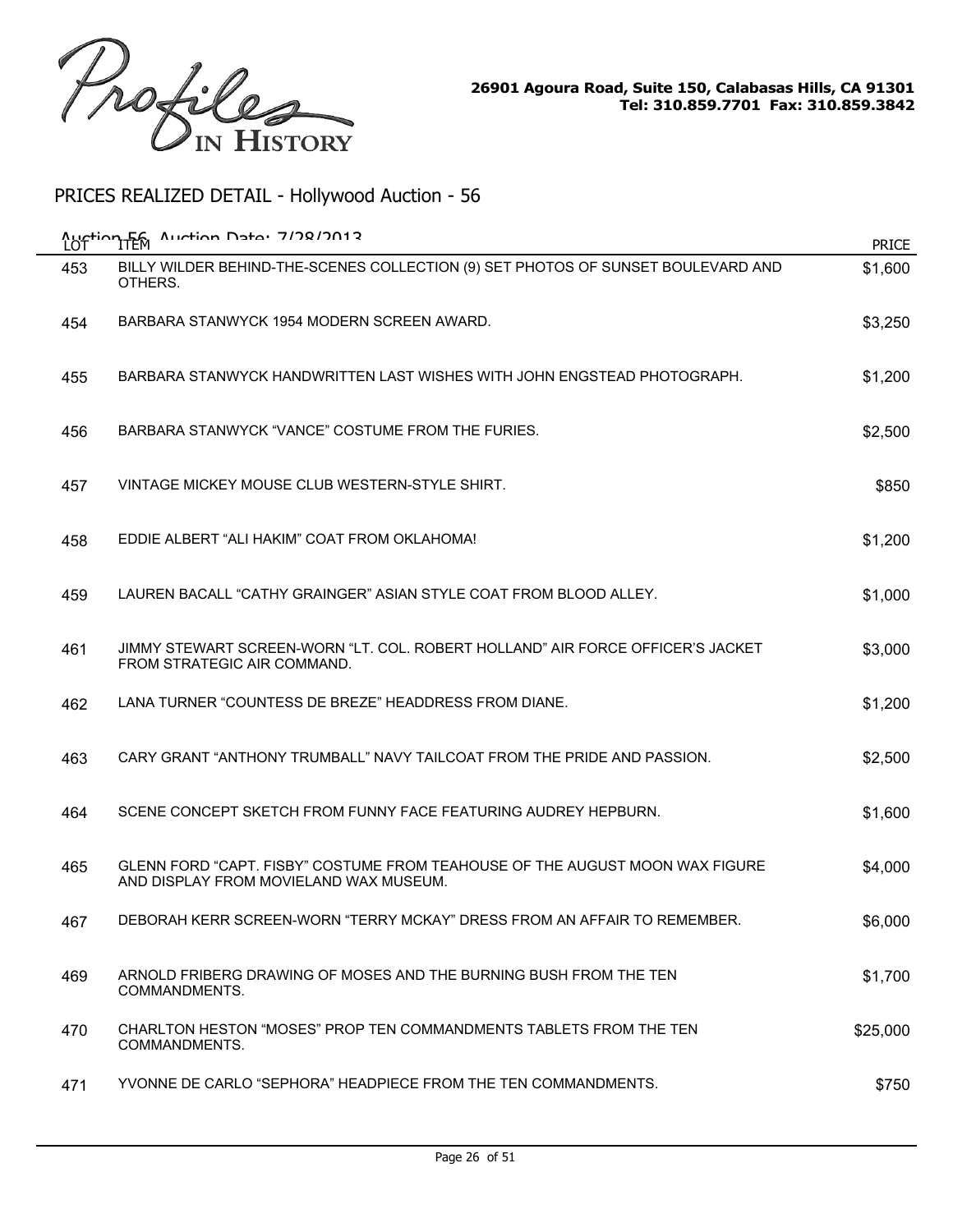

|     | Auction En Auction Data: 7/78/7012                                                                                           | <b>PRICE</b> |
|-----|------------------------------------------------------------------------------------------------------------------------------|--------------|
| 473 | (2) HEADDRESSES AND (1) NECKLACE FROM THE TEN COMMANDMENTS.                                                                  | \$2,000      |
| 474 | ORIGINAL VINTAGE HAND NOTATED WORKING SCRIPT FOR BEN-HUR.                                                                    | \$1,400      |
| 475 | THRONE STYLE PROP CHAIR FROM BEN-HUR.                                                                                        | \$2,000      |
| 476 | VALLES COSTUME SKETCH FOR CHARLTON HESTON AS "JUDAH BEN-HUR" IN BEN-HUR.                                                     | \$1,000      |
| 478 | JOHN WAYNE VINTAGE WESTERN COSTUME SHIRT AND VEST FROM AN UNKNOWN FILM.                                                      | \$2,750      |
| 479 | COLLECTION OF (19) ORIGINAL CAMERA NEGATIVES AND TRANSPARENCIES OF JOHN WAYNE<br>FROM RED RIVER, MCLINTOCK! AND OTHER FILMS. | \$1,100      |
| 480 | COLLECTION OF 25 MEXICAN SOLDIER UNIFORMS FROM JOHN WAYNE'S 1960 EPIC FILM THE<br>ALAMO.                                     | \$14,000     |
| 481 | JOHN WAYNE CAST AND CREW MUG FOR THE SEA CHASE TO ACTOR ADAM WILLIAMS.                                                       | \$550        |
| 482 | RED LEATHER BOUND GIGOT KEYBOOK.                                                                                             | \$750        |
| 483 | JACK LEMMON FAUX FUR-TRIMMED LONG COAT AND PETER FALK VEST COSTUME FROM THE<br><b>GREAT RACE.</b>                            | \$1,900      |
| 486 | COLLECTION OF (22) VINTAGE PHOTOGRAPHS FROM GRAND PRIX.                                                                      | \$300        |
| 487 | (5) ORIGINAL STORYBOARDS FROM THE INCREDIBLE MR. LIMPET.                                                                     | \$425        |
| 488 | MARCHING BAND COSTUME FROM THE MUSIC MAN.                                                                                    | \$850        |
| 490 | HISTORIC COLLECTION OF COSTUMES WORN BY JULIE ANDREWS "MARIA" AND THE "VON TRAPP<br>CHILDREN" FROM THE SOUND OF MUSIC.       | \$1,300,000  |
| 491 | VINTAGE LIBERACE PERFORMANCE COSTUME.                                                                                        | \$4,000      |
| 492 | FRANK SINATRA'S DRESS SHOES FROM HIS PERSONAL WARDROBE.                                                                      | \$4,500      |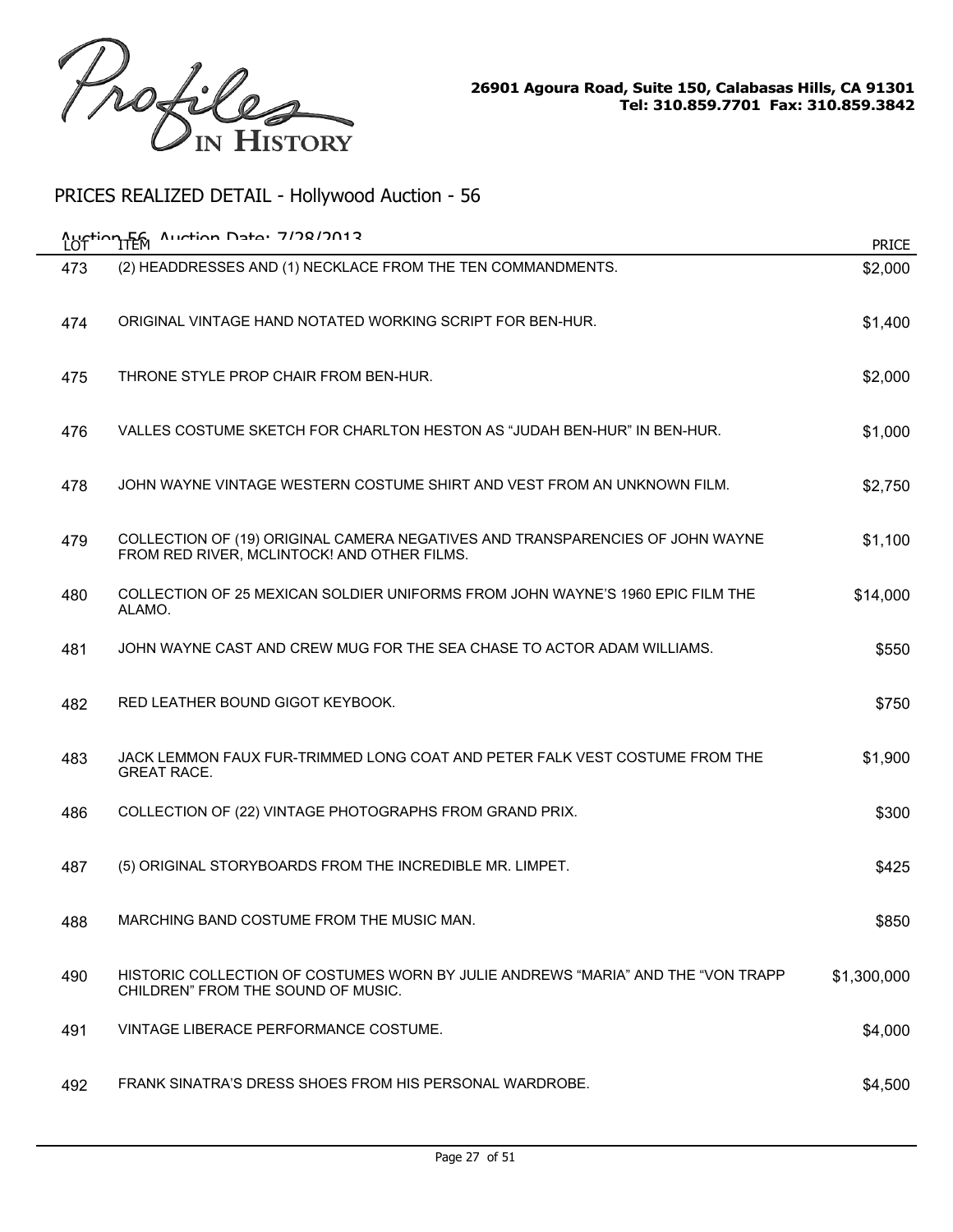

| LOT | $A$ uction Data: 7/78/7012<br>Auction Fem                                                               | <b>PRICE</b> |
|-----|---------------------------------------------------------------------------------------------------------|--------------|
| 493 | FRANK SINATRA'S PERSONAL PIERRE CARDIN BOW-TIE.                                                         | \$11,000     |
| 495 | DEAN MARTIN'S SCREEN-WORN "CAPT, VERNON DEMEREST" GRAY PILOT JACKET FROM<br>AIRPORT.                    | \$2,000      |
| 497 | (2) LON CHANEY ORIGINAL PHOTOGRAPHS FROM THE NEXT CORNER.                                               | \$200        |
| 499 | VINTAGE KING KONG POSTER FROM ARGENTINA.                                                                | \$1,000      |
| 500 | WILLIS O'BRIEN COLOR HOLIDAY GREETING DRAWING.                                                          | \$1,500      |
| 501 | WILLIS O'BRIEN (4) KING KONG PHOTOGRAPHS FROM HIS PERSONAL COLLECTION.                                  | \$4,250      |
| 502 | WILLIS O'BRIEN'S TEST SHOTS FROM MIGHTY JOE YOUNG.                                                      | \$2,250      |
| 506 | WILLIS O'BRIEN TECHNICAL DRAWINGS AND ARTWORK FOR "RANGE O'VISION" CAMERA<br>CONCEPT.                   | \$27,500     |
| 510 | WILLIS O'BRIEN ORIGINAL COLOR CONCEPT ART FOR UMBAH.                                                    | \$3,000      |
| 511 | WILLIS O'BRIEN CONCEPT ART FOR THE BUBBLES.                                                             | \$2,000      |
| 512 | RAY HARRYHAUSEN'S PERSONAL SCRIPT AND MATTE PAINTING/SPLIT SCREEN FOLDER FROM<br>FIRST MEN IN THE MOON. | \$32,500     |
| 513 | VINTAGE BORIS KARLOFF AS "HJALMAR POELZIG" PHOTOGRAPH FROM THE BLACK CAT.                               | \$850        |
| 514 | VINTAGE BELA LUGOSI AS "DR. MIRAKLE" PHOTOGRAPH FROM MURDERS IN THE RUE MORGUE.                         | \$400        |
| 515 | BELA LUGOSI SIGNED PHOTOGRAPH INSCRIBED IN HUNGARIAN.                                                   | \$700        |
| 516 | LON CHANEY JR.'S PERSONAL US PASSPORT.                                                                  | \$1,600      |
| 517 | VINCENT PRICE'S PERSONAL US PASSPORT.                                                                   | \$1,400      |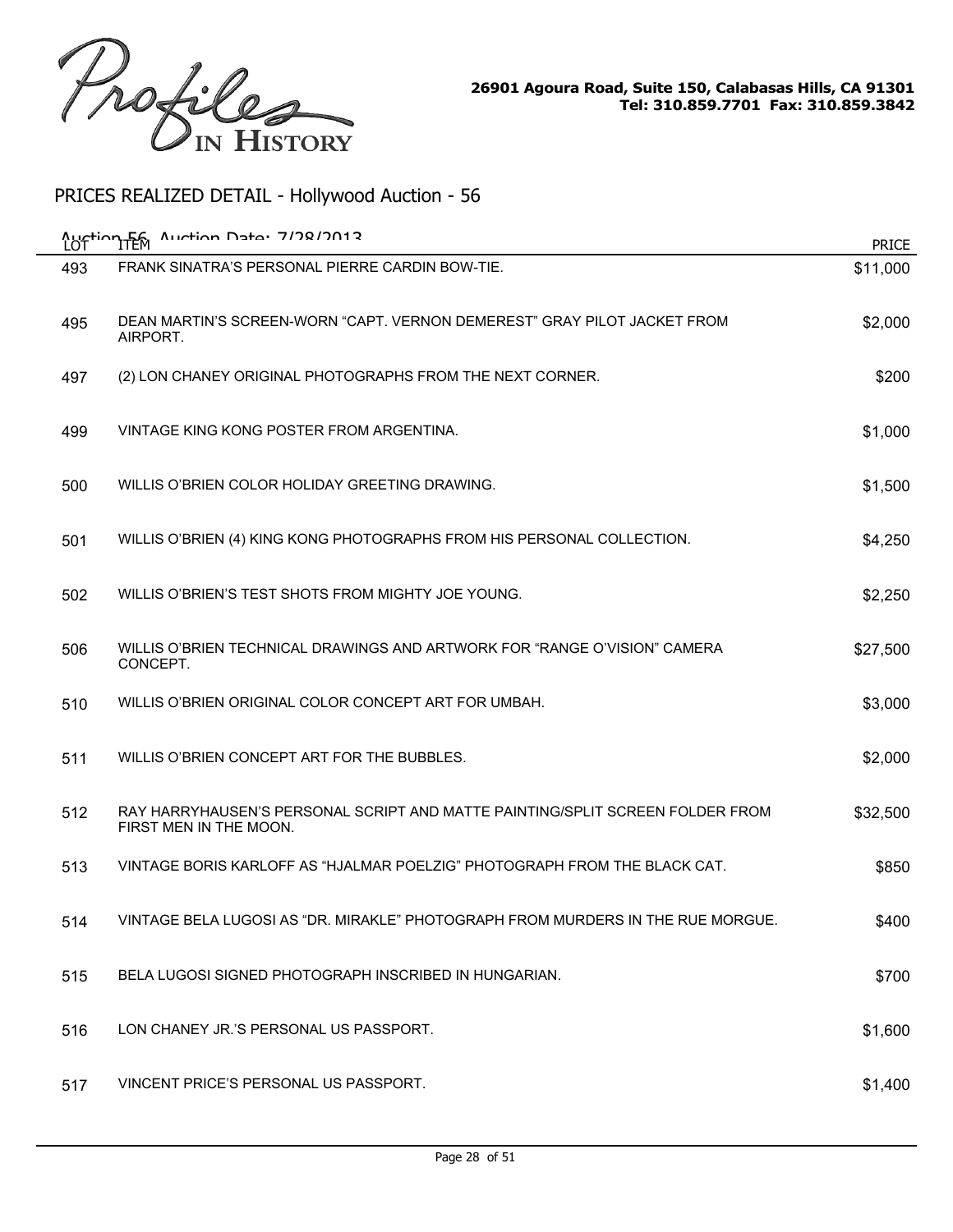

| Auction Fem<br>LOT | $A$ uction Data: 7/78/7012                                                                       | <b>PRICE</b> |
|--------------------|--------------------------------------------------------------------------------------------------|--------------|
| 519                | CHARLES LAUGHTON SIGNED PHOTOGRAPH TO PHOTOGRAPHER JOHN ENGSTEAD.                                | \$800        |
| 520                | CHARLES LAUGHTON SIGNED PHOTOGRAPH.                                                              | \$200        |
| 522                | FIRST PUBLISHED STORY BY RAY BRADBURY IN FANZINE IMAGINATION!                                    | \$200        |
| 524                | KENNETH STRICKFADEN HANGING TRAVELING ARC FROM THE MUNSTERS AND DRACULA VS.<br>FRANKENSTEIN.     | \$6,000      |
| 525                | KENNETH STRICKFADEN COPPER SPHERICAL ELECTRODE FROM FRANKENSTEIN AND BRIDE OF<br>FRANKENSTEIN.   | \$15,000     |
| 526                | KENNETH STRICKFADEN SMALL TRAVELING ARC FROM YOUNG FRANKENSTEIN.                                 | \$8,000      |
| 527                | ORIGINAL PACIFIC TITLE "CLORIS LEACHMAN" TITLE ART FOR OPENING CREDITS OF YOUNG<br>FRANKENSTEIN. | \$2,000      |
| 528                | DOUGLAS CROFT'S "ROBIN" CAPE FROM BATMAN.                                                        | \$2,500      |
| 529                | MENTOR HUEBNER ORIGINAL CONCEPT ART FOR FORBIDDEN PLANET.                                        | \$25,000     |
| 530                | MENTOR HUEBNER ORIGINAL CONCEPT ART FEATURING "ROBBY THE ROBOT" FROM<br>FORBIDDEN PLANET.        | \$5,500      |
| 531                | (3) VINTAGE CONCEPT PAINTINGS (1) STAN JOHNSON (2) AND IRVING BLOCK FOR FORBIDDEN<br>PLANET.     | \$3,000      |
| 532                | VINTAGE UNIVERSAL-INTERNATIONAL OPENING TITLE LOGO ART.                                          | \$4,000      |
| 533                | VINTAGE ABBOTT & COSTELLO MEET FRANKENSTEIN INSERT POSTER.                                       | \$4,000      |
| 534                | LOU COSTELLO ENGRAVED ALUMINUM PRESENTATION LIGHTER.                                             | \$850        |
| 535                | ORIGINAL VINTAGE ARTWORK FOR UNIVERSAL MONSTERS THERMOS.                                         | \$1,700      |
| 536                | CAVE-WOMAN DRESS WORN BY JUNE BLAIR AS "MERCURIA" IN ISLAND OF LOST WOMEN.                       | \$300        |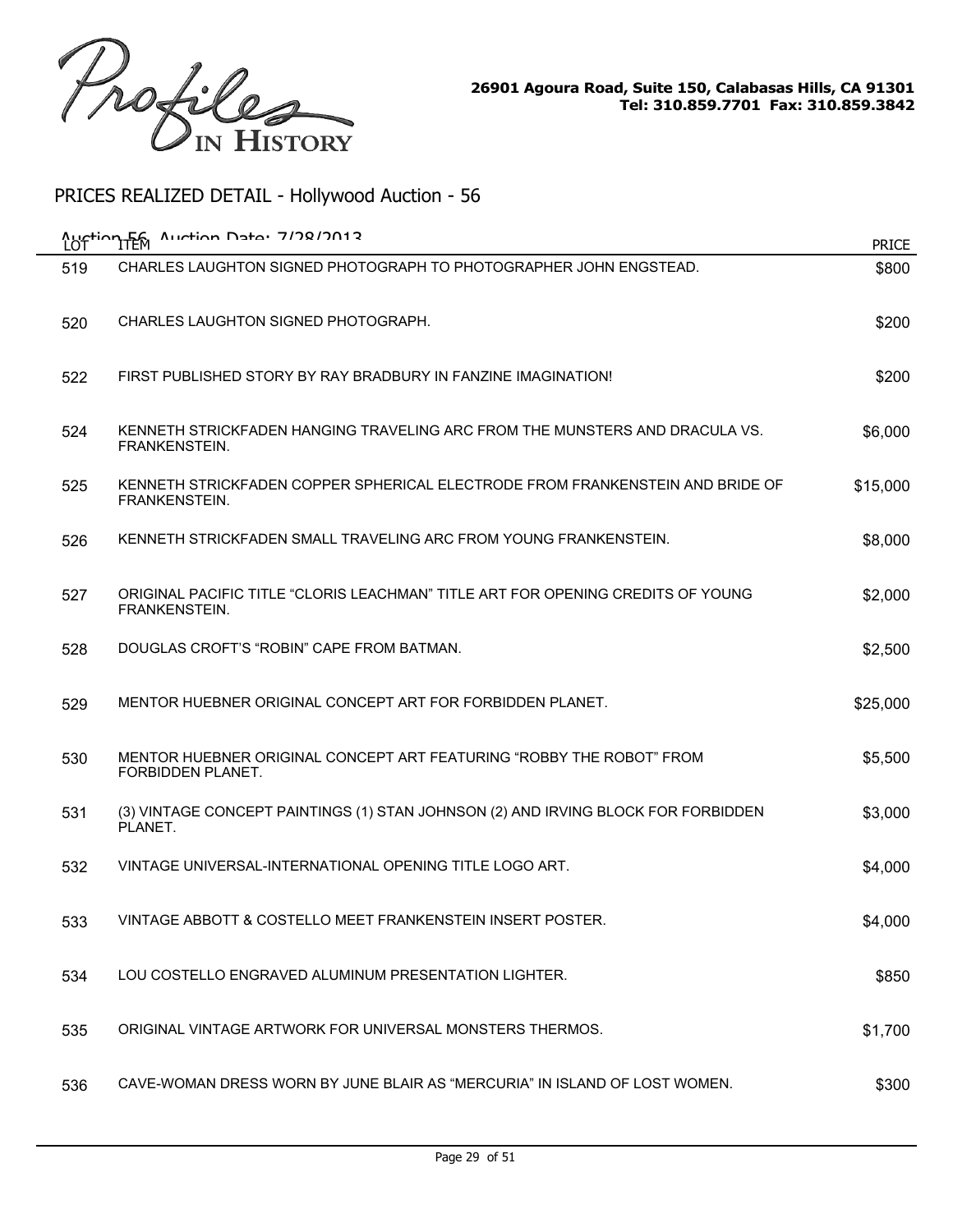

|     | Austing Femalulum Data: 7/78/2012                                                                                                                                                                                              | <b>PRICE</b> |
|-----|--------------------------------------------------------------------------------------------------------------------------------------------------------------------------------------------------------------------------------|--------------|
| 537 | FINAL SHOOTING SCRIPT FOR 20,000 LEAGUES UNDER THE SEA WITH NOTARIZED LETTER.                                                                                                                                                  | \$3,000      |
| 538 | HERO "NAUTILUS" CREWMAN DIVE HELMET FROM 20,000 LEAGUES UNDER THE SEA.                                                                                                                                                         | \$75,000     |
| 539 | HERO "NAUTILUS" CREWMAN WEIGHTED DIVE BOOTS FROM 20,000 LEAGUES UNDER THE SEA.                                                                                                                                                 | \$12,000     |
| 540 | ORIGINAL "NAUTILUS" PIPE ORGAN STANCHION FROM 20,000 LEAGUES UNDER THE SEA.                                                                                                                                                    | \$1,700      |
| 541 | NAUTILUS MINIATURE FILMING SUB FROM THE RETURN OF CAPTAIN NEMO.                                                                                                                                                                | \$5,000      |
| 542 | ORIGINAL FANTASTIC VOYAGE SCRIPT.                                                                                                                                                                                              | \$325        |
| 544 | (8) PIECE 2001: A SPACE ODYSSEY CINERAMA DISPLAY.                                                                                                                                                                              | \$1,000      |
| 546 | VINTAGE ROBERT WILLIAMS AD ART FOR PETERSEN PUBLISHING.                                                                                                                                                                        | \$1,300      |
| 547 | BIG DADDY ROTH COLLECTION OF (9) AD ART PIECES INCLUDING CHOPPERS MAGAZINE<br>PHOTOS.                                                                                                                                          | \$2,000      |
| 548 | BIG DADDY ROTH (2) VIETNAM ERA CARTOON ART.                                                                                                                                                                                    | \$600        |
| 549 | BIG DADDY ROTH AD ART AND SHOW CAR CONCEPTS.                                                                                                                                                                                   | \$650        |
| 550 | COLLECTION OF (34) 2.25 X 2.25 IN. COLOR CAMERA TRANSPARENCIES ON KODACHROME FILM<br>OF PAUL NEWMAN AND ROBERT REDFORD WITH KATHARINE ROSS FROM BUTCH CASSIDY AND<br>THE SUNDANCE KID BY GEORGE HURRELL AND HAROLD E. WELLMAN. | \$600        |
| 551 | ACADEMY AWARD CERTIFICATE OF NOMINATION FOR BUTCH CASSIDY AND THE SUNDANCE KID.                                                                                                                                                | \$5,500      |
| 552 | (6) OVERSIZED PRODUCTION PHOTOS FROM BUTCH CASSIDY AND THE SUNDANCE KID.                                                                                                                                                       | \$3,000      |
| 554 | COLLECTION OF CELEBRITY CORRESPONDENCE TO PRODUCER JOHN FOREMAN INCLUDING<br>PAUL NEWMAN, JOANNE WOODWARD, GARY COOPER, JOHN HUSTON, CARY GRANT, BILL<br>CLINTON, JOHN WILLIAMS, AND ROCK HUDSON.                              | \$600        |
| 555 | ANTHONY PERKINS AND BRIGITTE BARDOT ITEMS SIGNED TO JOHN FOREMAN.                                                                                                                                                              | \$550        |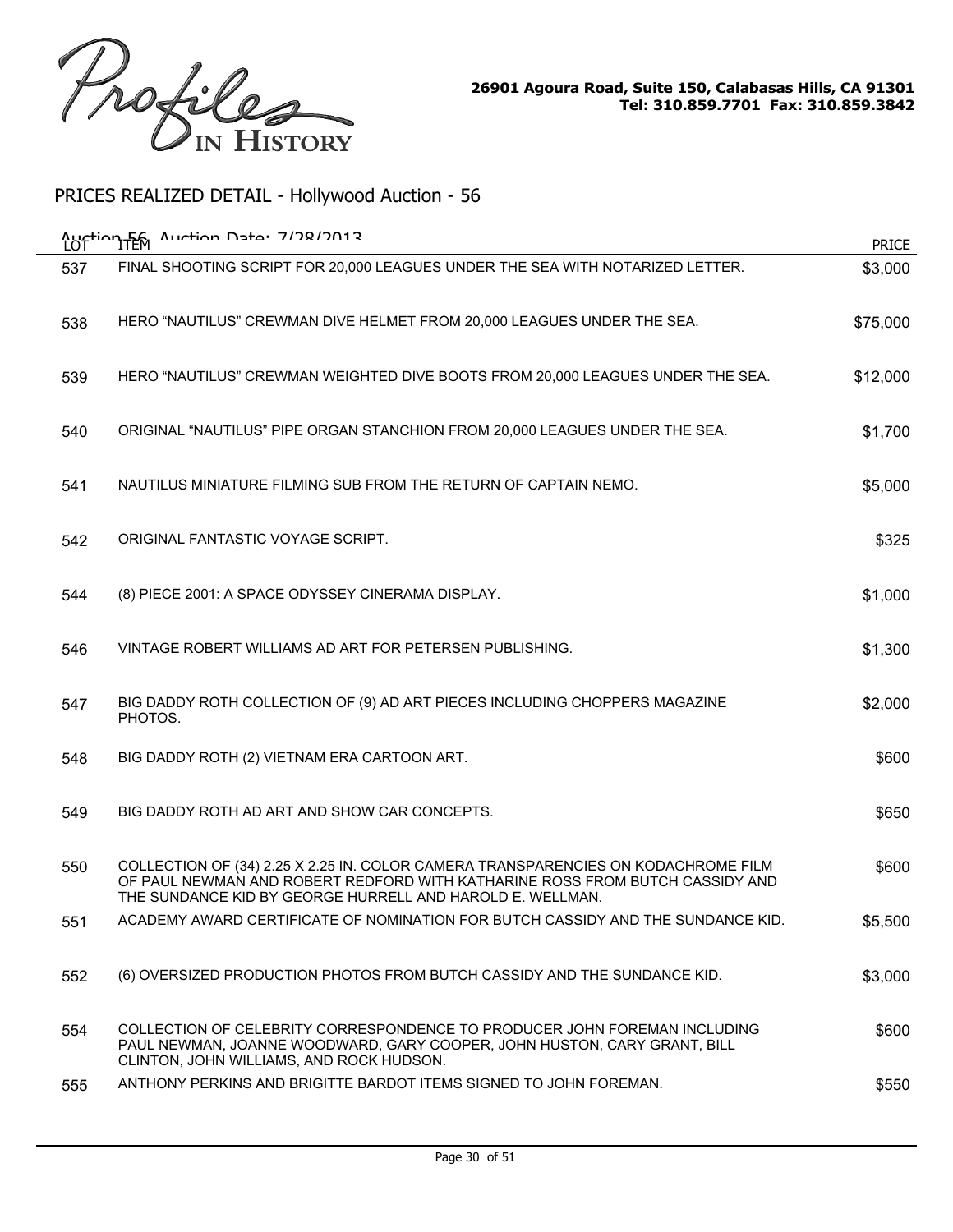

| <b>Auction Fem</b> | $A$ uction Data: 7/78/7012                                                                                       | <b>PRICE</b> |
|--------------------|------------------------------------------------------------------------------------------------------------------|--------------|
| 556                | COLLECTION OF CORRESPONDENCE AND CARDS FROM PRINCESS GRACE OF MONACO TO<br>PRODUCER JOHN FOREMAN AND WIFE LINDA. | \$1,300      |
| 557                | 1985 GOLDEN GLOBE TO PRODUCER JOHN FOREMAN FOR BEST PICTURE FOR PRIZZI'S HONOR.                                  | \$20,000     |
| 558                | (2) CHRISTMAS-THEMED BOOKS SIGNED BY TRUMAN CAPOTE TO LINDA FOREMAN, WIFE OF<br>PRODUCER JOHN FOREMAN.           | \$650        |
| 559                | RODDY MCDOWALL "HOMER BOX" SIGNED PHOTOGRAPH IN PLANET OF THE APES MAKEUP.                                       | \$325        |
| 562                | 20TH CENTURY-FOX FIRST-UNIT MOTION PICTURE CAMERA USED TO FILM PLANET OF THE<br>APES.                            | \$25,000     |
| 564                | VINTAGE ORIGINAL OVERSIZE ADVANCE BULLITT MOVIE POSTER.                                                          | \$400        |
| 566                | STEVE MCQUEEN "HENRI 'PAPILLON' CHARRIERE" SIGNATURE PRISON COSTUME FROM<br>PAPILLON.                            | \$15,000     |
| 568                | STEVE MCQUEEN PERSONAL TAN CORDUROY JACKET.                                                                      | \$1,400      |
| 569                | STEVE MCQUEEN PERSONAL ITALIAN BRIONI SUIT AND SUIT JACKET.                                                      | \$2,750      |
| 570                | ORIGINAL POSTER ART FOR THE GREAT ESCAPE.                                                                        | \$10,000     |
| 571                | ORIGINAL POSTER ART OF STEVE MCQUEEN FOR THE GREAT ESCAPE.                                                       | \$8,500      |
| 572                | ORIGINAL "NUMBER 7" POSTER ART FOR THE MAGNIFICENT SEVEN.                                                        | \$16,000     |
| 573                | ORIGINAL POSTER ART FOR THE MAGNIFICENT SEVEN.                                                                   | \$3,500      |
| 574                | COLLECTION OF (150+) KEY STILLS OF ANGELA LANSBURY AND CAST FROM BEDKNOBS AND<br>BROOMSTICKS.                    | \$700        |
| 575                | ROY SNART "PAUL" CUSTOM-MADE SHIRT FROM BEDKNOBS AND BROOMSTICKS.                                                | \$300        |
| 576                | HERO SCREEN-USED ILLUMINATING BEDKNOB FROM BEDKNOBS AND BROOMSTICKS.                                             | \$12,000     |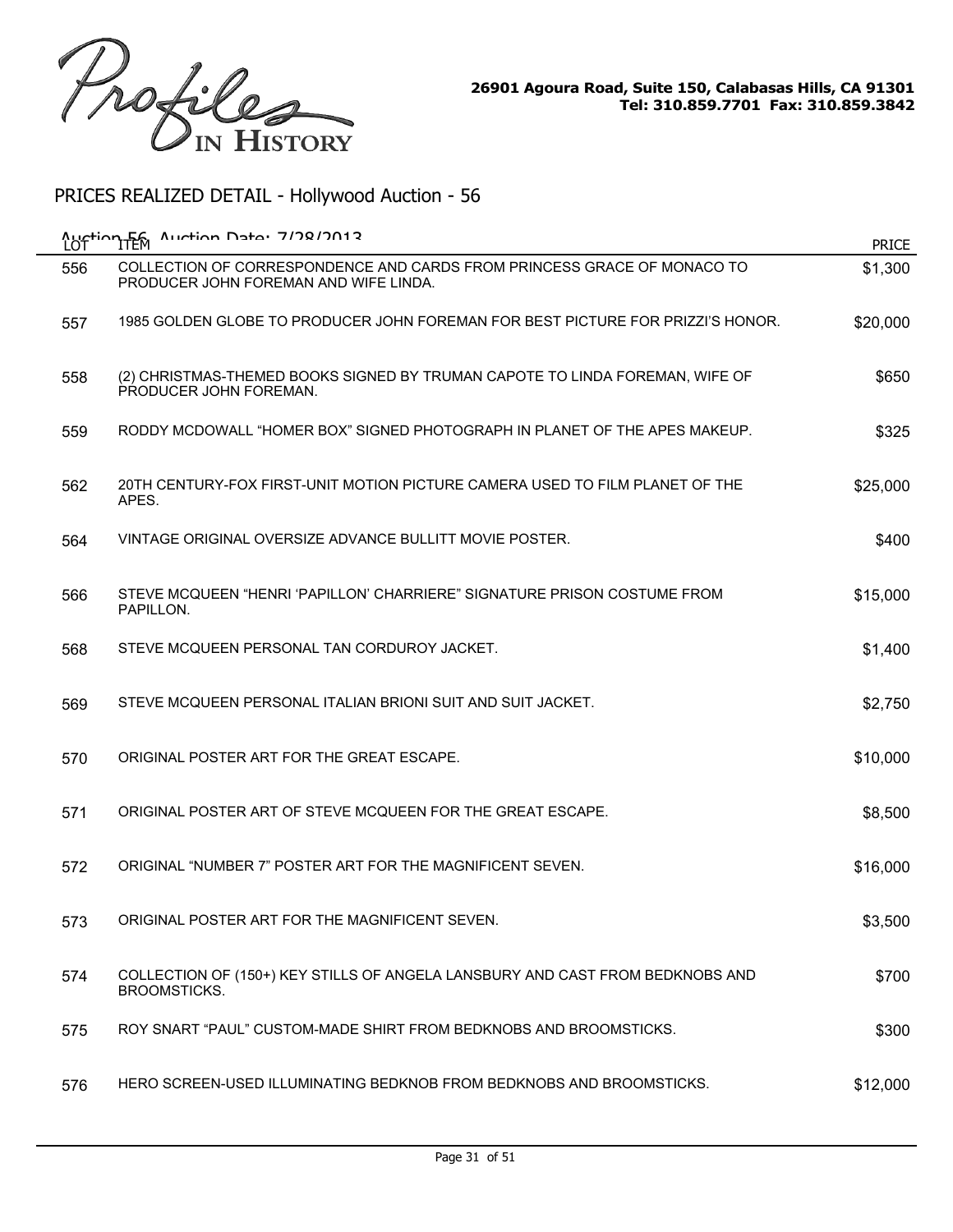

| <b>Austion Fem</b> | $A$ uction Data: 7/78/7013                                                        | <b>PRICE</b> |
|--------------------|-----------------------------------------------------------------------------------|--------------|
| 577                | ORIGINAL DANCING NIGHTGOWN PUPPET FROM BEDKNOBS AND BROOMSTICKS.                  | \$1,200      |
| 578                | PROP GERMAN HELMET FROM KELLY'S HEROES.                                           | \$550        |
| 579                | CLINT EASTWOOD PERSONAL RACING JACKET.                                            | \$1,600      |
| 580                | VINTAGE CLINT EASTWOOD SIGNED PLAY MISTY FOR ME SCRIPT.                           | \$600        |
| 581                | WOODY ALLEN CANDID PHOTOS FROM PLAY IT AGAIN, SAM.                                | \$750        |
| 582                | ORIGINAL SCRIPT FOR MARTIN SCORSESE'S NEW YORK, NEW YORK.                         | \$325        |
| 584                | RICHARD HARRIS "LIONHEART" COSTUME FROM ROBIN AND MARIAN.                         | \$1,500      |
| 585                | (6) VINTAGE OVERSIZE PRODUCTION PHOTOGRAPHS FROM THE GODFATHER PART II.           | \$300        |
| 586                | VINTAGE THE GODFATHER PART II SCRIPT WITH CALL SHEET.                             | \$1,300      |
| 587                | ROBERT DE NIRO "VITO CORLEONE" SUIT VEST FROM THE GODFATHER PART II.              | \$2,250      |
| 588                | MARLON BRANDO INSCRIBED MISSOURI BREAKS SCRIPT.                                   | \$1,100      |
| 589                | BRUCE LEE NUNCHAKUS WITH TAKY KIMURA LOA.                                         | \$16,000     |
| 591                | CLOSE ENCOUNTERS OF THE THIRD KIND ALIEN EFFECTS PROP.                            | \$3,250      |
| 595                | ADVANCE STYLE "A" KING KONG POSTER SIGNED BY PETER JACKSON AND (7) CAST.          | \$325        |
| 596                | APOCALYPSE NOW PRODUCTION BIBLE AND MATERIALS.                                    | \$2,250      |
| 597                | PROP TIME MAGAZINE MARLON BRANDO AS "COLONEL KURTZ" COVER FROM APOCALYPSE<br>NOW. | \$2,250      |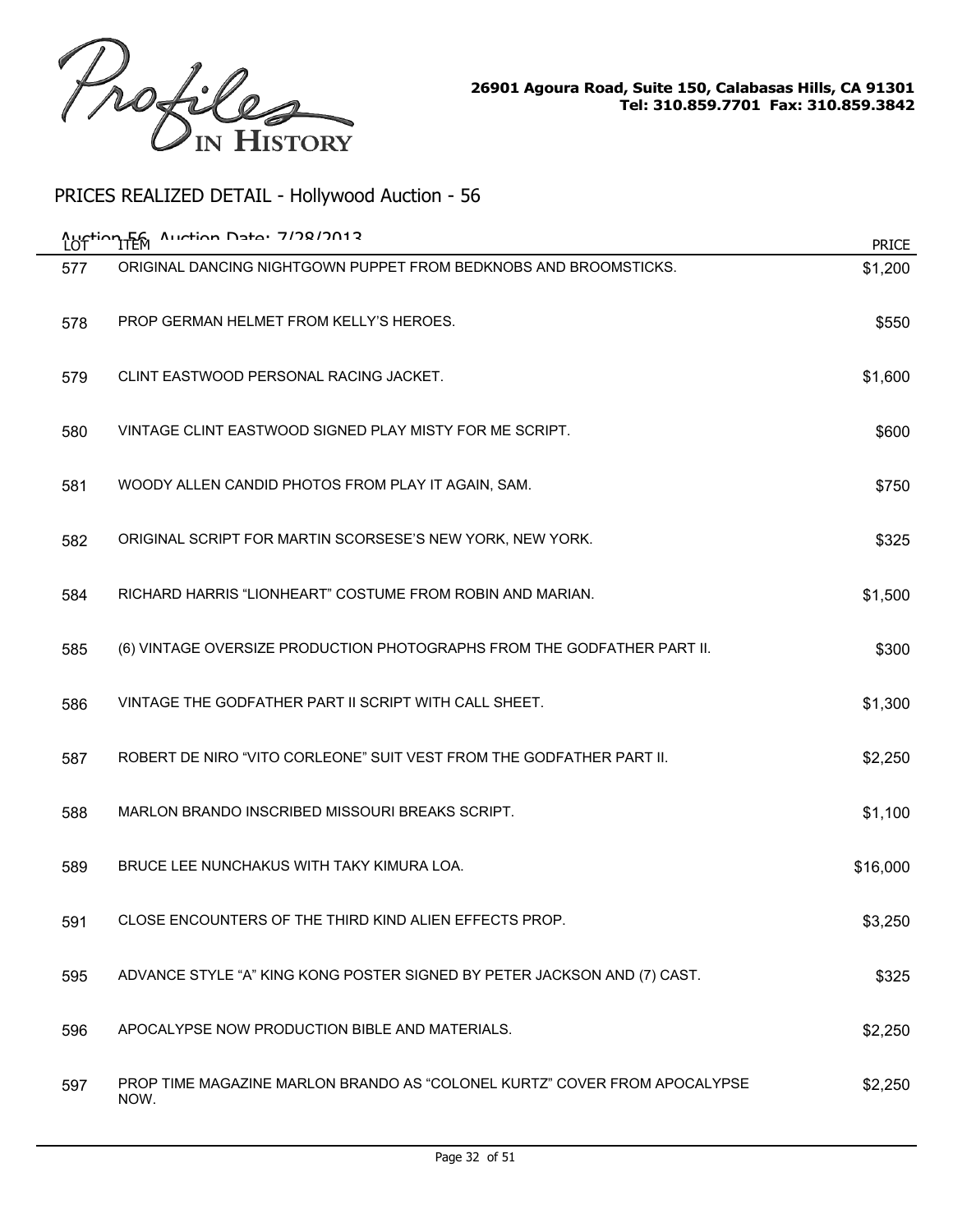

| Auction Fem<br>LOT | $A$ uction Data: 7/78/7012                                                                             | <b>PRICE</b> |
|--------------------|--------------------------------------------------------------------------------------------------------|--------------|
| 598                | (2) PRODUCTION SKETCHES OF DENNIS HOPPER DEATH SCENE FROM APOCALYPSE NOW.                              | \$700        |
| 599                | ORIGINAL SKETCH OF SET ELEMENTS FOR THE "KURTZ COMPOUND" FROM APOCALYPSE NOW.                          | \$425        |
| 600                | APOCALYPSE NOW CAST AND CREW MUG.                                                                      | \$475        |
| 603                | VINTAGE CLAPPERBOARD FROM OCTOPUSSY.                                                                   | \$2,750      |
| 604                | "JAMES BOND'S" WALTHER GUN, AS USED BY SEAN CONNERY IN PUBLICITY SHOTS FOR FOUR<br>"JAMES BOND" FILMS. | \$250,000    |
| 606                | SYLVESTER STALLONE "JOHN RAMBO" HERO SCREEN-USED SURVIVAL KNIFE WITH SHEATH<br>FROM FIRST BLOOD.       | \$75,000     |
| 607                | DAVID WARNER'S "EVIL GENIUS" PERSONAL SCRIPT FROM TIME BANDITS.                                        | \$350        |
| 608                | ORIGINAL ANIMAL HOUSE REVISED FINAL DRAFT.                                                             | \$500        |
| 609                | FABER COLLEGE PENNANT FROM ANIMAL HOUSE.                                                               | \$1,100      |
| 610                | VINTAGE JOHN BELUSHI SIGNED CONTINENTAL DIVIDE SCRIPT.                                                 | \$375        |
| 611                | DAN AYKROYD SCREEN-USED "SGT. JOE FRIDAY" POLICE BADGE IN WALLET WITH BUSINESS<br>CARD FROM DRAGNET.   | \$1,800      |
| 612                | YAPHET KOTTO "PARKER" NOSTROMO LEATHER FLIGHT JACKET FROM ALIEN.                                       | \$13,000     |
| 616                | (3) PIECES FROM THE CRASHED ICONIC DROP SHIP FROM ALIENS.                                              | \$2,000      |
| 617                | ALIENS ORIGINAL PENCIL STORYBOARD PANEL SKETCH OF APC VEHICLE.                                         | \$450        |
| 618                | ALIENS DROP SHIP NUKE MISSILE PROP.                                                                    | \$750        |
| 620                | FULL-SIZE, SCREEN-USED V.I.N.CENT THE ROBOT HERO FROM THE BLACK HOLE.                                  | \$40,000     |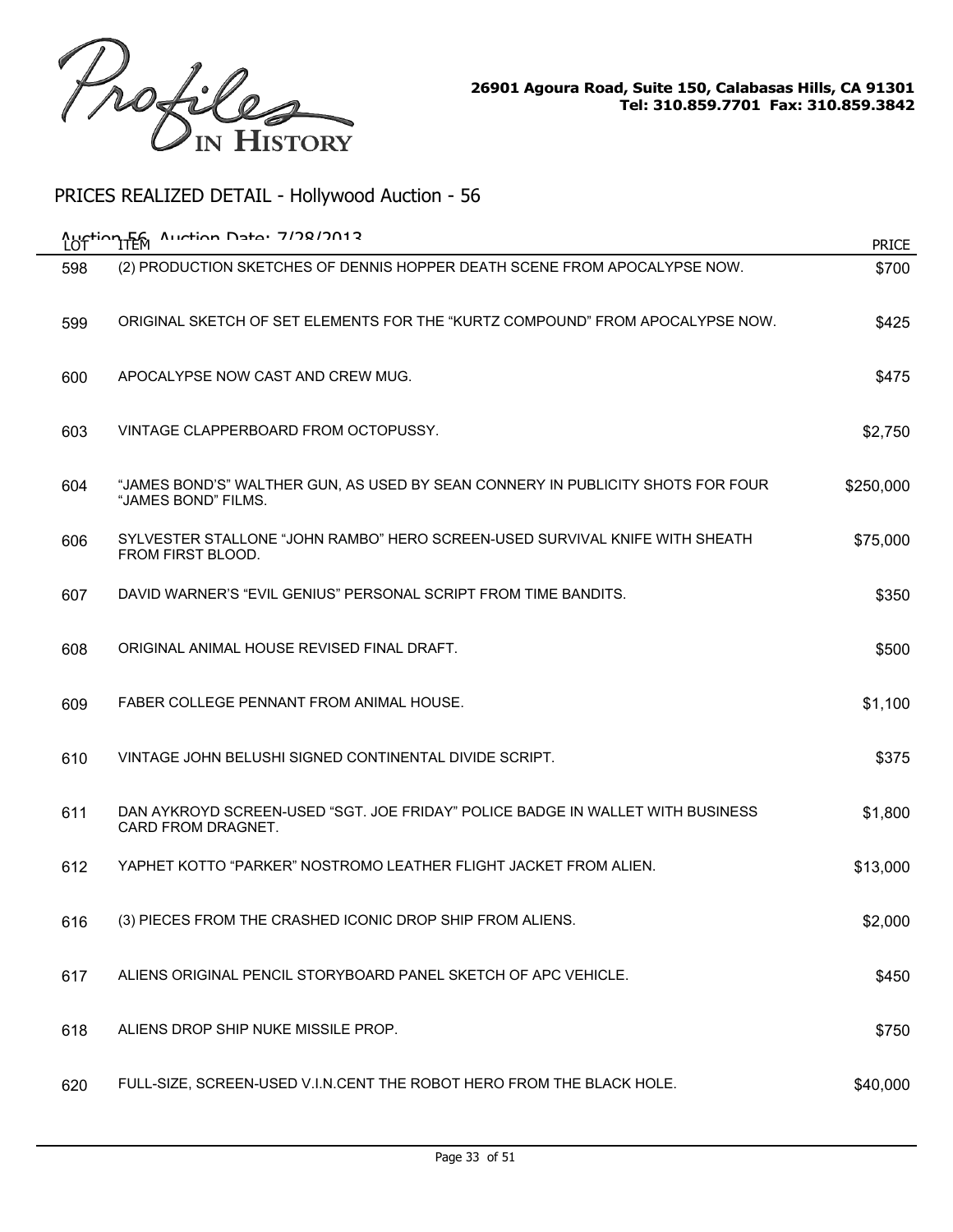

| Auction Fem<br>LOT | Auction Data: 7/78/7012                                                                                                               | <b>PRICE</b> |
|--------------------|---------------------------------------------------------------------------------------------------------------------------------------|--------------|
| 621                | HENRY THOMAS' "ELLIOTT" PERSONAL SHOOTING SCRIPT FOR "A BOY'S LIFE": WORKING TITLE<br>FOR E.T. THE EXTRA-TERRESTRIAL SHOOTING SCRIPT. | \$6,000      |
| 622                | HENRY THOMAS' "ELLIOTT" OPENING SCENES SCREEN-WORN OUTFIT FROM E.T. THE<br>EXTRA-TERRESTRIAL.                                         | \$6,500      |
| 623                | HENRY THOMAS' "ELLIOTT" SIGNATURE RED HOODIE FROM THE BICYCLE SEQUENCE IN E.T. THE<br>EXTRA-TERRESTRIAL.                              | \$35,000     |
| 624                | "E.T.'S" HAND FROM E.T. THE EXTRA-TERRESTRIAL.                                                                                        | \$10,000     |
| 625                | HENRY THOMAS' "ELLIOTT" SCREEN-WORN SCHOOL OUTFIT FROM E.T. THE<br>EXTRA-TERRESTRIAL.                                                 | \$5,500      |
| 626                | HENRY THOMAS "ELLIOTT" SCREEN-WORN DENIM OVERALLS WORN WHEN HE PLAYS HOOKY<br>FROM SCHOOL IN E.T. THE EXTRA-TERRESTRIAL.              | \$4,250      |
| 627                | HENRY THOMAS' PERSONAL COLLECTION OF E.T. THE EXTRA-TERRESTRIAL-RELATED<br><b>MATERIALS.</b>                                          | \$6,000      |
| 628                | ORIGINAL CARLO RAMBALDI SKETCH OF "E.T." FROM E.T. THE EXTRA-TERRESTRIAL.                                                             | \$1,300      |
| 629                | HENRY THOMAS' COLLECTION OF AEROSPACE MODELS GIFTED BY NASA FOLLOWING E.T. THE<br>EXTRA-TERRESTRIAL.                                  | \$1,100      |
| 630                | LOT OF (6) VINTAGE AMERICAN GRAFFITI POSTERS FROM THE COLLECTION OF BUNNY ALSUP.                                                      | \$400        |
| 631                | HOWARD CHAYKIN EARLY ADVANCE STAR WARS POSTER.                                                                                        | \$950        |
| 632                | STAR WARS STYLE A POSTER, FIRST PRINTING, ROLLED.                                                                                     | \$1,900      |
| 633                | STAR WARS ADVANCE 1-SHEET MYLAR POSTER.                                                                                               | \$500        |
| 634                | STAR WARS TEASER B 1-SHEET POSTER.                                                                                                    | \$550        |
| 635                | STAR WARS STYLE D ONE SHEET, ROLLED.                                                                                                  | \$325        |
| 636                | STAR WARS "IT'S BACK" 1-SHEET RE-RELEASE POSTER AND UK QUAD.                                                                          | \$850        |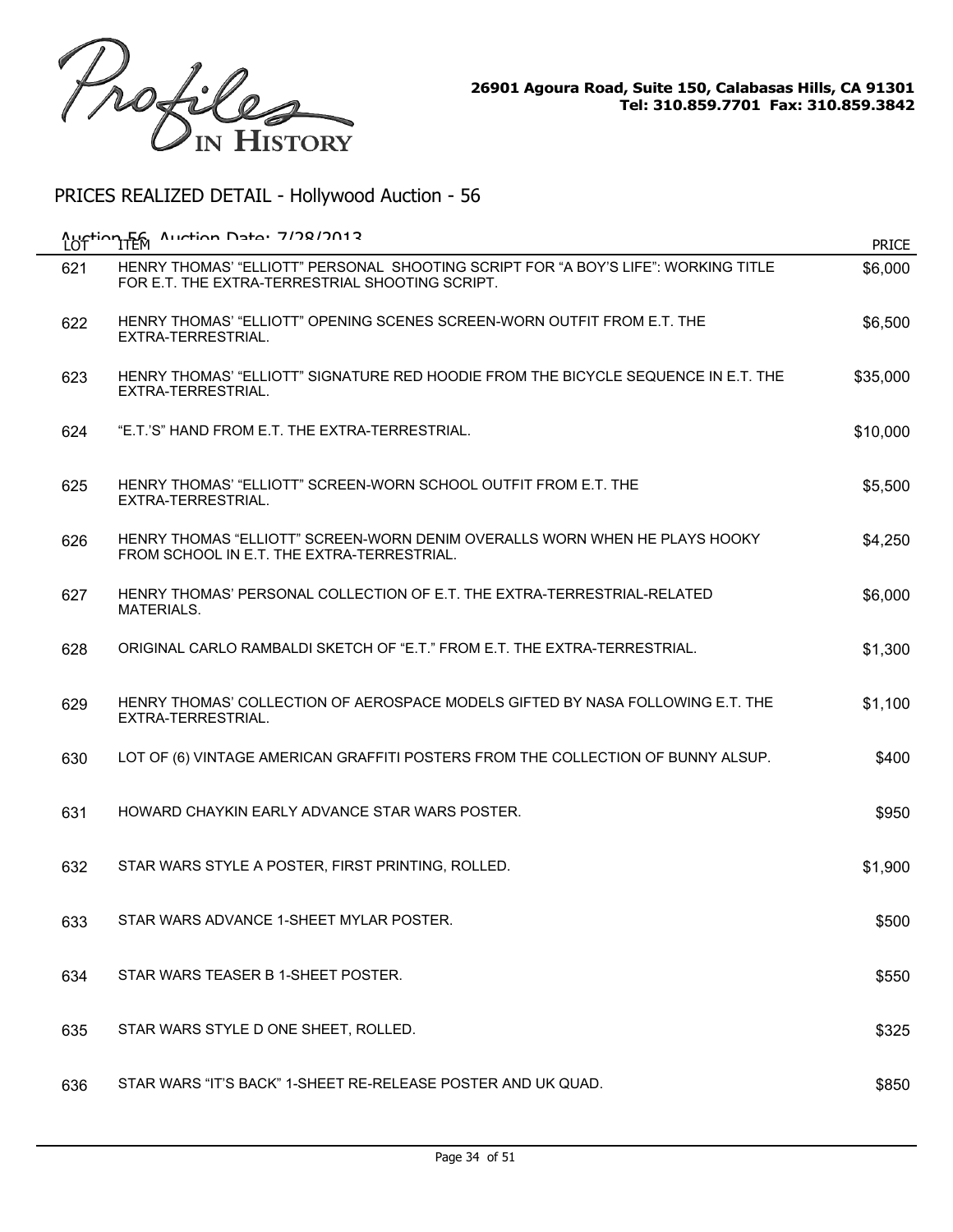

| LO <sup>-</sup> | Auction EG Auction Data: 7/78/2012                                                                                                        | <b>PRICE</b> |
|-----------------|-------------------------------------------------------------------------------------------------------------------------------------------|--------------|
| 637             | STAR WARS "HAPPY BIRTHDAY" STYLE ONE-SHEET POSTER.                                                                                        | \$1,200      |
| 638             | LOT OF (5) STAR WARS FACTORS INC. POSTERS FROM THE COLLECTION OF BUNNY ALSUP.                                                             | \$250        |
| 639             | STAR WARS CONCERT POSTER.                                                                                                                 | \$1,000      |
| 640             | (2) STAR WARS "SOUNDS OF SPACE" CONCERT POSTERS.                                                                                          | \$200        |
| 641             | (2) STAR WARS "SOUNDS OF SPACE" CONCERT POSTERS WITH ARTWORK BY RALPH<br>MCQUARRIE.                                                       | \$750        |
| 642             | RALPH MCQUARRIE ARTWORK PRINT OF A STAR WARS SPACE BATTLE FORMERLY HANGING ON<br>THE PRODUCTION DEPARTMENT WALL.                          | \$950        |
| 643             | RALPH MCQUARRIE STAR WARS ARTWORK PRINT OF THE "MILLENNIUM FALCON" FORMERLY<br>DISPLAYED ON THE PRODUCTION DEPARTMENT WALL.               | \$900        |
| 644             | COLLECTION OF (4) STAR WARS: EPISODE V - THE EMPIRE STRIKES BACK POSTERS FROM THE<br>COLLECTION OF BUNNY ALSUP.                           | \$200        |
| 645             | STAR WARS: EPISODE V - THE EMPIRE STRIKES BACK ADVANCE 1-SHEET POSTER.                                                                    | \$325        |
| 646             | "EMPIRE DAY IS MAY 20TH" STAR WARS: EPISODE V - THE EMPIRE STRIKES BACK POSTER.                                                           | \$1,600      |
| 647             | (2) STAR WARS: EPISODE V - THE EMPIRE STRIKES BACK JAPANESE BOY'S PHOTO NEWS<br>POSTERS.                                                  | \$200        |
| 648             | (3) STAR WARS: EPISODE V - THE EMPIRE STRIKES BACK JAPANESE POSTERS.                                                                      | \$250        |
| 649             | GEORGE LUCAS HAND-DRAWN SELF PORTRAIT.                                                                                                    | \$700        |
| 654             | JOE JOHNSON LEG DESIGN FOR CREATION OF "AT-AT" FROM STAR WARS: EPISODE V - THE<br><b>EMPIRE STRIKES BACK.</b>                             | \$20,000     |
| 656             | ORIGINAL SCREEN-USED STOP-MOTION BALL AND SOCKET ARTICULATED "SCOUT TROOPER"<br>ARMATURE FROM STAR WARS: EPISODE VI - RETURN OF THE JEDI. | \$47,500     |
| 659             | LIAM NEESON "QUI GON" LIGHT SABER FROM STAR WARS: EPISODE I - THE PHANTOM MENACE.                                                         | \$25,000     |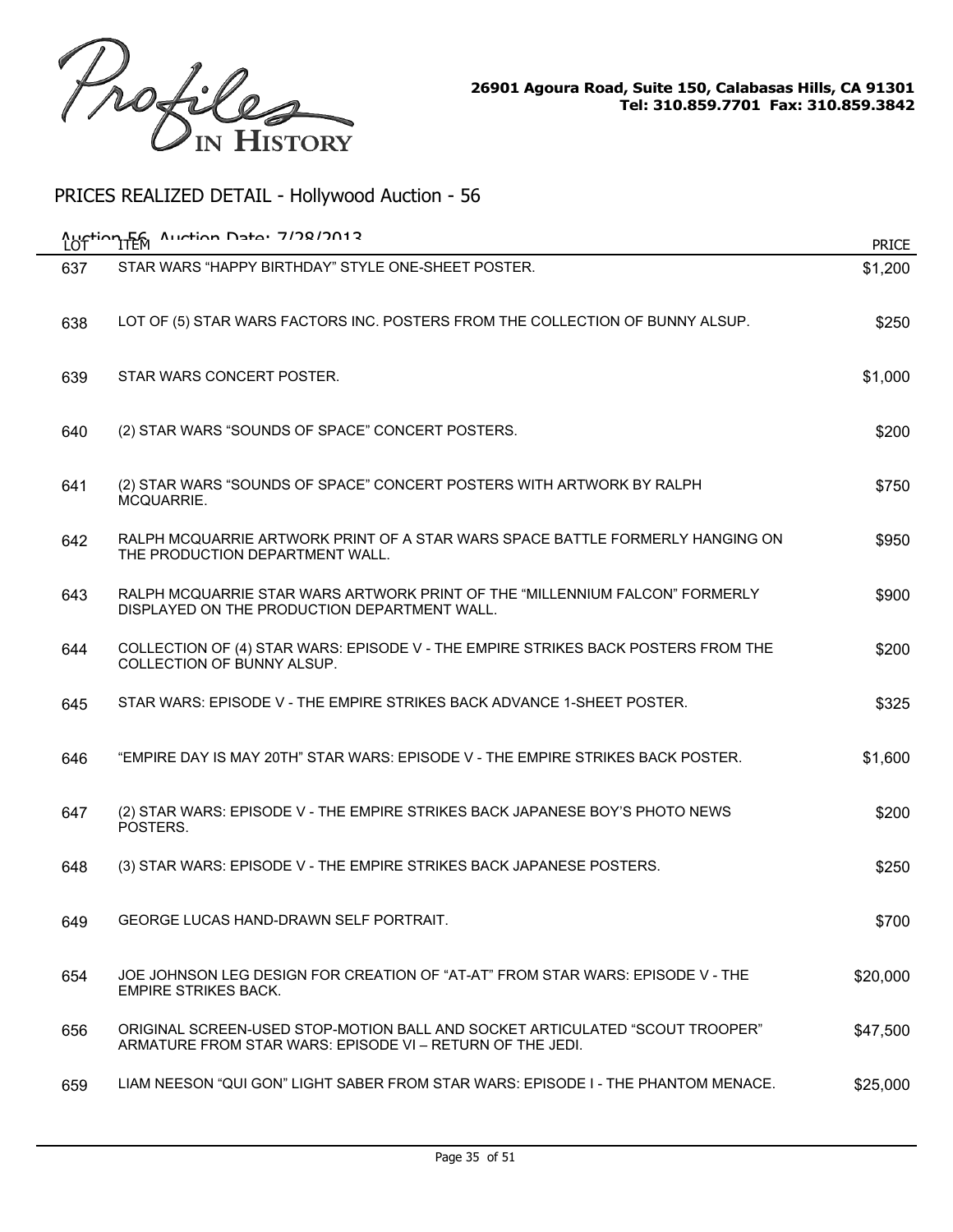

| LOT | Austion F6 Austion Date: 7/78/2012                                                                                                     | <b>PRICE</b> |
|-----|----------------------------------------------------------------------------------------------------------------------------------------|--------------|
| 661 | "INDIANA JONES" WHIP USED IN 1981, 1984 AND 1989 INDIANA JONES MOVIES.                                                                 | \$95,000     |
| 662 | VINTAGE ORIGINAL SCRIPT AND WRAP PARTY INVITATION FROM INDIANA JONES: RAIDERS OF<br>THE LOST ARK.                                      | \$1,000      |
| 663 | (2) POLISH 1-SHEET POSTERS FOR RAIDERS OF THE LOST ARK.                                                                                | \$375        |
| 664 | INDIANA JONES AND THE TEMPLE OF DOOM CLAPPERBOARD.                                                                                     | \$4,000      |
| 665 | (22) BLADE RUNNER 4 X 5 IN. TRANSPARENCIES FROM 65MM FINAL COMPOSITES.                                                                 | \$6,000      |
| 666 | JOANNA CASSIDY "ZHORA" CLEAR RAINCOAT FROM BLADE RUNNER.                                                                               | \$4,500      |
| 667 | (2) GENE RODDENBERRY'S PERSONAL COPIES OF STAR TREK: THE ORIGINAL SERIES SCRIPTS.                                                      | \$900        |
| 669 | PAIR OF STAR TREK: THE ORIGINAL SERIES SCRIPTS. "THE LIGHTS OF ZETAR" AND "ELAAN OF<br><b>TROYIUS"</b>                                 | \$350        |
| 670 | CAPTAIN KIRK'S WALKING TRIBBLE FROM STAR TREK: THE ORIGINAL SERIES.                                                                    | \$11,000     |
| 671 | WILLIAM SHATNER "CAPTAIN KIRK" WIG FROM "THE PARADISE SYNDROME" EPISODE OF STAR<br>TREK: THE ORIGINAL SERIES.                          | \$3,500      |
| 672 | LEONARD NIMOY SIGNED NOTE WITH "THE FINAL PLAIN," NIMOY'S UNPUBLISHED ACCOUNT OF<br>WHAT HAPPENED TO "SPOCK" AFTER THE 5-YEAR MISSION. | \$700        |
| 673 | MICHAEL DUNN "ALEXANDER" COSTUME FROM STAR TREK: THE ORIGINAL SERIES EPISODE<br>"PLATO'S STEPCHILDREN".                                | \$2,750      |
| 674 | GENE RODDENBERRY SIGNED NOTE CONCERNING THE SCRIPT OF STAR TREK: THE MOTION<br>PICTURE. WITH PRODUCTION NOTES AND MEMOS.               | \$850        |
| 675 | STAR TREK: THE MOTION PICTURE V'GER/"KLINGON" BATTLE CRUISER CONCEPT ART.                                                              | \$700        |
| 676 | (4) LARGE CIBACHROME PRINTS FROM STAR TREK: THE MOTION PICTURE.                                                                        | \$600        |
| 677 | ASSORTMENT OF (33) PHOTOS AND TRANSPARENCIES FROM STAR TREK: THE MOTION<br>PICTURE.                                                    | \$350        |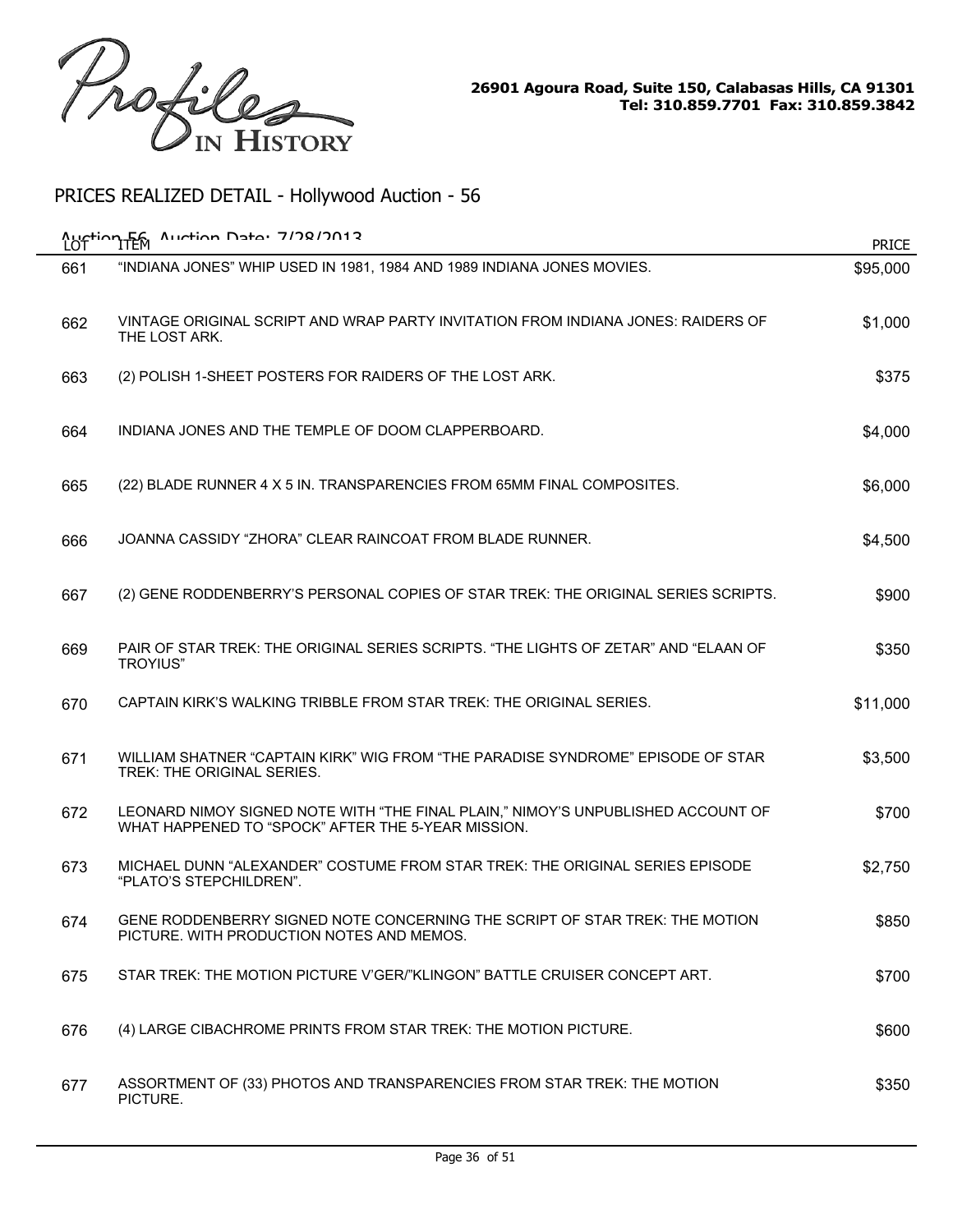

| <b>Austion Fen</b><br>LOT | $A$ uction Data: 7/78/7012                                                                                                   | <b>PRICE</b> |
|---------------------------|------------------------------------------------------------------------------------------------------------------------------|--------------|
| 678                       | (2) PANORAMIC CIBACHROME TEST PHOTOGRAPHS FOR STAR TREK: THE MOTION PICTURE.                                                 | \$700        |
| 679                       | PRODUCER ROBERT SALLIN'S SCRIPT, NOTES, BLUEPRINTS AND PRODUCTION MATERIALS<br>FROM STAR TREK II: WRATH OF KHAN.             | \$1,000      |
| 680                       | (7) ORIGINAL CONCEPT SKETCHES AND (100+) PRINTED STORYBOARDS FOR STAR TREK II: THE<br>WRATH OF KHAN.                         | \$1,000      |
| 681                       | "SPOCK" EARS FROM STAR TREK II: THE WRATH OF KHAN.                                                                           | \$3,500      |
| 682                       | ARCHIVE OF KEN RALSTON "CETI EEL" CONCEPT SKETCHES AND RELATED PRODUCTION<br>MATERIALS FROM STAR TREK II: THE WRATH OF KHAN. | \$1,500      |
| 683                       | SCREEN-USED "CETI EEL" PUPPET FROM STAR TREK II: THE WRATH OF KHAN.                                                          | \$6,000      |
| 684                       | LOCATION SCOUTING AND PRODUCTION MATERIALS FOR STAR TREK II: THE WRATH OF KHAN.                                              | \$600        |
| 685                       | STARFLEET INSIGNIA ACCESSORIES AND UNIFORM "COLOR DYE TEST" SWATCHES CREATED<br>FOR STAR TREK II: THE WRATH OF KAHN.         | \$450        |
| 686                       | OVER (200+) VINTAGE BLACK-AND-WHITE PHOTO CONTACT SHEETS FROM THE PRODUCTION OF<br>STAR TREK II: THE WRATH OF KAHN.          | \$2,500      |
| 687                       | ORIGINAL HERO "ILLUMINATING" TYPE-2 PHASER PISTOL FROM STAR TREK III: THE SEARCH FOR<br>SPOCK.                               | \$3,000      |
| 688                       | PRODUCTION-MADE RESSIKAN FLUTE FROM STAR TREK: NEXT GENERATION, SEASON 5:<br>"EPISODE 225".                                  | \$6,500      |
| 689                       | PATRICK STEWART "CAPTAIN PICARD" HERO "WORKING" MODULE FROM STAR TREK: FIRST<br>CONTACT.                                     | \$5,500      |
| 690                       | TRANSPORTER ROOM LCARS PANEL FROM THE "ENTERPRISE D" STAR TREK: THE NEXT<br><b>GENERATION.</b>                               | \$2,000      |
| 691                       | (2) WARDROBE CONTINUITY SCRIPTS AND POLAROIDS FOR STAR TREK: THE NEXT<br><b>GENERATION.</b>                                  | \$1,200      |
| 692                       | ALEXANDER SIDDIG "DR. BASHIR" (5) ITEMS FROM HIS OFFICE - STAR TREK: DEEP SPACE 9.                                           | \$1,100      |
| 693                       | ATREIDES PROP PISTOL AND PERSONAL SHIELD GENERATOR FROM DUNE.                                                                | \$3,250      |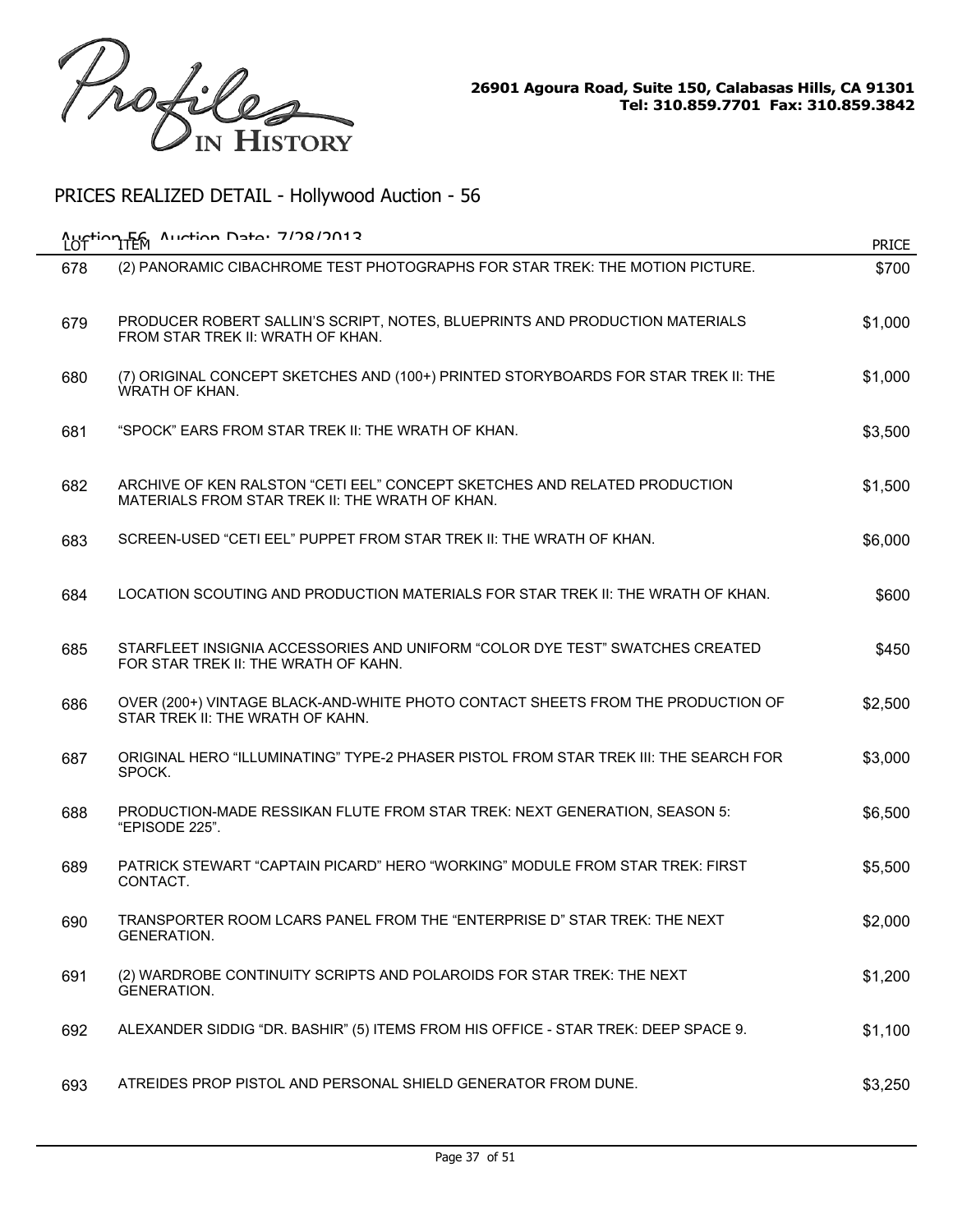

| <b>Austion Fem</b> | $A$ uction Data: 7/78/7012                                                                      | <b>PRICE</b> |
|--------------------|-------------------------------------------------------------------------------------------------|--------------|
| 694                | "HARKONNEN" PROP PISTOL FROM DUNE.                                                              | \$1,200      |
| 695                | "FREMEN" NEEDLE GUN PROP FROM DUNE.                                                             | \$1,800      |
| 696                | (2) UNIDENTIFIED PROP WEAPONS FROM DUNE.                                                        | \$475        |
| 698                | ZODIAC MINIATURE FROM COCOON.                                                                   | \$300        |
| 704                | MICHELLE PFEIFFER "ELVIRA HANCOCK" SCREEN-USED GOLDEN COKE SPOON FROM<br>SCARFACE.              | \$1,500      |
| 707                | ARNOLD SCHWARZENEGGER "CONAN" HERO ATLANTEAN SWORD FROM CONAN THE<br>BARBARIAN.                 | \$12,000     |
| 708                | WILT CHAMBERLAIN "BOMBAATA" DOUBLE-HEADED AX FROM CONAN THE DESTROYER.                          | \$3,000      |
| 709                | ARNOLD SCHWARZENEGGER SIGNED "CONAN" WOODEN HANDLED PRACTICE SWORD FROM<br>CONAN THE BARBARIAN. | \$4,000      |
| 710                | ARNOLD SCHWARZENEGGER "KALIDOR" SWORD FROM RED SONJA.                                           | \$4,000      |
| 712                | ARNOLD SCHWARZENEGGER DISTRESSED BIKER JACKET FROM THE TERMINATOR.                              | \$30,000     |
| 713                | ARNOLD SCHWARZENEGGER STUNT .45 CALIBER LONGSLIDE GUN WITH LASER-SIGHT FROM<br>TERMINATOR.      | \$4,250      |
| 716                | GEORGE GAYNES "COMMANDANT LASSARD" POLICE JACKET FROM POLICE ACADEMY.                           | \$600        |
| 721                | PAUL REUBENS "PEE-WEE HERMAN" HERO "DESTINATION TEXAS" SIGN FROM PEE-WEE'S BIG<br>ADVENTURE.    | \$2,500      |
| 722                | SUPERMAN IV: THE QUEST FOR PEACE CLAPPERBOARD.                                                  | \$2,250      |
| 724                | CHINESE WILD MAN/BEAST SUIT FROM BIG TROUBLE IN LITTLE CHINA.                                   | \$3,000      |
| 727                | CASTLE GRAYSKULL LARGE MATTE PAINTING FROM MASTERS OF THE UNIVERSE.                             | \$8,000      |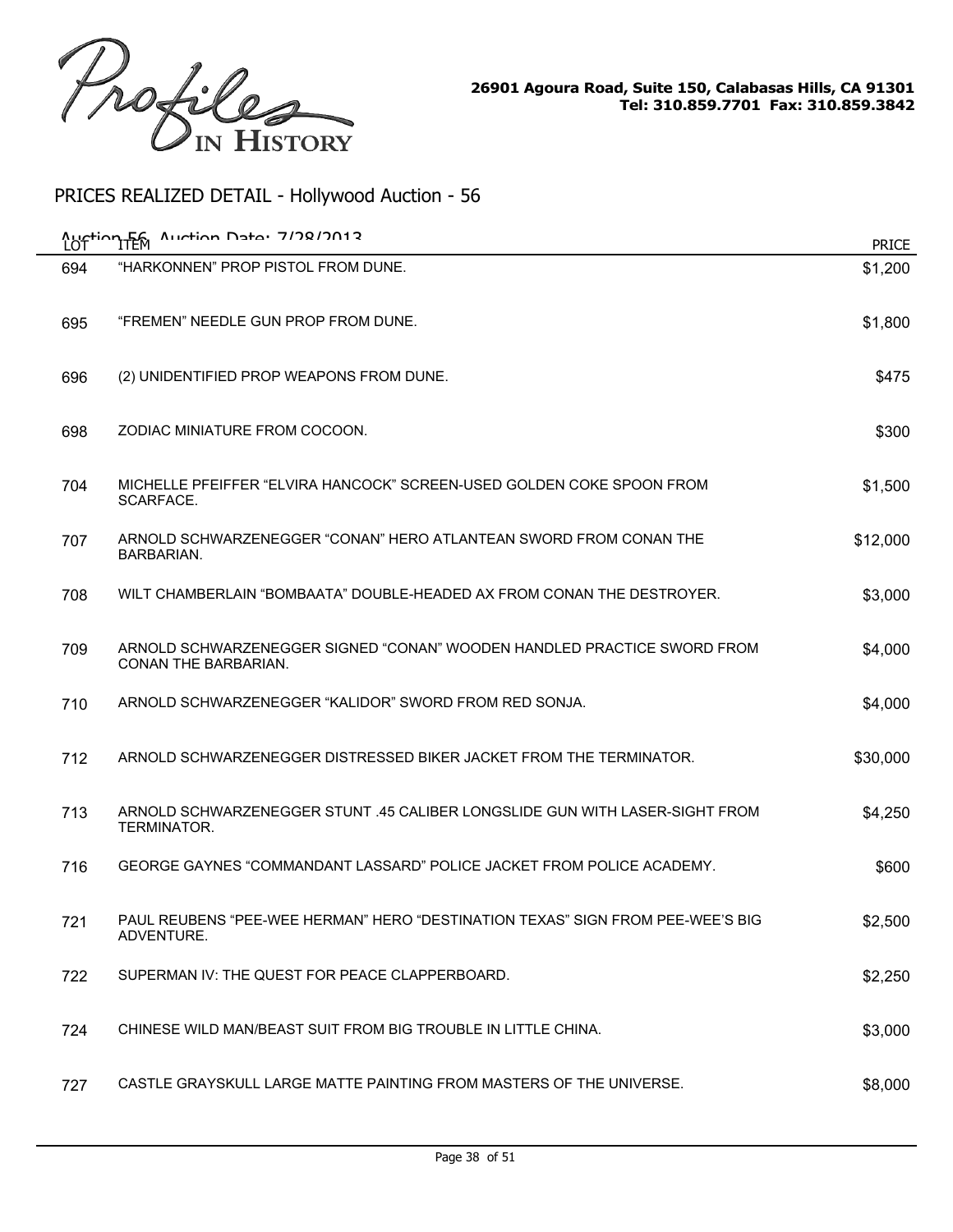

|     | Aurtion Data: 7/78/7012<br><b>Auction Fem</b>                                                            | <b>PRICE</b> |
|-----|----------------------------------------------------------------------------------------------------------|--------------|
| 728 | NEW YORK CITY SKYLINE MATTE PAINTING FROM GHOSTBUSTERS.                                                  | \$5,000      |
| 729 | INTERIOR SPIRAL STAIRCASE MATTE PAINTING FROM GHOSTBUSTERS.                                              | \$2,750      |
| 731 | UNIVERSAL STUDIOS FLORIDA PROTON PACK FROM GHOSTBUSTERS TOUR.                                            | \$4,000      |
| 732 | ELLIS DEWALD AWARD FROM BEVERLY HILLS COP 3.                                                             | \$350        |
| 733 | (27) BEVERLY HILLS COP 3 ORIGINAL STORYBOARDS.                                                           | \$275        |
| 734 | BEVERLY HILLS COP 3 "ANNIHILATOR" RUBBER GUN WITH BAG.                                                   | \$300        |
| 735 | (2) BEVERLY HILLS COP 3 ROBOT GUNS.                                                                      | \$550        |
| 736 | SEAN CONNERY'S "LT. COL. ALAN CALDWELL" BLUE MESS DRESS JACKET FROM THE PRESIDIO.                        | \$1,500      |
| 737 | ALAN RICKMAN "HANS GRUBER" RADIO FROM DIE HARD.                                                          | \$2,750      |
| 739 | (7) ORIGINAL BATMAN STORYBOARDS.                                                                         | \$750        |
| 740 | (6) ORIGINAL BATMAN STORYBOARDS AND OVERLAY.                                                             | \$425        |
| 742 | ANJELICA HUSTON "MORTICIA" SIGNATURE COSTUME FROM THE ADDAMS FAMILY.                                     | \$4,500      |
| 743 | RAUL JULIA "GOMEZ" SIGNATURE COSTUME FROM THE ADDAMS FAMILY.                                             | \$2,000      |
| 744 | CHRISTINA RICCI "WEDNESDAY" SIGNATURE COSTUME FROM THE ADDAMS FAMILY.                                    | \$2,000      |
| 745 | CHRISTOPHER LLOYD "UNCLE FESTER" SIGNATURE COSTUME FROM ADDAMS FAMILY VALUES.                            | \$1,000      |
| 746 | JIMMY WORKMAN "PUGSLEY" SIGNATURE STRIPED SHIRT AND SHORTS WITH SUSPENDERS<br>FROM ADDAMS FAMILY VALUES. | \$1,500      |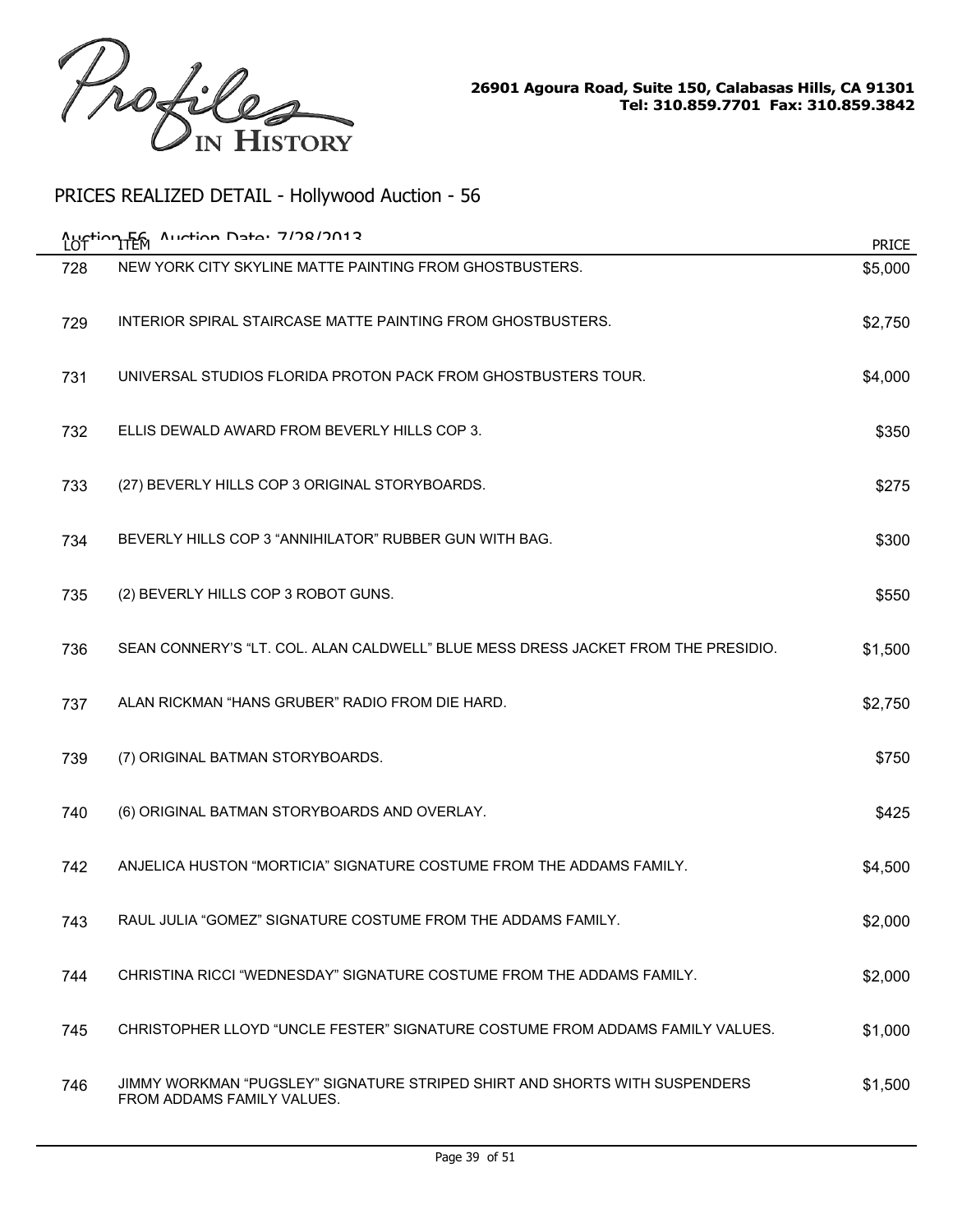

| LOT | Auction F6 Auction Data: 7/78/2012                                                                          | <b>PRICE</b> |
|-----|-------------------------------------------------------------------------------------------------------------|--------------|
| 748 | MICKEY ROURKE LEATHER SADDLEBAG FROM HARLEY DAVIDSON AND THE MARLBORO MAN.                                  | \$1,600      |
| 749 | DUSTIN HOFFMAN COSTUME FROM DICK TRACY.                                                                     | \$1,500      |
| 750 | SEAN CONNERY "MARKO RAMIUS" UNIFORM BADGE FROM THE HUNT FOR RED OCTOBER.                                    | \$650        |
| 753 | MARILYN VANCE COSTUME DESIGNER FILES FROM PRETTY WOMAN.                                                     | \$3,000      |
| 755 | ROBERT REDFORD "JACK WEIL" COSTUME FROM HAVANA.                                                             | \$3,500      |
| 756 | BRIDGET FONDA STUNT GUN FROM POINT OF NO RETURN.                                                            | \$425        |
| 757 | JIM CARREY "TRUMAN" HERO COSTUME PIECES FROM THE TRUMAN SHOW.                                               | \$2,250      |
| 758 | COLLECTION OF PROPS AND PRODUCTION MATERIAL FOR THE TRUMAN SHOW.                                            | \$800        |
| 759 | SYLVERSTER STALLONE "GABE WALKER" SWEATER AND THERMAL UNDER GARMENT FROM<br>CLIFFHANGER.                    | \$3,500      |
| 760 | CHRISTIAN SLATER "CLARENCE WORLEY" ELVIS-STYLE SUNGLASSES WITH CREW CHAIR BACK<br>FROM TRUE ROMANCE.        | \$2,500      |
| 762 | TRIO OF FX SWISS ARMY KNIVES FROM TRUE ROMANCE.                                                             | \$800        |
| 763 | JAMES GANDOLFINI "VIRGIL" SHOE WITH SPECIAL FX SWISS ARMY KNIFE RIG FROM TRUE<br>ROMANCE.                   | \$1,700      |
| 764 | VAL KILMER "ELVIS" PENDANT AND RING FROM TRUE ROMANCE.                                                      | \$900        |
| 766 | PRODUCTION MADE DEATH GLIDER FROM STARGATE.                                                                 | \$12,000     |
| 768 | COMPSOGNATHUS "COMPY" SCREEN-USED PUPPET FROM THE LOST WORLD: JURASSIC PARK.                                | \$3,250      |
| 769 | ROBERT ENGLUND "FREDDY KRUEGER" SCREEN-USED ORGANIC/BIO-MECHANICAL HERO<br>BLADED GLOVE FROM NEW NIGHTMARE. | \$12,000     |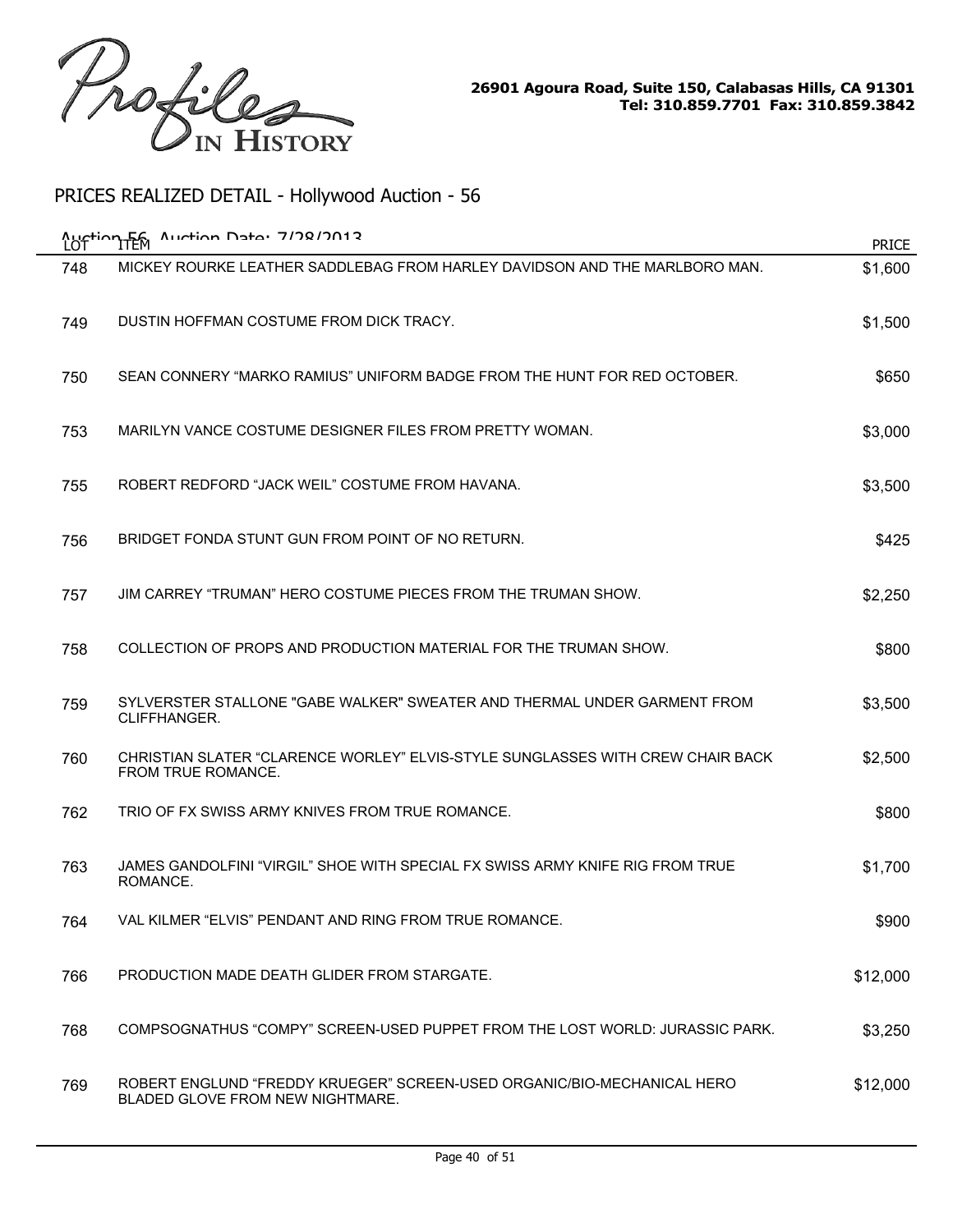

| Austion Fem<br>LO. | $A$ uction Data: 7/78/7012                                                        | <b>PRICE</b> |
|--------------------|-----------------------------------------------------------------------------------|--------------|
| 770                | INCREDIBLE LIFE SIZE "GORO" FIGURE FROM MORTAL KOMBAT.                            | \$12,000     |
| 771                | RUSSELL CROWE "WENDELL 'BUD' WHITE" STUNT GUN AND HOLSTER FROM L.A. CONFIDENTIAL. | \$1,500      |
| 772                | KIRSTEN DUNST "CLAUDIA" DOLL FROM INTERVIEW WITH THE VAMPIRE.                     | \$1,300      |
| 773                | MICHAEL IRONSIDE "RASCZAK" UNIFORM FROM STARSHIP TROOPERS.                        | \$3,250      |
| 775                | THE "LAWGIVER II" PROP HANDGUN FROM JUDGE DREDD.                                  | \$2,500      |
| 777                | TOM HANKS "FORRESRT GUMP" NAVY BLUE POLO SHIRT FROM FORREST GUMP.                 | \$1,600      |
| 778                | TOM HANKS "CAPT. MILLER" HELMET FROM SAVING PRIVATE RYAN.                         | \$9,000      |
| 779                | ROBIN WRIGHT "JENNY" PINK UNIFORM DRESS WITH SHOES FROM FORREST GUMP.             | \$950        |
| 780                | TOM HANKS "FORREST GUMP" ICONIC BUS STOP BENCH FROM FORREST GUMP.                 | \$25,000     |
| 781                | BERNARD HILL "CAPTAIN SMITH" UNIFORM FROM TITANIC.                                | \$90,000     |
| 782                | BERNARD HILL "CAPTAIN SMITH" COSTUME SKETCH FROM TITANIC.                         | \$7,500      |
| 783                | TITANIC PROP TICKET WON BY LEONARDO DICAPRIO AS "JACK DAWSON" IN TITANIC.         | \$1,500      |
| 784                | WHITE STAR HYMNAL BOOKLET FROM TITANIC.                                           | \$600        |
| 785                | FRANCIS FISHER "RUTH DEWITT BUKATER" JEWELRY FROM TITANIC.                        | \$1,700      |
| 786                | ROSALIND AYRES "LADY DUFF GORDON" NECKLACE FROM TITANIC.                          | \$1,200      |
| 787                | DAVID WARNER "SPICER LOVEJOY" MEMORABILIA COLLECTION FROM TITANIC.                | \$750        |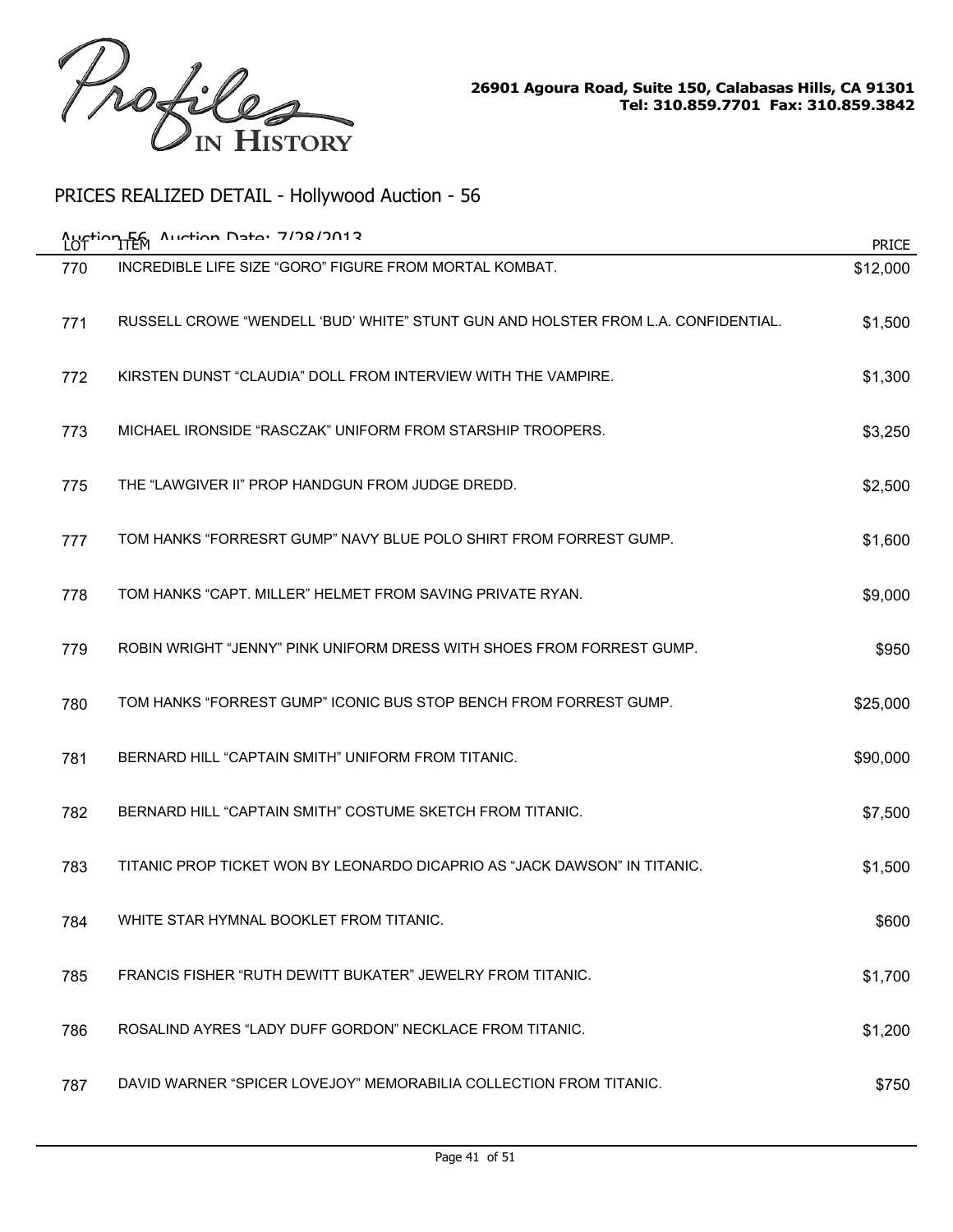

| <b>Austion Fem</b><br>LOT | Auction Data: 7/78/7012                                                                                       | <b>PRICE</b> |
|---------------------------|---------------------------------------------------------------------------------------------------------------|--------------|
| 789                       | BOWLING DREAM SEQUENCE DANCER COSTUME FROM THE BIG LEBOWSKI.                                                  | \$1,500      |
| 790                       | JEFF BRIDGES "THE DUDE" HOODIE WITH WHITE RUSSIAN-STAINED T-SHIRT FROM THE BIG<br>LEBOWSKI.                   | \$6,500      |
| 791                       | JEFF BRIDGES "THE DUDE" SIGNATURE COSTUME AND SWEATER FROM THE BIG LEBOWSKI.                                  | \$4,500      |
| 793                       | JEFF BRIDGES "THE DUDE" ASH-SCATTERING "MEDINA SOD" BOWLING SHIRT WITH PLAID<br>SHORTS FROM THE BIG LEBOWSKI. | \$10,000     |
| 795                       | ARMAGEDDON CLAPPERBOARD SLAB.                                                                                 | \$1,000      |
| 796                       | CREWMEMBER SPACE SHUTTLE CHAIR FROM ARMAGEDDON.                                                               | \$3,000      |
| 797                       | ORIGINAL ASTEROID SPACE FLAG FROM ARMAGEDDON.                                                                 | \$3,000      |
| 798                       | LARGE "NASA" SIGN FROM ARMAGEDDON.                                                                            | \$1,000      |
| 800                       | "SPACE BUGGY" COMMUNICATION LINK FROM ARMAGEDDON.                                                             | \$12,000     |
| 801                       | LIFE SIZE "SENTINEL" FROM THE MATRIX RELOADED.                                                                | \$110,000    |
| 803                       | RUSSELL CROWE'S MAXIMUS TUNIC FROM GLADIATOR.                                                                 | \$7,500      |
| 804                       | JOAQUIN PHOENIX TUNIC FROM GLADIATOR.                                                                         | \$2,750      |
| 805                       | SKELETORIOUS' TRIDENT FROM GLADIATOR                                                                          | \$4,750      |
| 806                       | NET THROWING GLADIATOR'S SKIRT AND WAIST ARMOR AND NET FROM MOROCCAN ARENA<br>SEQUENCE FROM GLADIATOR         | \$1,800      |
| 807                       | RALF MOELLER "HAGEN" BATTLE OF CARTHAGE ARMOR AND CUSTOM DISPLAY FROM<br>GLADIATOR.                           | \$4,500      |
| 810                       | ORLANDO BLOOM "LEGOLAS" LOTHORIEN ARROW FROM THE LORD OF THE RINGS: THE<br>FELLOWSHIP OF THE RING.            | \$17,000     |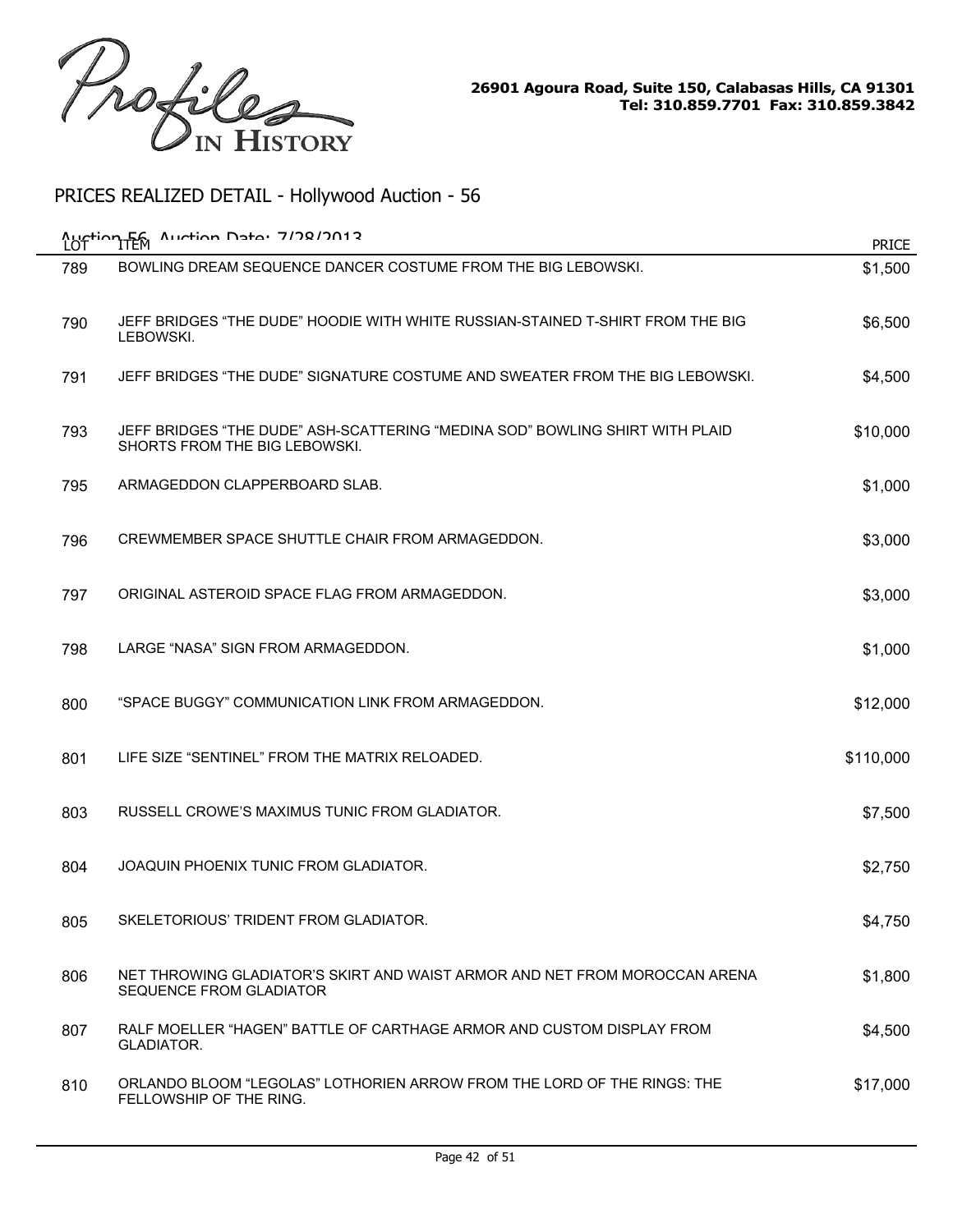

|     | Auction F6 Auction Data: 7/78/7012                                                                      | <b>PRICE</b> |
|-----|---------------------------------------------------------------------------------------------------------|--------------|
| 812 | HERO ILLUMINATING CLOCK PROP FROM LARA CROFT: TOMB RAIDER.                                              | \$12,000     |
| 813 | CARGO PLATE FROM LARA CROFT'S LAND ROVER FROM LARA CROFT : TOMB RAIDER.                                 | \$325        |
| 814 | "LARA CROFT" CUSTOM MONOGRAMMED RIDING BOOTS FROM LARA CROFT TOMB RAIDER: THE<br><b>CRADLE OF LIFE.</b> | \$650        |
| 815 | MATT DAMON "JASON BOURNE" HERO PISTOL FROM THE BOURNE IDENTITY.                                         | \$4,750      |
| 816 | "SHAGUAR" LICENSE PLATE DISPLAY FROM AUSTIN POWERS IN: GOLDMEMBER.                                      | \$2,500      |
| 817 | MIKE MYERS "GOLDMEMBER" COSTUME FROM AUSTIN POWERS IN: GOLDMEMBER.                                      | \$6,000      |
| 818 | JOHNNY DEPP "JACK SPARROW" SHIRT FROM PIRATES OF THE CARIBBEAN: THE CURSE OF THE<br><b>BLACK PEARL.</b> | \$11,000     |
| 819 | JOHNNY DEPP "JACK SPARROW" HERO SWORD FROM PIRATES OF THE CARIBBEAN: THE CURSE<br>OF THE BLACK PEARL.   | \$20,000     |
| 820 | (2) TREASURE ROOM PROPS FROM PIRATES OF THE CARIBBEAN: THE CURSE OF THE BLACK<br>PEARL.                 | \$1,200      |
| 821 | "GREEN GOBLIN" GLIDER MAQUETTE FROM SPIDER-MAN.                                                         | \$1,500      |
| 822 | (2) TOY SOLDIER SUITS FROM THE SANTA CLAUSE 2.                                                          | \$1,300      |
| 823 | WILLEM DAFOE "GREEN GOBLIN" HERO MASK FROM SPIDER-MAN AND SPIDER-MAN 2.                                 | \$27,500     |
| 824 | ALEX TAVOULARIS CONCEPT SKETCH FOR SPIDER-MAN 2.                                                        | \$2,750      |
| 827 | ROWAN ATKINSON'S COMPLETE FORMAL TUXEDO COSTUME FROM JOHNNY ENGLISH.                                    | \$1,000      |
| 828 | "GARY JOHNSTON" PUPPET RIDING HARLEY DAVIDSON MOTORCYCLE FROM TEAM AMERICA:<br>WORLD POLICE.            | \$2,000      |
| 829 | JACK BLACK'S SCREEN-WORN "STEVE GRAFF" BIKER COSTUME FROM ANCHORMAN: THE<br>LEGEND OF RON BURGUNDY.     | \$1,500      |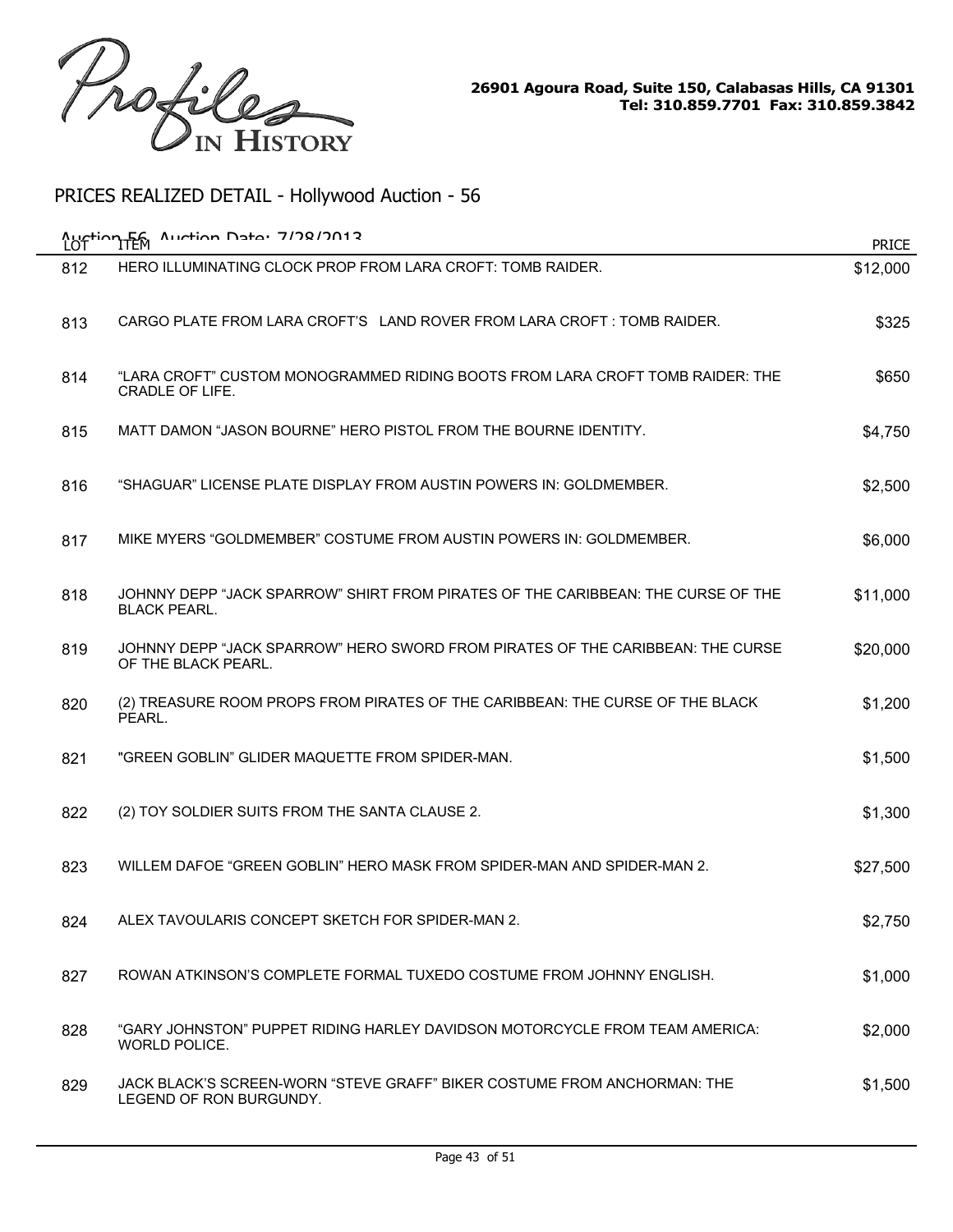

|     | Austion F6 Austion Date: 7/78/2012                                                                        | <b>PRICE</b> |
|-----|-----------------------------------------------------------------------------------------------------------|--------------|
| 830 | LADISLAV BERAN "KARL KROENEN" HERO MASK FROM HELLBOY.                                                     | \$5,000      |
| 831 | PAIR OF STUNT SWORDS FROM HELLBOY II: THE GOLDEN ARMY.                                                    | \$1,500      |
| 833 | SIMON PEGG "SHAUN" HEAVILY DISTRESSED COSTUME FROM SHAUN OF THE DEAD.                                     | \$4,250      |
| 834 | GERARD BUTLER "THE PHANTOM" METAL SKULL SWORD FROM PHANTOM OF THE OPERA.                                  | \$4,500      |
| 835 | PROP KNIGHT'S SWORD WITH SCABBARD FROM THE CHRONICLES OF NARNIA: PRINCE<br>CASPIAN.                       | \$300        |
| 837 | HEATH LEDGER "SKIP ENGBLOM" COSTUME FROM LORDS OF DOGTOWN.                                                | \$2,000      |
| 838 | MATT DAMON "COLIN SULLIVAN" (5) BADGES AND PINS FROM THE DEPARTED.                                        | \$750        |
| 842 | FOAM STUNT REMOTE FROM CLICK, SIGNED BY ADAM SANDLER.                                                     | \$950        |
| 844 | JOHN HEDER "JIMMY MACELROY" COSTUME FROM BLADES OF GLORY.                                                 | \$400        |
| 847 | "GOOD SHOPPER LIQUID DETERGENT" SCREEN USED PROP FROM SUPERBAD.                                           | \$475        |
| 852 | TRIO OF HIEROGLYPHIC PANELS FROM AVP: ALIEN VS. PREDATOR.                                                 | \$2,500      |
| 855 | PAIR OF MILLA JOVOVICH "ALICE" HERO KNIVES FROM RESIDENT EVIL: EXTINCTION.                                | \$1,000      |
| 856 | (3) TAYLOR HANDLEY "DEAN" COSTUMES AND COSTUME PIECES FROM THE TEXAS CHAINSAW<br>MASSACRE: THE BEGINNING. | \$650        |
| 857 | (3) FRIDAY THE 13TH PRODUCTION CHAIR BACKS.                                                               | \$475        |
| 858 | ARLEN ESCARPETA "LAWRENCE" METAL FIRE POKER AND STUNT RUBBER POKER FROM FRIDAY<br>THE 13TH.               | \$300        |
| 860 | ARLEN ESCARPETA "LAWRENCE" COSTUME FROM FRIDAY THE 13TH.                                                  | \$300        |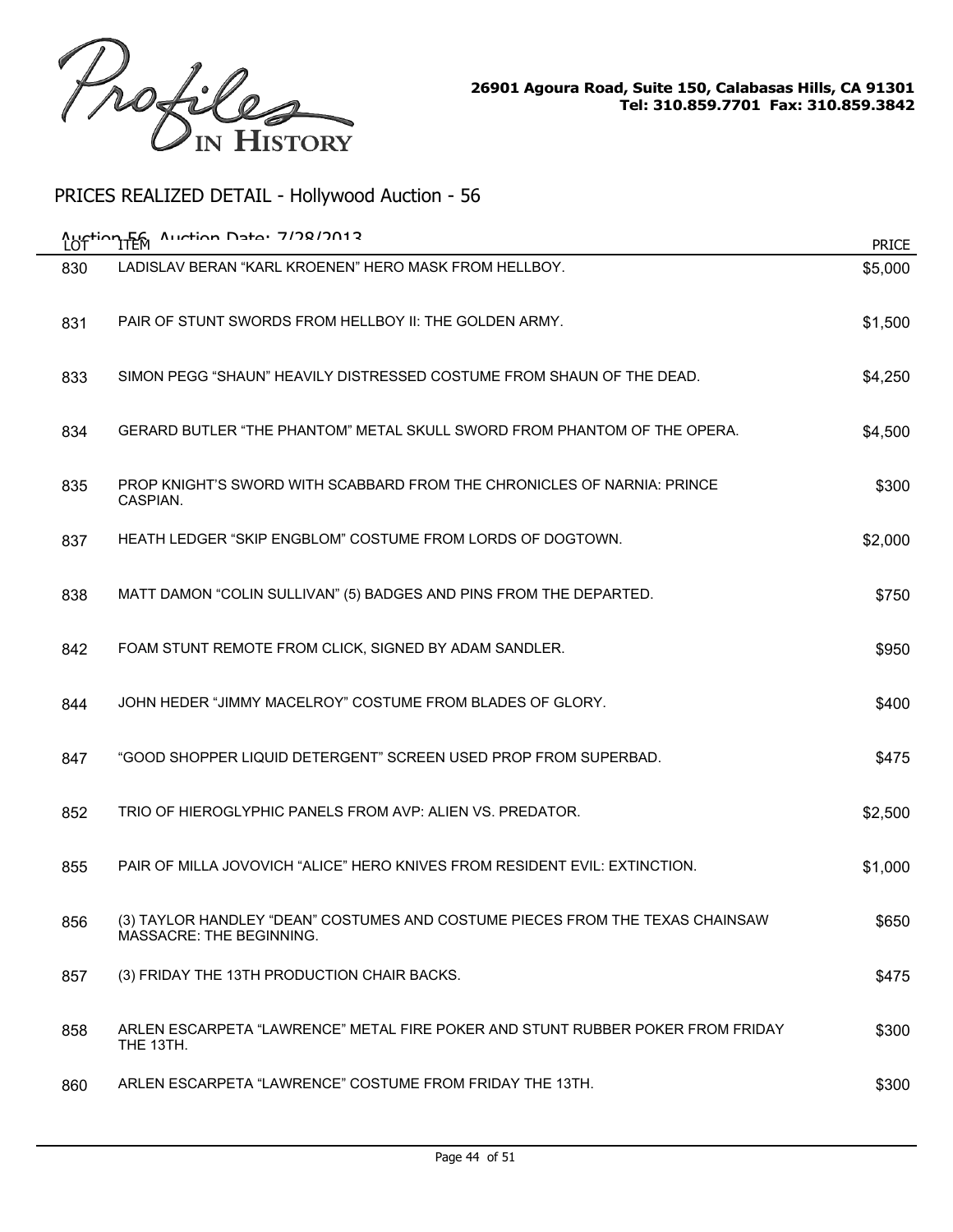

| LOT | Auction F6 Auction Data: 7/78/2012                                                                                 | <b>PRICE</b> |
|-----|--------------------------------------------------------------------------------------------------------------------|--------------|
| 861 | DEREK MEARS "JASON" RUBBER PROP AXE FROM FRIDAY THE 13TH.                                                          | \$1,300      |
| 862 | DEREK MEARS "JASON" FX AXE AND RIG USED IN THE ARLEN ESCARPETA "LAWRENCE" KILL IN<br>FRIDAY THE 13TH.              | \$800        |
| 863 | DEREK MEARS "JASON" COSTUME FROM FRIDAY THE 13TH.                                                                  | \$8,500      |
| 864 | DEREK MEARS "JASON VOORHEES" HERO METAL MACHETE, SPARE BLADE AND PRODUCTION<br>CARRYING CASE FROM FRIDAY THE 13TH. | \$4,000      |
| 865 | DANIELLE PANABAKER "JENNA" COSTUME FROM FRIDAY THE 13TH.                                                           | \$550        |
| 866 | AARON YOO "CHEWIE" COSTUME FROM FRIDAY THE 13TH.                                                                   | \$300        |
| 867 | JARED PADALECKI "CLAY MILLER" COSTUME FROM FRIDAY THE 13TH.                                                        | \$700        |
| 868 | (5) STUNT KNIVES USED IN FRIDAY THE 13TH.                                                                          | \$600        |
| 870 | AMANDA RIGHETTI "WHITNEY" COSTUME FROM FRIDAY THE 13TH.                                                            | \$650        |
| 871 | SHACKLES USED TO KEEP "WHITNEY" PRISONER AND PROPS FROM FRIDAY THE 13TH.                                           | \$500        |
| 872 | KYLE DAVIS "DONNIE" COSTUME FROM FRIDAY THE 13TH.                                                                  | \$300        |
| 873 | NICK MENNELL "MIKE" COSTUME FROM FRIDAY THE 13TH.                                                                  | \$300        |
| 875 | BEN FELDMAN "RICHIE" COSTUME FROM FRIDAY THE 13TH.                                                                 | \$300        |
| 876 | TRAVIS VAN WINKLE "TRENT" COSTUME FROM FRIDAY THE 13TH.                                                            | \$600        |
| 877 | SIPHON COSTUME FROM RACE TO WITCH MOUNTAIN.                                                                        | \$4,250      |
| 878 | ROBERT DOWNEY, JR. "TONY STARK" HERO RACING SUIT FROM IRON MAN 2.                                                  | \$6,500      |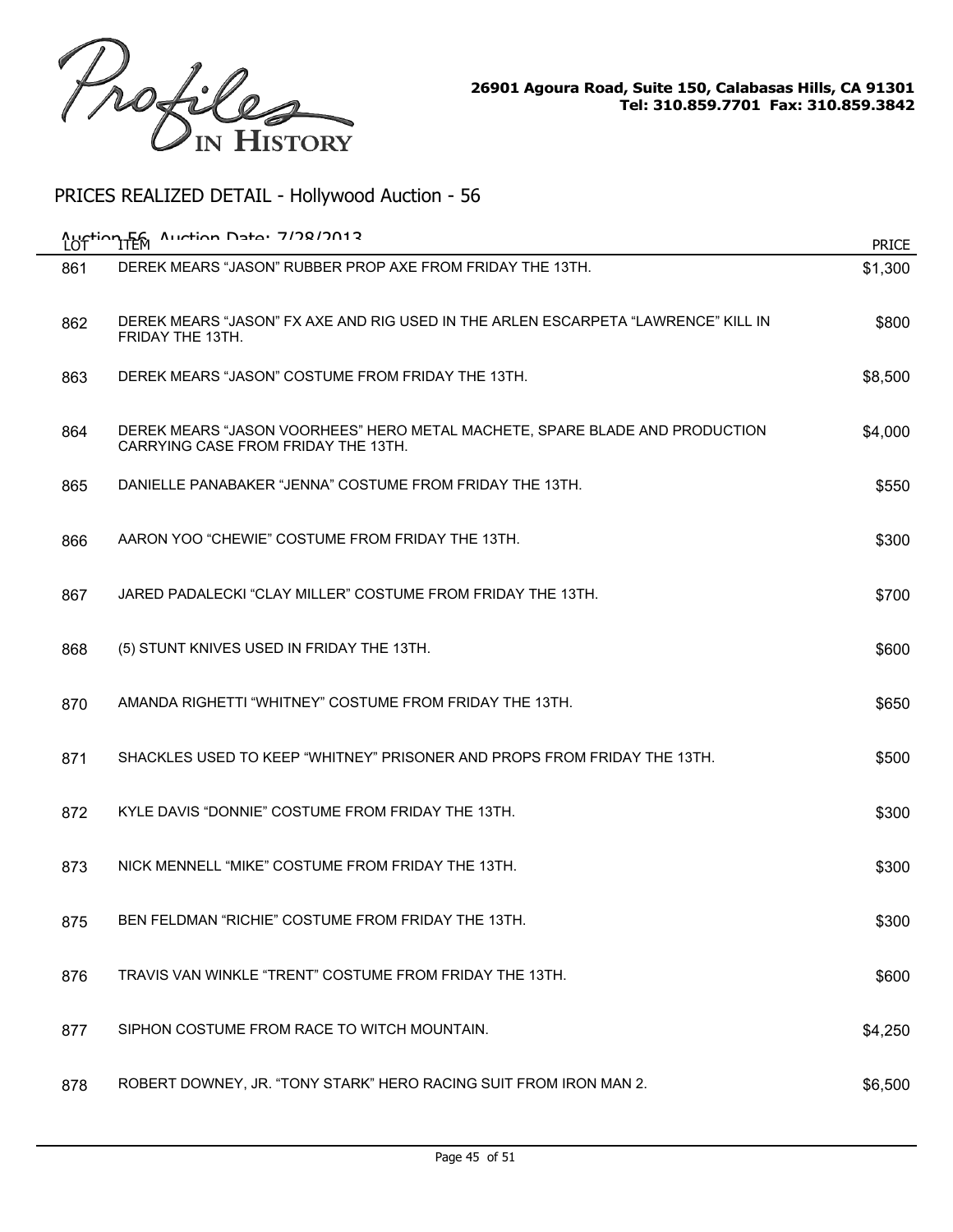

|     | $A$ uction Data: 7/78/7012<br><b>Auction FEM</b>                                          | <b>PRICE</b> |
|-----|-------------------------------------------------------------------------------------------|--------------|
| 880 | "BLADE" PUPPET FROM PUPPET MASTER 9, AXIS OF EVIL.                                        | \$1,600      |
| 881 | COMPLETE "HYDRA" SOLIDER COSTUME FROM CAPTAIN AMERICA: THE FIRST AVENGER.                 | \$3,250      |
| 882 | COMPLETE "HYDRA" SOLIDER COSTUME FROM CAPTAIN AMERICA: THE FIRST AVENGER.                 | \$3,000      |
| 883 | STUNT AXE FROM ABRAHAM LINCOLN: VAMPIRE HUNTER.                                           | \$600        |
| 884 | "GHOSTFACE" COSTUME AND RUBBER STUNT KNIFE FROM SCREAM 4.                                 | \$1,200      |
| 892 | COMPLETE UNION OFFICER UNIFORM FROM LINCOLN.                                              | \$1,500      |
| 894 | MERYL STREEP SIGNATURE BLUE "MARGARET THATCHER" COSTUME FROM THE IRON LADY.               | \$18,000     |
| 895 | PROP BOOK FROM THE IRON LADY FEATURING MERYL STREEP AS MARGARET THATCHER ON<br>THE COVER. | \$600        |
| 896 | CHANNING TATUM SCREEN-WORN "JENKO" COMPLETE BIKE POLICE UNIFORM FROM 21 JUMP<br>STREET.   | \$2,250      |
| 897 | JONAH HILL SCREEN-WORN "SCHMIDT" BICYCLE POLICE UNIFORM FROM 21 JUMP STREET.              | \$1,500      |
| 898 | SURAJ SHARMA "PI" SIGNATURE SCREEN-USED LIFEBOAT FROM THE LIFE OF PI.                     | \$40,000     |
| 899 | SURAJ SHARMA "PI" HERO COSTUME FROM LIFE OF PI.                                           | \$6,000      |
| 902 | PRODUCTION-USED CLAPPERBOARD AND PROMO PIECE FROM THE SHAWSHANK REDEMPTION.               | \$9,500      |
| 903 | SCREEN-USED HERO ROCK HAMMER FROM THE SHAWSHANK REDEMPTION.                               | \$32,500     |
| 904 | SCREEN-USED HERO CHESS PIECES FROM THE SHAWSHANK REDEMPTION.                              | \$17,000     |
| 905 | FRANK DARABONT CUSTOM CREW LOGO JACKET FOR THE SHAWSHANK REDEMPTION.                      | \$850        |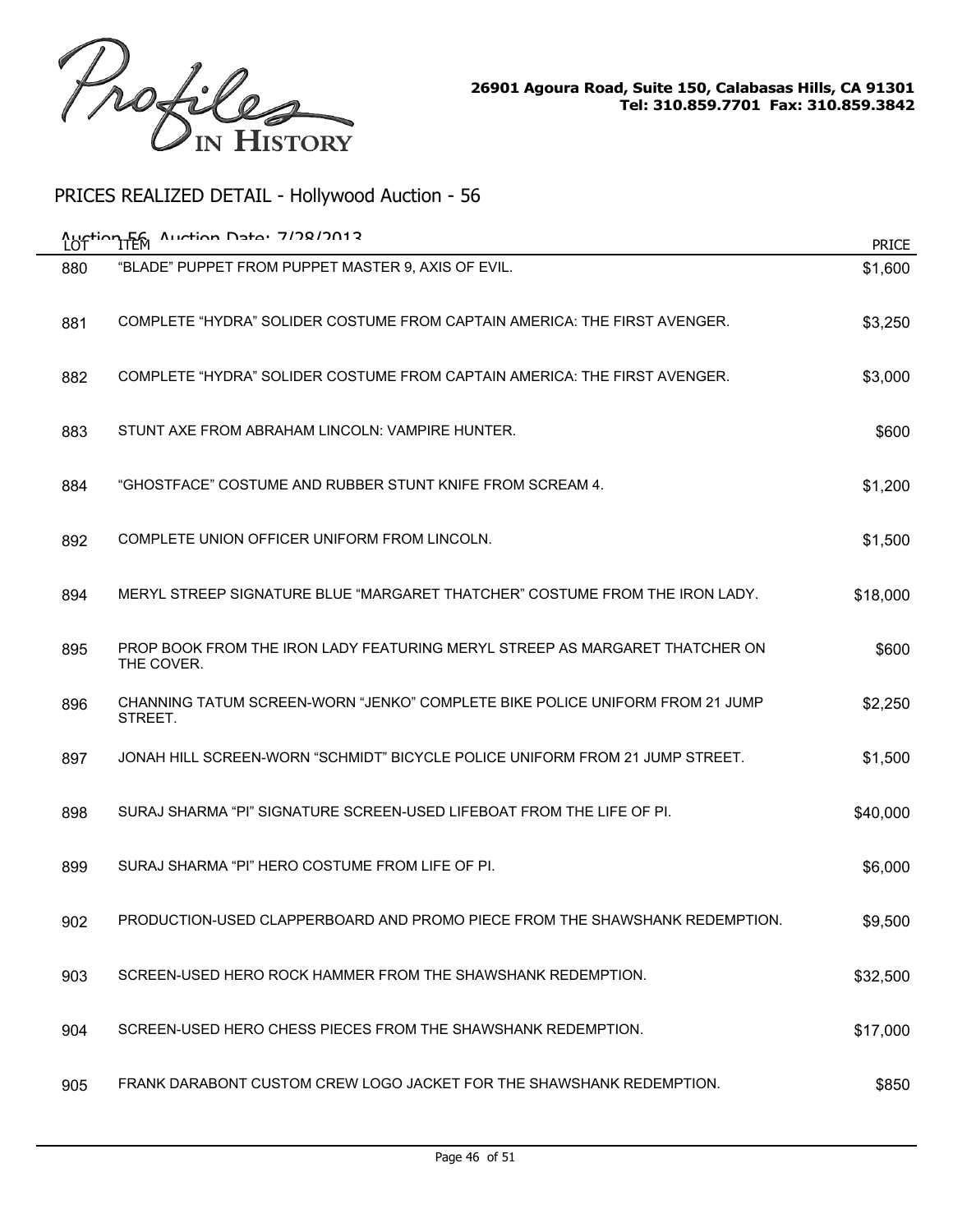

| <b>Auction Fem</b><br>LOT | Auction Data: 7/78/7012                                                                                     | <b>PRICE</b> |
|---------------------------|-------------------------------------------------------------------------------------------------------------|--------------|
| 907                       | GEORGE LUCAS SIGNED PROMOTIONAL BOWIE KNIFE AND SCABBARD FROM THE YOUNG<br><b>INDIANA JONES CHRONICLES.</b> | \$800        |
| 908                       | SCREEN-USED MOUSE TRAP AND PRODUCTION USED "KING" STAMP TO MARK ADDITIONAL<br>TRAPS FROM THE GREEN MILE.    | \$225        |
| 910                       | PRODUCTION-USED CLAPPERBOARD FROM THE MAJESTIC.                                                             | \$800        |
| 912                       | FRANK DARABONT'S SIGNED THE WALKING DEAD SEASON 1 PREMIERE PRESS KIT ALONG WITH<br>SHERIFF HAT AND CAP.     | \$1,500      |
| 913                       | 1 OF 3 CUSTOM-PRINTED "ZOMBIE HULA" "THE WALKING DEAD" ISLAND SHIRT.                                        | \$475        |
| 914                       | PANORAMIC LAYOUT DESIGN FOR "HALLOWEEN TOWN GRAVEYARD".                                                     | \$2,500      |
| 915                       | GRAVEYARD GATE CONCEPT SKETCH FROM THE NIGHTMARE BEFORE CHRISTMAS.                                          | \$2,000      |
| 916                       | (3) "HALLOWEEN TOWN" FOUNTAIN SKETCHES FROM THE NIGHTMARE BEFORE CHRISTMAS.                                 | \$550        |
| 917                       | CONCEPT SKETCH FOR "HALLOWEEN TOWN" SQUARE FROM THE NIGHTMARE BEFORE<br>CHRISTMAS.                          | \$900        |
| 918                       | TOWN HALL SET FROM "JACK SKELLINGTON'S" CHRISTMAS TOWN PRESENTATION IN THE<br>NIGHTMARE BEFORE CHRISTMAS.   | \$100,000    |
| 919                       | STAND-IN VAMPIRE PUPPET FROM THE NIGHTMARE BEFORE CHRISTMAS.                                                | \$22,500     |
| 920                       | HALLOWEEN TOWN BACKLIT SKYLINE FROM THE NIGHTMARE BEFORE CHRISTMAS.                                         | \$6,000      |
| 921                       | THE NIGHTMARE BEFORE CHRISTMAS ILLUMINATING "WITCH HOUSE" SET PIECE.                                        | \$6,000      |
| 922                       | EARLY CONCEPT FOR "LOCK", "SHOCK", AND "BARREL" TREE HOUSE FROM THE NIGHTMARE<br><b>BEFORE CHRISTMAS.</b>   | \$1,300      |
| 923                       | EARLY "LOCK", "SHOCK", AND "BARREL" TREE HOUSE INTERIOR SKETCH FROM THE NIGHTMARE<br>BEFORE CHRISTMAS.      | \$1,600      |
| 924                       | SET OF (9) ORIGINAL THE NIGHTMARE BEFORE CHRISTMAS.                                                         | \$9,000      |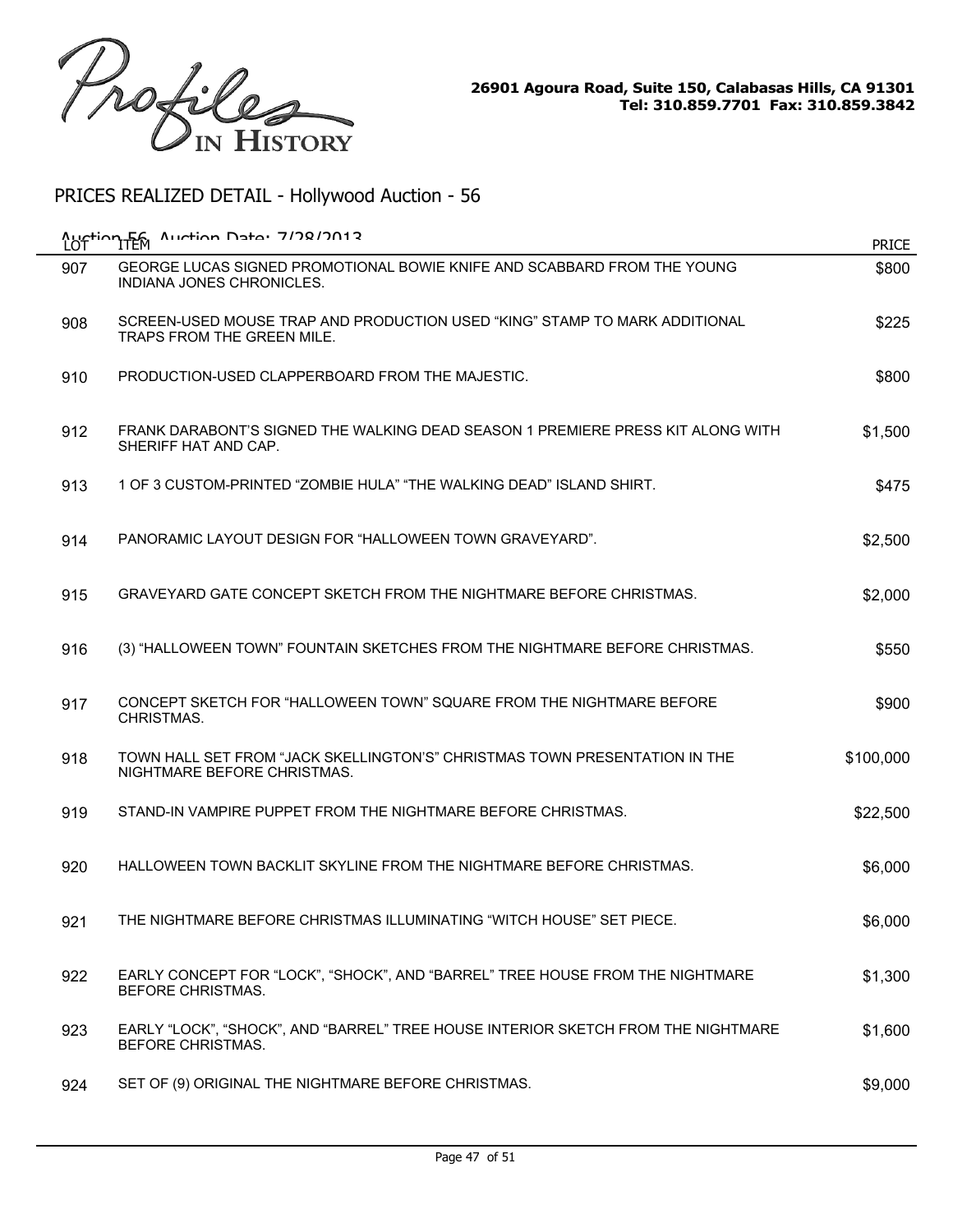

| Auction Fem<br>LOT | $A$ uction Data: 7/78/7012                                                                 | <b>PRICE</b> |
|--------------------|--------------------------------------------------------------------------------------------|--------------|
| 925                | DETAILED SKETCH OF "SALLY'S" KITCHEN THE NIGHTMARE BEFORE CHRISTMAS.                       | \$600        |
| 926                | "JACK SKELLINGTON" REPLACEMENT HEAD AND HANDS FROM THE NIGHTMARE BEFORE<br>CHRISTMAS.      | \$4,000      |
| 927                | "ZERO'S" TOMBSTONE DOGHOUSE FROM THE NIGHTMARE BEFORE CHRISTMAS.                           | \$10,000     |
| 928                | ICONIC SCREEN-USED "SPIRAL HILL" SET PIECE FROM THE NIGHTMARE BEFORE CHRISTMAS.            | \$70,000     |
| 930                | BLACK JACK-O-LANTERN GIFT ON TABLE FROM THE NIGHTMARE BEFORE CHRISTMAS.                    | \$1,000      |
| 932                | OOGIE BOOGIE SNAKE PUPPET FROM THE NIGHTMARE BEFORE CHRISTMAS.                             | \$20,000     |
| 933                | (4) "JACK SKELLINGTON" AS "SANTA" FALLING FROM SKY FROM THE NIGHTMARE BEFORE<br>CHRISTMAS. | \$2,250      |
| 934                | "SALLY'S" SEWING TENT FROM THE NIGHTMARE BEFORE CHRISTMAS.                                 | \$750        |
| 935                | ORIGINAL CONCEPT PAINTING OF "OOGIE BOOGIE" FROM THE NIGHTMARE BEFORE CHRISTMAS.           | \$3,000      |
| 936                | CAPTAIN "JACK SKELLINGTON'S" PIRATE SHIP FROM JAMES AND THE GIANT PEACH.                   | \$30,000     |
| 937                | STOP-MOTION BALL-AND-SOCKET "GLOW WORM" PUPPET FROM JAMES AND THE GIANT PEACH.             | \$32,500     |
| 938                | GARY COOPER "BRANT ROYLE" JACKET CREATED FOR BRIGHT LEAF.                                  | \$1,000      |
| 939                | NATALIE WOOD "MAGGIE DUBOIS" COSTUME CREATED FOR THE GREAT RACE.                           | \$5,500      |
| 940                | TONY CURTIS "THE GREAT LESLIE" HERO WHITE SUIT CREATED FOR THE GREAT RACE.                 | \$8,500      |
| 941                | LUCILLE BALL "MAME DENNIS" COSTUME CREATED FOR MAME.                                       | \$8,000      |
| 942                | CHRISTOPHER REEVE "SUPERMAN" COSTUME CREATED FOR SUPERMAN 3.                               | \$60,000     |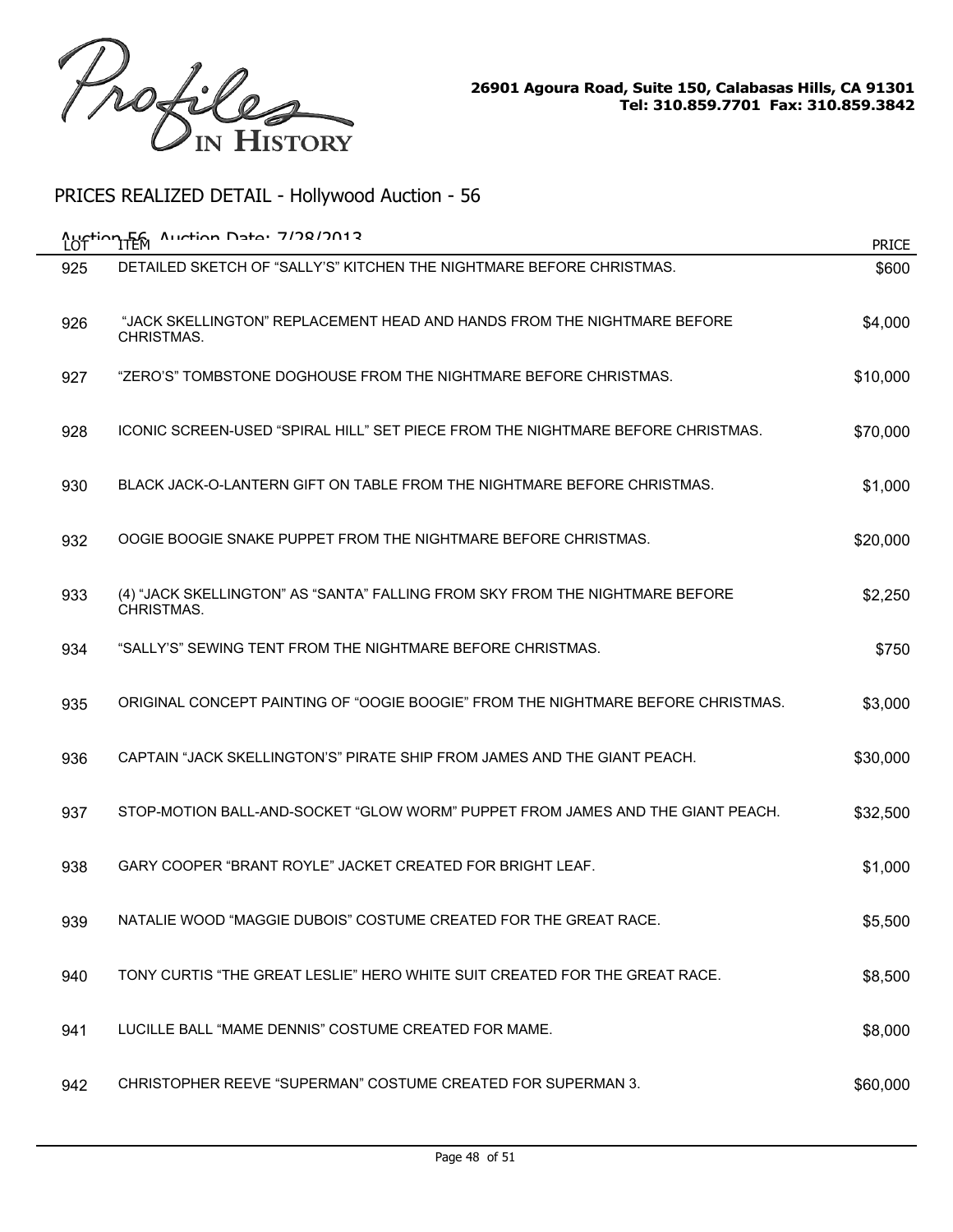

| Auction Data: 7/78/7012<br>Auction Fem<br><b>PRICE</b> |                                                                         |          |  |
|--------------------------------------------------------|-------------------------------------------------------------------------|----------|--|
| 943                                                    | GREMLIN PUPPET MOUNTED ON HELMET CREATED FOR GREMLINS 2: THE NEW BATCH. | \$3,000  |  |
| 944                                                    | BRAD PITT "LOUIS" HERO COSTUME CREATED FOR INTERVIEW WITH THE VAMPIRE.  | \$30,000 |  |
| 945                                                    | KIRSTEN DUNST "CLAUDIA" COSTUME CREATED FOR INTERVIEW WITH THE VAMPIRE. | \$8,000  |  |
| 946                                                    | EARTH FORCE PILOT COSTUME CREATED FOR BABYLON 5.                        | \$1,900  |  |
| 947                                                    | BRUCE BOXLEITNER "SHERIDAN WHITESIDE" UNIFORM CREATED FOR BABYLON 5.    | \$7,500  |  |
| 948                                                    | MIRA FURLAN "DELENN" COSTUME CREATED FOR BABYLON 5.                     | \$7,500  |  |
| 949                                                    | TIME STABILIZER CREATED FOR BABYLON 5.                                  | \$600    |  |
| 952                                                    | PROP BOOK OF "G'KAR" CREATED FOR BABYLON 5.                             | \$2,750  |  |
| 955                                                    | MARK KUBR "HUNTER MORLOCK" COSTUME CREATED FOR THE TIME MACHINE.        | \$600    |  |
| 956                                                    | PENGUIN WITH ROCKET CREATED FOR BATMAN RETURNS.                         | \$3,000  |  |
| 957                                                    | METAL "SONIC" BATARANG CREATED FOR BATMAN FOREVER.                      | \$7,500  |  |
| 958                                                    | GEORGE CLOONEY "BATMAN" COSTUME CREATED FOR BATMAN AND ROBIN.           | \$27,500 |  |
| 959                                                    | "BATGIRL" COSTUME CREATED FOR BATMAN AND ROBIN.                         | \$15,000 |  |
| 961                                                    | METAL "BAT-MONITOR" CREATED FOR BATMAN & ROBIN.                         | \$2,000  |  |
| 962                                                    | EXTENDED GRAPPLE TOOL CREATED FOR BATMAN AND ROBIN.                     | \$2,000  |  |
| 963                                                    | "MR. FREEZE" ARNOLD SCHWARZENEGGER RIFLE CREATED FOR BATMAN AND ROBIN.  | \$6,500  |  |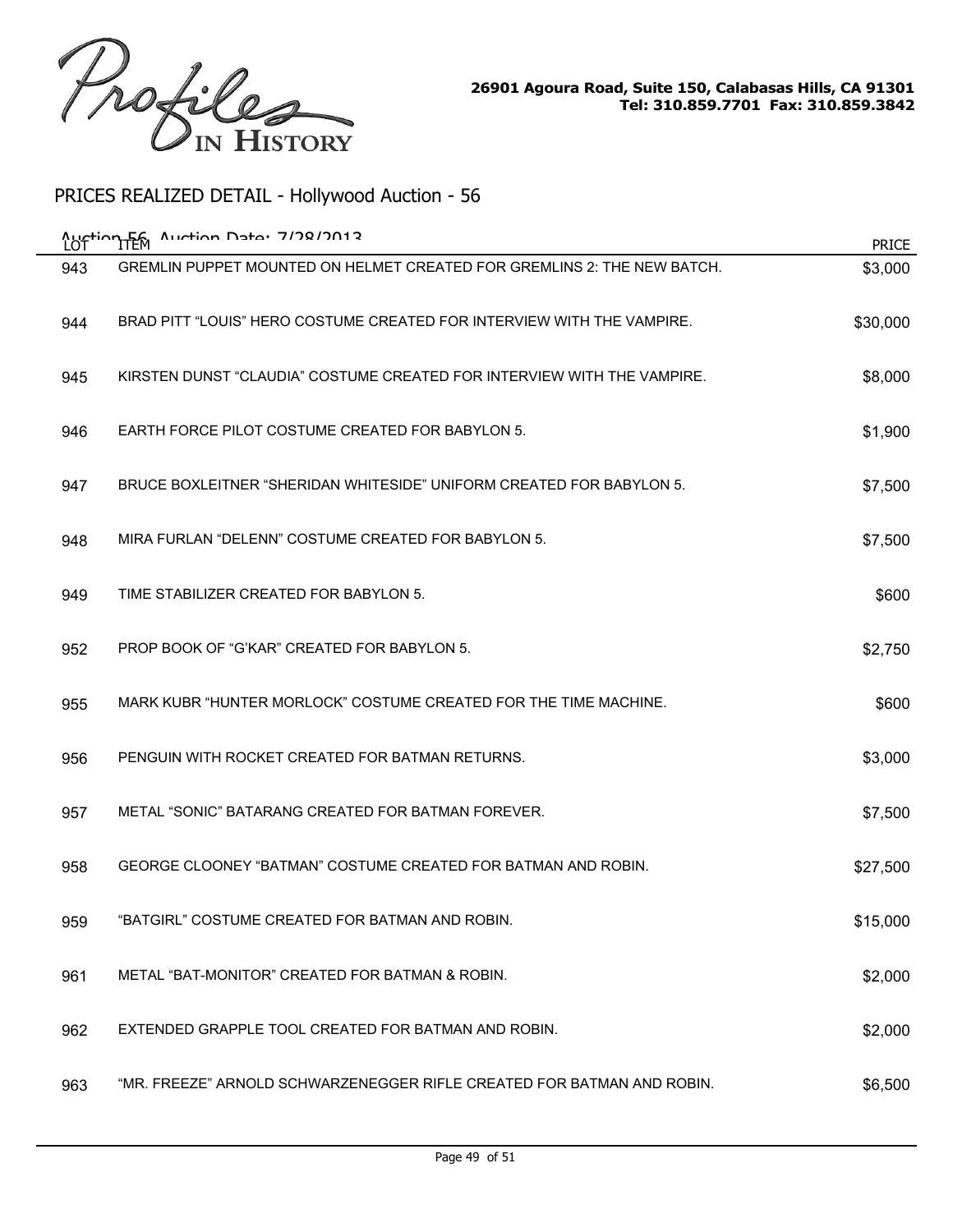

| Auction Data: 7/78/7012<br>Austion Fem<br><b>PRICE</b> |                                                                                               |          |  |
|--------------------------------------------------------|-----------------------------------------------------------------------------------------------|----------|--|
| 964                                                    | HALLE BERRY "CATWOMAN" COSTUME CREATED FOR CATWOMAN.                                          | \$13,000 |  |
| 965                                                    | MARTIAN STOP-MOTION PUPPET CREATED FOR MARS ATTACKS!                                          | \$6,000  |  |
| 966                                                    | <b>MARTIAN RIFLE CREATED FOR MARS ATTACKS!.</b>                                               | \$2,000  |  |
| 967                                                    | KEANU REEVES "NEO" MARTIAL ARTS UNIFORM CREATED FOR THE MATRIX.                               | \$32,500 |  |
| 968                                                    | CARRIE-ANNE MOSS "TRINITY" COSTUME CREATED FOR THE MATRIX REVOLUTIONS.                        | \$65,000 |  |
| 970                                                    | NEBUCHADNEZZAR "PLUG-IN" CHAIR CREATED FOR THE MATRIX.                                        | \$12,000 |  |
| 971                                                    | AGENT SMITH LIFE SIZE PUPPET FIGURE CREATED FOR THE MATRIX RELOADED.                          | \$16,000 |  |
| 972                                                    | BRAD PITT COMPLETE "ACHILLES" COSTUME CREATED FOR TROY.                                       | \$22,500 |  |
| 973                                                    | ORLANDO BLOOM "PARIS" COSTUME CREATED FOR TROY.                                               | \$7,000  |  |
| 974                                                    | ZOMBIE PUPPET CREATED FOR CORPSE BRIDE.                                                       | \$4,000  |  |
| 975                                                    | SKELETON PUPPET CREATED FOR CORPSE BRIDE.                                                     | \$6,000  |  |
| 976                                                    | FREDDIE HIGHMORE COMPLETE "CHARLIE" COSTUME CREATED FOR CHARLIE AND THE<br>CHOCOLATE FACTORY. | \$1,000  |  |
| 977                                                    | COMPLETE "OOMPA LOOMPA" COSTUME CREATED FOR CHARLIE AND THE CHOCOLATE<br>FACTORY.             | \$2,000  |  |
| 978                                                    | "WONKA" MOTORIZED BICYCLE CREATED FOR CHARLIE AND THE CHOCOLATE FACTORY.                      | \$3,000  |  |
| 979                                                    | "JOHN CONSTANTINE" KEANU REEVES "HOLY SHOTGUN" CREATED FOR CONSTANTINE.                       | \$3,250  |  |
| 980                                                    | SPEAR OF DESTINY CREATED FOR CONSTANTINE.                                                     | \$3,750  |  |